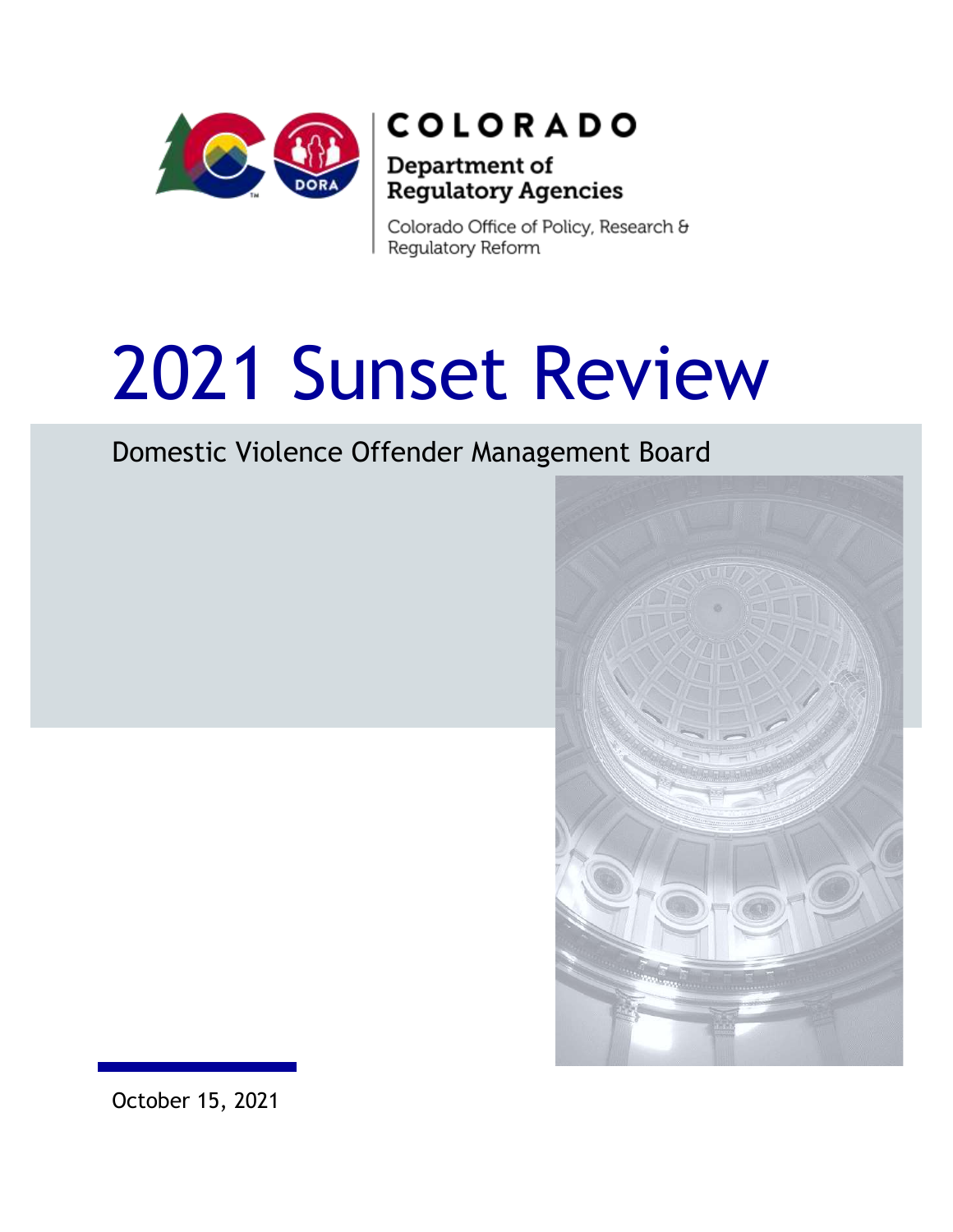



Department of **Regulatory Agencies** Executive Director's Office

October 15, 2021

Members of the Colorado General Assembly c/o the Office of Legislative Legal Services State State Capitol Building Denver, Colorado 80203

Dear Members of the General Assembly:

The Colorado General Assembly established the sunset review process in 1976 as a way to analyze and evaluate regulatory programs and determine the least restrictive regulation consistent with the public interest. Pursuant to section  $24-34-104(5)(a)$ , Colorado Revised Statutes (C.R.S.), the Colorado Office of Policy, Research and Regulatory Reform (COPRRR) at the Department of Regulatory Agencies (DORA) undertakes a robust review process culminating in the release of multiple reports each year on October 15.

A national leader in regulatory reform, COPRRR takes the vision of their office, DORA and more broadly of our state government seriously. Specifically, COPRRR contributes to the strong economic landscape in Colorado by ensuring that we have thoughtful, efficient and inclusive regulations that reduce barriers to entry into various professions and that open doors of opportunity for all Coloradans.

As part of this year's review, COPRRR has completed an evaluation of the Domestic Violence Offender Management Board. I am pleased to submit this written report, which will be the basis for COPRRR's oral testimony before the 2022 legislative committee of reference.

The report discusses the question of whether there is a need for the regulation provided under Article 11.8 of Title 16, C.R.S. The report also discusses the effectiveness of the Department of Public Safety in carrying out the intent of the statutes and makes recommendations for statutory changes for the review and discussion of the General Assembly.

To learn more about the sunset review process, among COPRRR's other functions, visit coprrr.colorado.gov.

Sincerely,

Patty Salazar Executive Director



1560 Broadway, Suite 1550, Denver, CO 80202 P 303.894.7855 F 303.894.7885 TF 800.866.7675 V/TDD 711 Jared Polis, Governor | Patty Salazar, Executive Director | [www.dora.colorado.gov/edo](http://www.dora.colorado.gov/edo)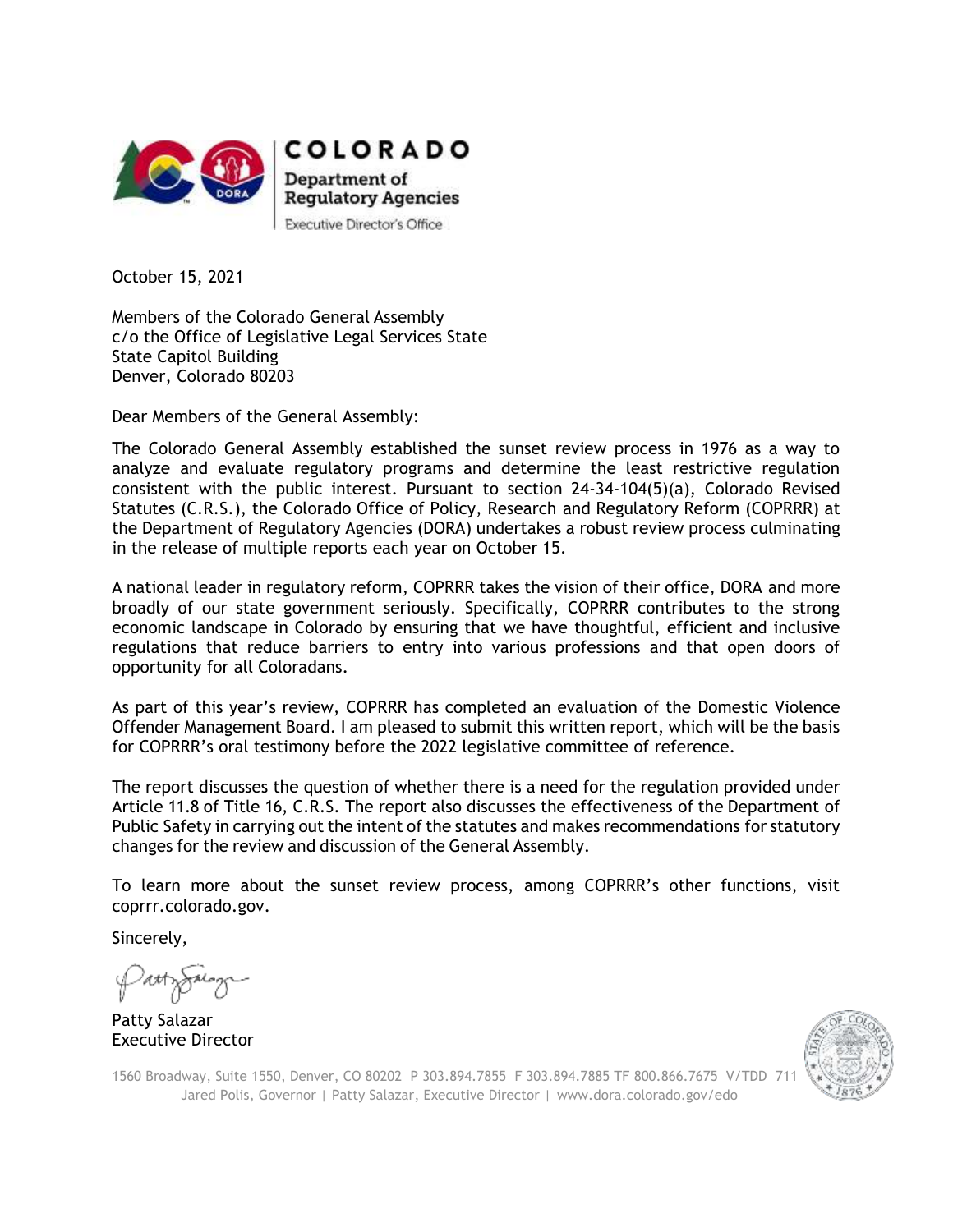

## **Sunset Review: Domestic Violence Offender Management Board**

## **Background**

#### *What is regulated?*

In Colorado, any adult who is convicted of a crime involving domestic violence is required to complete domestic violence treatment, unless they are sentenced to the Department of Corrections. Domestic violence treatment is a form of counseling in which the goal of treatment is to protect the community and the victims of domestic violence by reducing the likelihood that an offender will commit additional acts of domestic violence.

#### *Why is it regulated?*

In the past, domestic violence treatment that was ordered by the courts was found to be inconsistent from jurisdiction to jurisdiction, and some treatment was later found to be ineffective and, at times, dangerous.

#### *Who is regulated?*

At the end of fiscal year 19-20, there were 187 treatment providers approved by the Domestic Violence Offender Management Board (DVOMB) to provide treatment and evaluate domestic violence offenders.

#### *How is it regulated?*

The DVOMB, located in the Colorado Division of Criminal Justice (Division) in the Department of Public Safety (Public Safety), is charged with 1) developing and maintaining standards for the evaluation and treatment of domestic violence offenders, 2) approving domestic violence treatment providers, and 3) conducting research and analyzing the effectiveness of the evaluation and treatment standards.

#### *What does it cost?*

In fiscal year 19-20, the DVOMB expended \$323,788 and dedicated 2.90 full-time equivalent employees to support the program.

#### *What disciplinary activity is there?*

During fiscal years 15-16 through 19-20, there were 56 complaints filed and 8 disciplinary or corrective actions taken by the DVOMB against approved treatment providers.

## **Key Recommendations**

- **Continue the Domestic Violence Offender Management Board for 11 years, until 2033.**
- **Require the DVOMB to review five percent of treatment providers each year.**
- **Modernize the language related to criminal history record checks and fingerprinting.**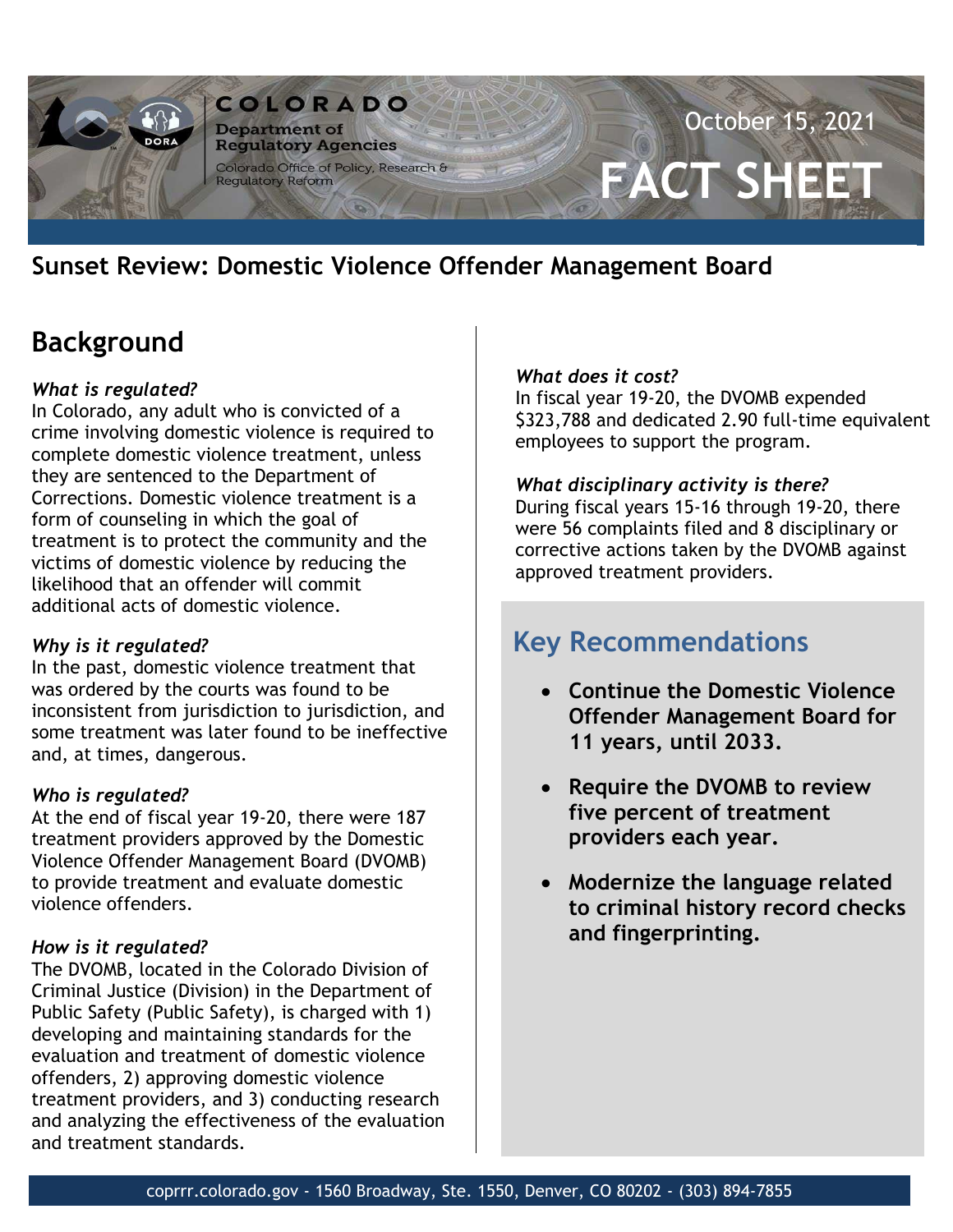## Table of Contents

| Recommendation 1 - Continue the Domestic Violence Offender Management Board  |
|------------------------------------------------------------------------------|
| Recommendation 2 - Require Compliance Reviews on at least five percent of    |
| Recommendation 3 - Modernize the language related to criminal history record |
|                                                                              |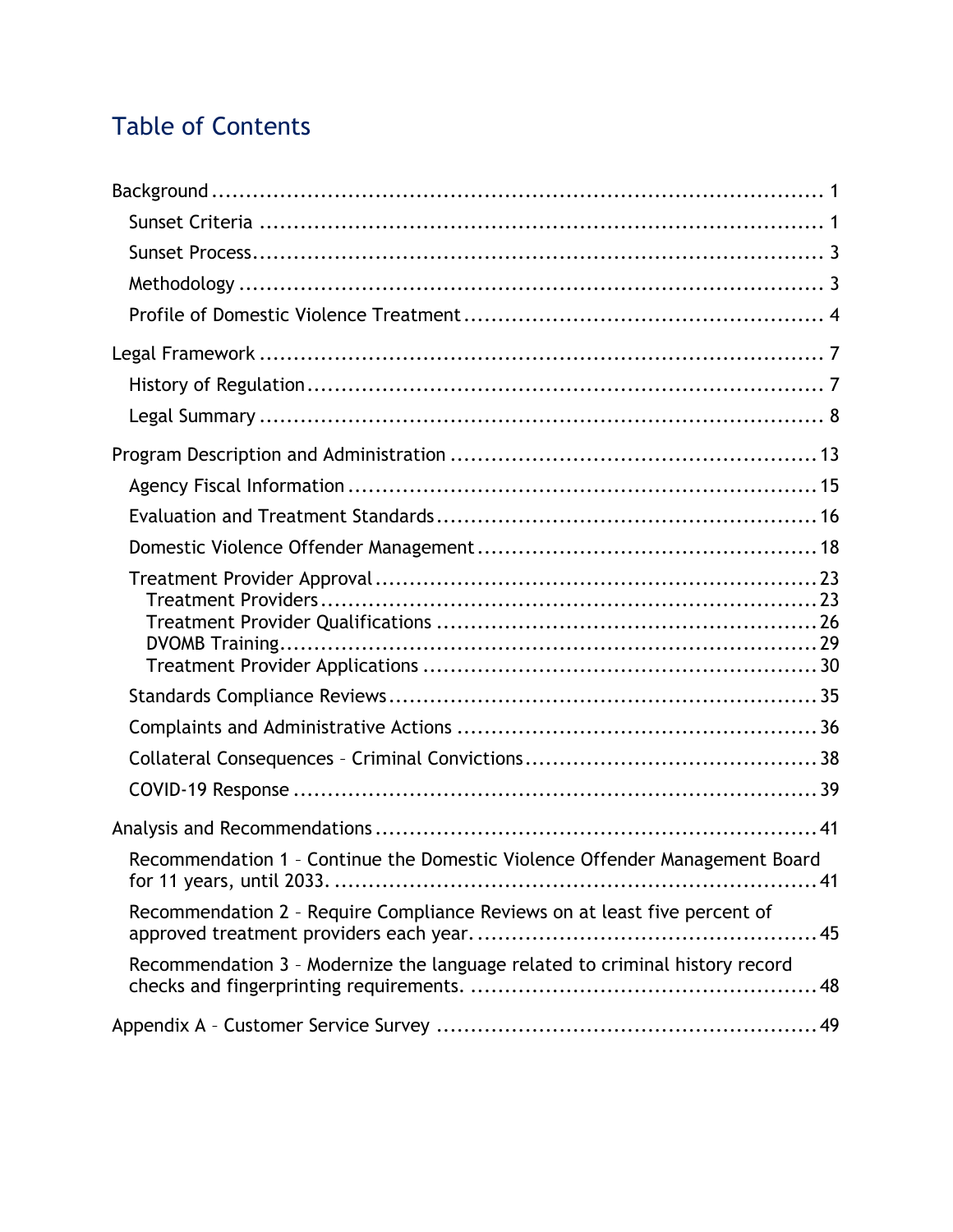## **Background**

#### **Sunset Criteria**

Enacted in 1976, Colorado's sunset law was the first of its kind in the United States. A sunset provision repeals all or part of a law after a specific date, unless the legislature affirmatively acts to extend it. During the sunset review process, the Colorado Office of Policy, Research and Regulatory Reform (COPRRR) within the Department of Regulatory Agencies (DORA) conducts a thorough evaluation of such programs based upon specific statutory criteria 1 and solicits diverse input from a broad spectrum of stakeholders including consumers, government agencies, public advocacy groups, and professional associations.

Sunset reviews are guided by statutory criteria and sunset reports are organized so that a reader may consider these criteria while reading. While not all criteria are applicable to all sunset reviews, the various sections of a sunset report generally call attention to the relevant criteria. For example,

- In order to address the first criterion and determine whether a particular regulatory program is necessary to protect the public, it is necessary to understand the details of the profession or industry at issue. The Profile section of a sunset report typically describes the profession or industry at issue and addresses the current environment, which may include economic data, to aid in this analysis.
- To ascertain a second aspect of the first sunset criterion--whether conditions that led to initial regulation have changed--the History of Regulation section of a sunset report explores any relevant changes that have occurred over time in the regulatory environment. The remainder of the Legal Framework section addresses the third sunset criterion by summarizing the organic statute and rules of the program, as well as relevant federal, state and local laws to aid in the exploration of whether the program's operations are impeded or enhanced by existing statutes or rules.
- The Program Description section of a sunset report addresses several of the sunset criteria, including those inquiring whether the agency operates in the public interest and whether its operations are impeded or enhanced by existing statutes, rules, procedures and practices; whether the agency performs efficiently and effectively and whether the board, if applicable, represents the public interest.
- The Analysis and Recommendations section of a sunset report, while generally applying multiple criteria, is specifically designed in response to the tenth criterion, which asks whether administrative or statutory changes are necessary to improve agency operations to enhance the public interest.

<sup>1</sup> Criteria may be found at § 24-34-104, C.R.S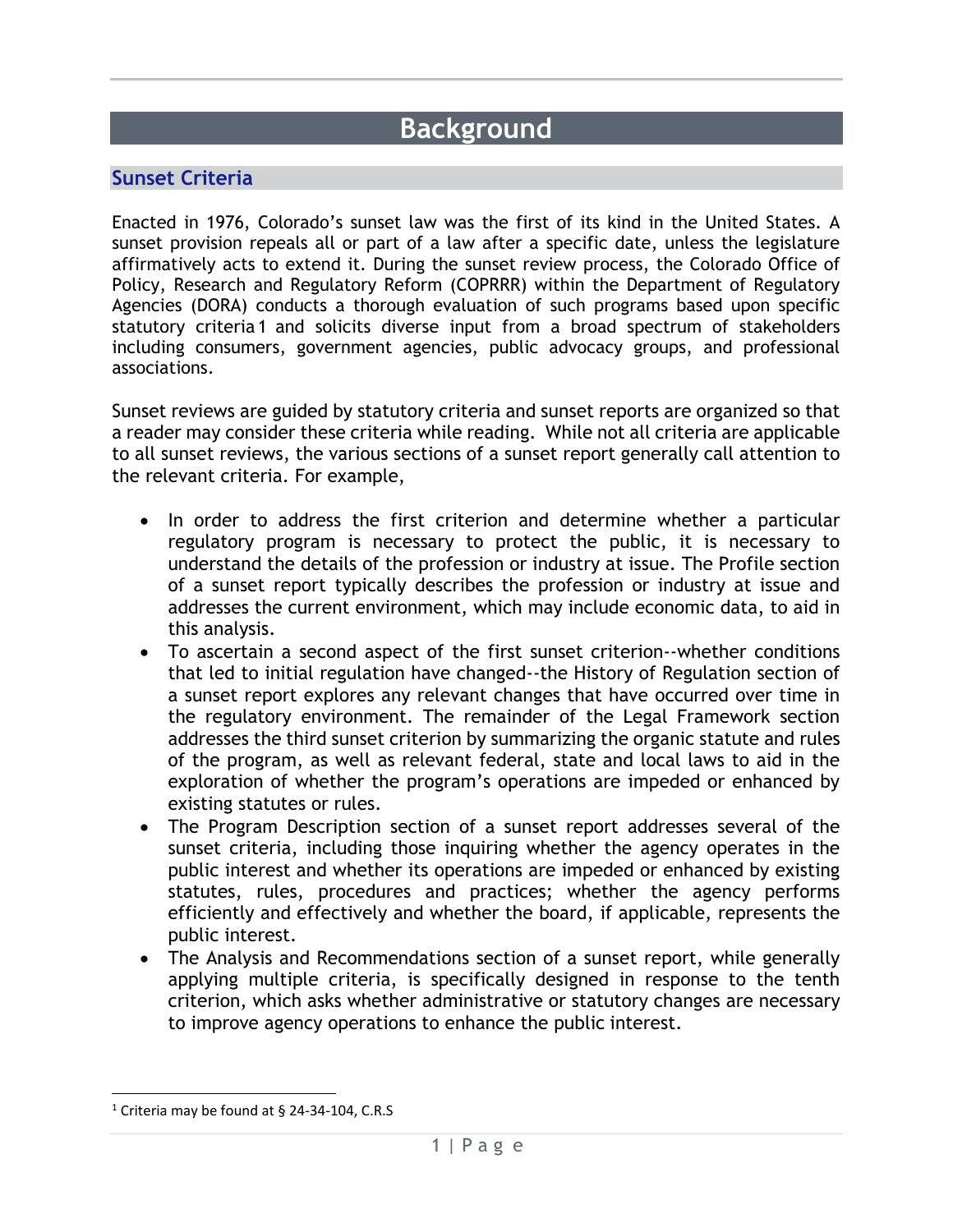These are but a few examples of how the various sections of a sunset report provide the information and, where appropriate, analysis required by the sunset criteria. Just as not all criteria are applicable to every sunset review, not all criteria are specifically highlighted as they are applied throughout a sunset review. While not necessarily exhaustive, the table below indicates where these criteria are applied in this sunset report.

| <b>Sunset Criteria</b>                                                                                                                                                                                                                                                                                                                                                                                                                                                                                                                                                                                                                                                                                                                                                                                                                                                                                            | <b>Where Applied</b>                                                |
|-------------------------------------------------------------------------------------------------------------------------------------------------------------------------------------------------------------------------------------------------------------------------------------------------------------------------------------------------------------------------------------------------------------------------------------------------------------------------------------------------------------------------------------------------------------------------------------------------------------------------------------------------------------------------------------------------------------------------------------------------------------------------------------------------------------------------------------------------------------------------------------------------------------------|---------------------------------------------------------------------|
| (I) Whether regulation by the agency is necessary to protect the public<br>health, safety, and welfare; whether the conditions that led to the<br>initial regulation have changed; and whether other conditions have<br>arisen that would warrant more, less, or the same degree of<br>regulation;                                                                                                                                                                                                                                                                                                                                                                                                                                                                                                                                                                                                                | • Profile.<br>• Legal Framework.<br>• Recommendation 1.             |
| (II) If regulation is necessary, whether the existing statutes and<br>regulations establish the least restrictive form of regulation consistent<br>with the public interest, considering other available regulatory<br>mechanisms, and whether agency rules enhance the public interest<br>and are within the scope of legislative intent;                                                                                                                                                                                                                                                                                                                                                                                                                                                                                                                                                                        | • Legal Framework.                                                  |
| (III) Whether the agency operates in the public interest and whether its<br>operation is impeded or enhanced by existing statutes, rules,<br>procedures, and practices and any other circumstances, including<br>budgetary, resource, and personnel matters;                                                                                                                                                                                                                                                                                                                                                                                                                                                                                                                                                                                                                                                      | • Legal Framework.<br>• Program Description.<br>• Recommendation 2. |
| (IV) Whether an analysis of agency operations indicates that the<br>agency performs its statutory duties efficiently and effectively;                                                                                                                                                                                                                                                                                                                                                                                                                                                                                                                                                                                                                                                                                                                                                                             | • Program Description.<br>• Recommendation 3.                       |
| (V) Whether the composition of the agency's board or commission<br>adequately represents the public interest and whether the agency<br>encourages public participation in its decisions rather than<br>participation only by the people it regulates;                                                                                                                                                                                                                                                                                                                                                                                                                                                                                                                                                                                                                                                             | • Program Description.                                              |
| (VI) The economic impact of regulation and, if national economic<br>information is not available, whether the agency stimulates or<br>restricts competition;                                                                                                                                                                                                                                                                                                                                                                                                                                                                                                                                                                                                                                                                                                                                                      | · Profile.                                                          |
| (VII) Whether complaint, investigation, and disciplinary procedures<br>adequately protect the public and whether final dispositions of<br>complaints are in the public interest or self-serving to the profession;                                                                                                                                                                                                                                                                                                                                                                                                                                                                                                                                                                                                                                                                                                | • Program Description.                                              |
| (VIII) Whether the scope of practice of the regulated occupation<br>contributes to the optimum use of personnel and whether entry<br>requirements encourage affirmative action;                                                                                                                                                                                                                                                                                                                                                                                                                                                                                                                                                                                                                                                                                                                                   | • Legal Framework.<br>• Program Description.                        |
| (IX) Whether the agency through its licensing or certification process<br>imposes any sanctions or disqualifications on applicants based on past<br>criminal history and, if so, whether the sanctions or disqualifications<br>serve public safety or commercial or consumer protection interests.<br>To assist in considering this factor, the analysis prepared pursuant to<br>subsection (5)(a) of this section must include data on the number of<br>licenses or certifications that the agency denied based on the<br>applicant's criminal history, the number of conditional licenses or<br>certifications issued based upon the applicant's criminal history, and<br>the number of licenses or certifications revoked or suspended based on<br>an individual's criminal conduct. For each set of data, the analysis must<br>include the criminal offenses that led to the sanction or<br>disqualification. | • Program Description.                                              |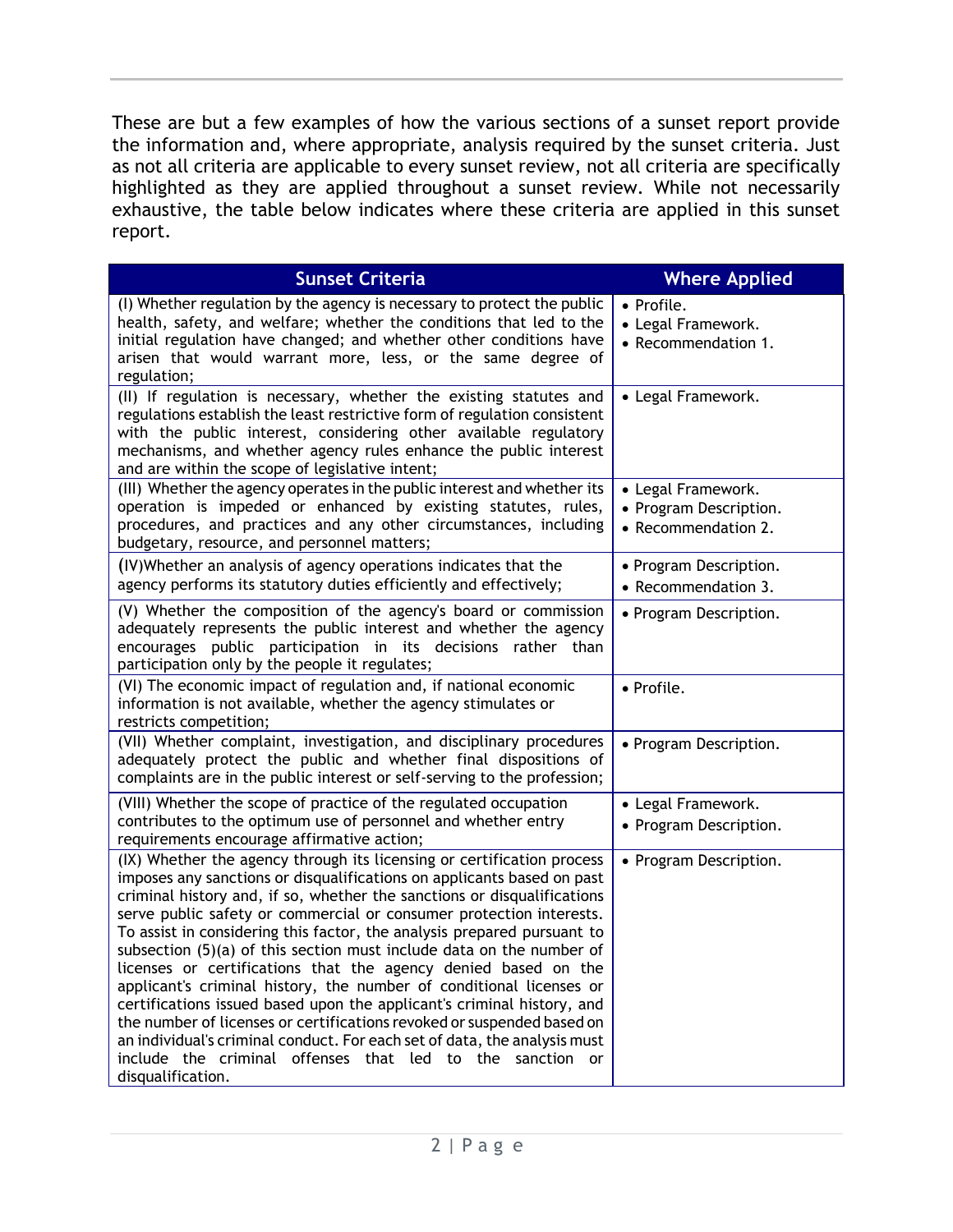| <b>Sunset Criteria</b>                                                                                                           | <b>Where Applied</b>           |
|----------------------------------------------------------------------------------------------------------------------------------|--------------------------------|
| $(X)$ Whether administrative and statutory changes are necessary to<br>improve agency operations to enhance the public interest. | $\bullet$ Recommendations 1-3. |

#### **Sunset Process**

Regulatory programs scheduled for sunset review receive a comprehensive analysis. The review includes a thorough dialogue with agency officials, representatives of the regulated profession and other stakeholders. Anyone can submit input on any upcoming sunrise or sunset review on COPRRR's website at coprrr.colorado.gov.

The functions of the Domestic Violence Offender Management Board (DVOMB), as enumerated in Article 11.8 of Title 16, Colorado Revised Statutes (C.R.S.), shall terminate on September 1, 2022, unless continued by the General Assembly. During the year prior to this date, it is the duty of COPRRR to conduct an analysis and evaluation of the DVOMB pursuant to section 24-34-104, C.R.S.

The purpose of this review is to determine whether the currently prescribed regulation should be continued and to evaluate the performance of the Department of Public Safety. During this review, the DVOMB must demonstrate that the program serves the public interest. COPRRR's findings and recommendations are submitted via this report to the Office of Legislative Legal Services.

#### **Methodology**

As part of this review, COPRRR staff attended DVOMB meetings, reviewed records, interviewed program staff and other stakeholders, conducted a survey, reviewed Colorado statutes and rules, and reviewed the laws of other states.

The major contacts made during this review include, but are not limited to:

- Colorado Attorney General's Office,
- Colorado District Attorneys' Council,
- Colorado Organization for Victim Assistance,
- Colorado Psychological Association,
- Department of Corrections,
- Department of Human Services,
- Department of Public Safety,
- Department of Regulatory Agencies,
- Domestic Violence Offender Management Board,
- Project Safeguard,
- School Safety Resource Center,
- Stand Up Colorado, and
- Violence Free Colorado.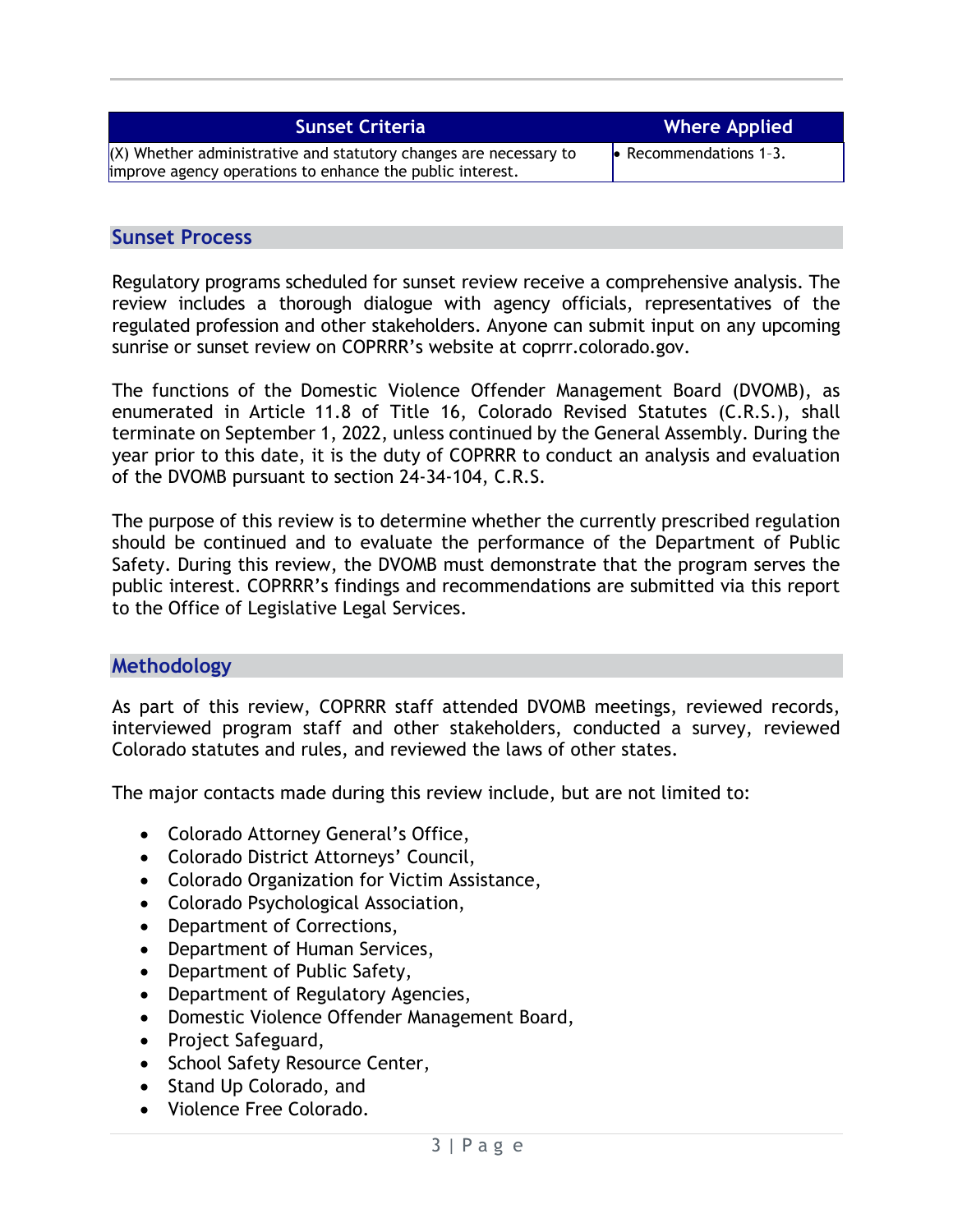In the spring of 2021, Colorado Office of Policy, Research and Regulatory Reform staff conducted a survey of all DVOMB-approved treatment providers. The survey was sent to 175 approved treatment providers, and 8 emails were returned as undeliverable. The survey received 46 responses, which is a 27.54 percent response rate. Survey responses may be found in Appendix A.

#### **Profile of Domestic Violence Treatment**

In a sunset review, COPRRR is guided by the sunset criteria located in section 24-34- 104(6)(b), C.R.S. The first criterion asks whether regulation by the agency is necessary to protect the public health, safety and welfare; whether the conditions which led to the initial regulation have changed; and whether other conditions have arisen which would warrant more, less or the same degree of regulation.

In order to understand the need for regulation, it is first necessary to understand what the profession does, where they work, who they serve and any necessary qualifications.

Domestic violence occurs when one partner in an intimate relationship, such as a spouse or a boyfriend or girlfriend, attempts to exert control over the other partner through a pattern of abusive behavior, which may include:<sup>2</sup>

- Physical abuse,
- Sexual abuse,
- Emotional abuse,
- Economic abuse,
- Psychological abuse,
- Threats, and
- Stalking.

The legal definition of domestic violence varies from state to state. However, in all states, domestic violence is considered criminal conduct, and each state has enacted laws to protect victims.

Domestic violence is a serious public health issue that can affect a victim's physical and mental health and sometimes ends in death. Approximately 52 percent of women and 17 percent of men who experienced domestic violence reported suffering posttraumatic stress disorder. In the United States, 40 percent of homicides with female victims involve an intimate partner.<sup>3</sup>

<sup>2</sup> FindLaw. *What is the Definition of Domestic Violence?* Retrieved December 1, 2020, from https://family.findlaw.com/domestic-violence/what-is-domestic-violence.html

<sup>3</sup> *Preventing Intimate Partner Violence Across the Lifespan: A Technical Package of Programs, Policies and Practices,*  Centers for Disease Control and Prevention (2017), p. 10.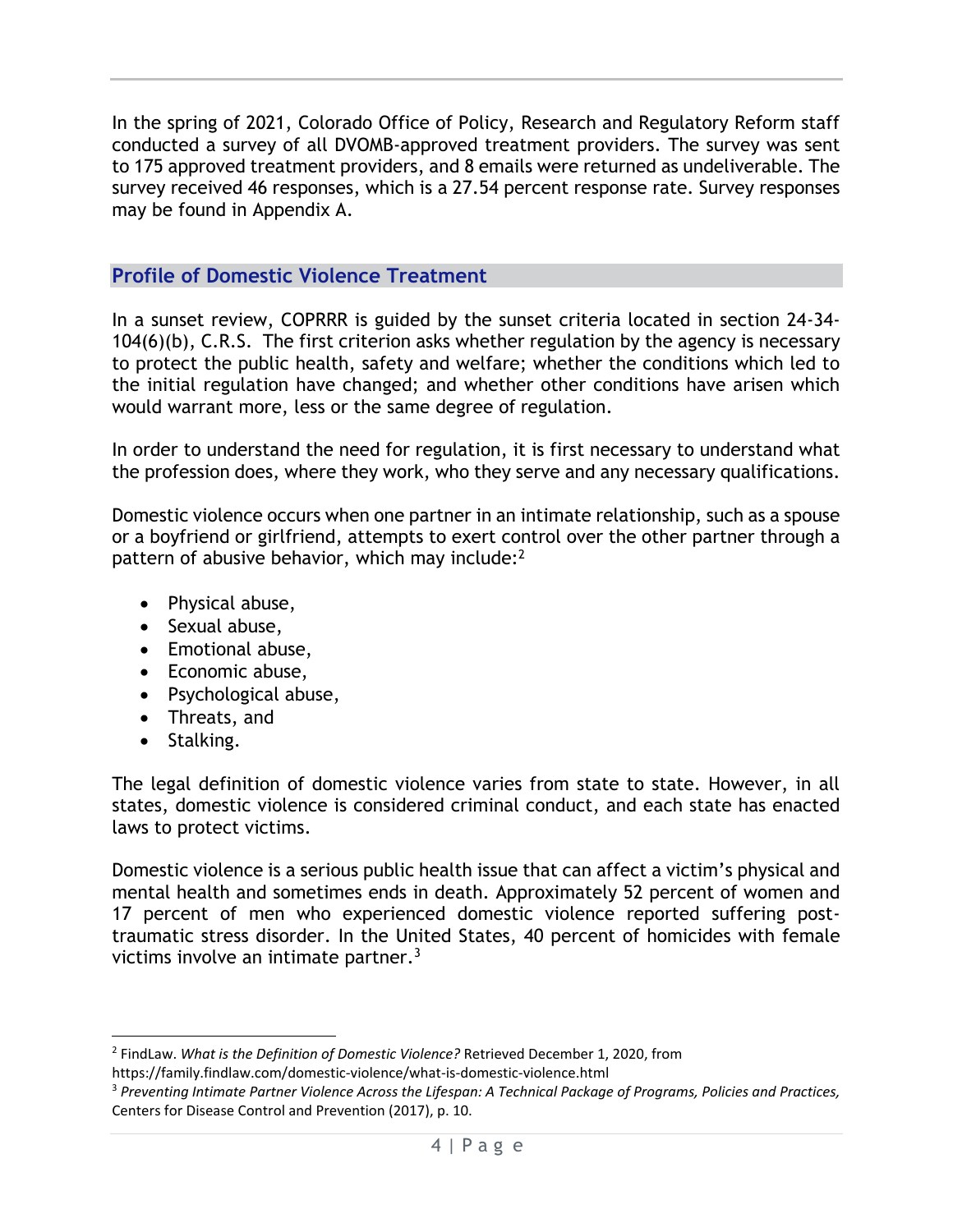In Colorado, domestic violence incidents in 2019 resulted in the deaths of at least 70 people, a number that is significantly higher from previous years. From 2014 to 2019, Colorado experienced an average of 50 deaths a year from domestic violence. Of the deaths in 2019, a majority of the victims were women who were killed by a male partner. Additionally, 64 percent of domestic violence deaths in Colorado resulted from gunshot wounds.<sup>4</sup>

When perpetrators are convicted of domestic violence, they are often ordered by the courts to engage in domestic violence treatment, which may take the form of educational classes or counseling, or both. In the case of counseling, the goals of treatment differ from other types of counseling in which the goal is to help the patient. In domestic violence treatment, the primary goal is to protect the community and the victims by reducing the likelihood that an offender will commit additional acts of domestic violence.

In Colorado, any adult who is convicted of a crime involving domestic violence is statutorily required to complete domestic violence treatment, except when they are sentenced to the Department of Corrections.<sup>5</sup>

At least 45 states, including Colorado, have developed standards or guidelines for domestic violence treatment.

The sixth sunset criterion requires COPRRR to evaluate the economic impact of regulation. The most recent study on the economic costs of domestic violence is extremely dated, but in the mid-1990s, the costs associated with lost productivity and medical and mental health services resulting from domestic violence were estimated to exceed \$5.8 billion,<sup>6</sup> or about \$10.2 billion if adjusted for inflation today.

In Colorado, domestic violence treatment providers (treatment providers) are licensed mental health professionals who are approved by the Domestic Violence Offender Management Board (DVOMB) to provide domestic violence treatment to offenders.

COPRRR does not have any data on how much domestic violence treatment providers earn. However, in 2016, the DVOMB reported the following median fees for domestic violence evaluations and treatment sessions charged in Colorado:<sup>7</sup>

- Group Treatment Session \$25
- Individual Treatment Session \$50
- Evaluation \$110

<sup>4</sup> *Annual Report,* Colorado Domestic Violence Fatality Review Board (2020), p. 4.

 $5$  §§ 18-6-801(1)(a) and (2), C.R.S.

<sup>6</sup> *Preventing Intimate Partner Violence Across the Lifespan: A Technical Package of Programs, Policies and Practices,*  the Centers for Disease Control and Prevention (2017), p. 10.

<sup>7</sup> Domestic Violence Offender Management Board, *Standards for Treatment with Court-Ordered Domestic Violence Offenders: A Process Evaluation* (May 2016), p. 8.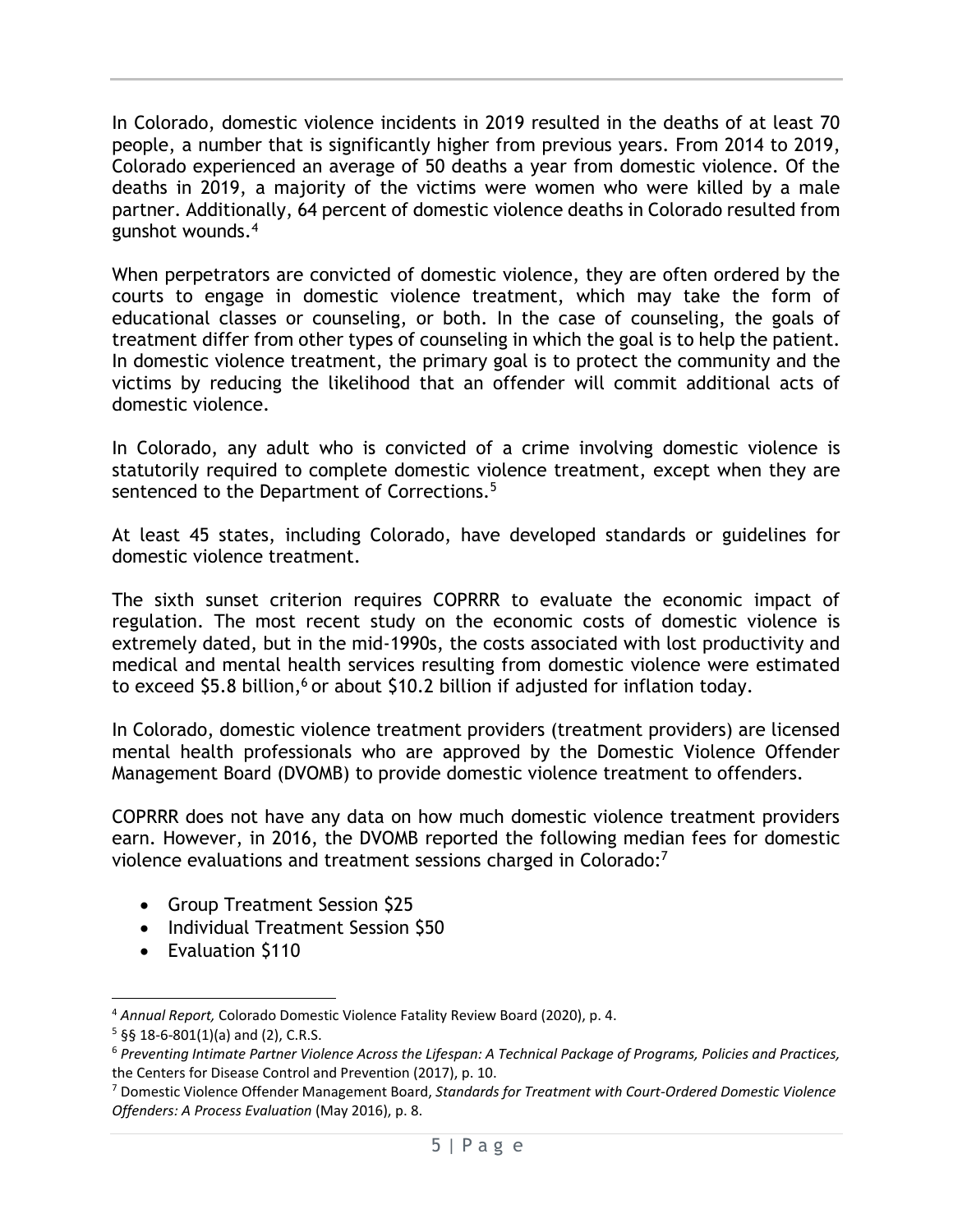For the most part, domestic violence offenders in Colorado are expected to cover the cost of court-ordered treatment. Treatment providers must offer a sliding scale fee structure, but fees vary from jurisdiction to jurisdiction.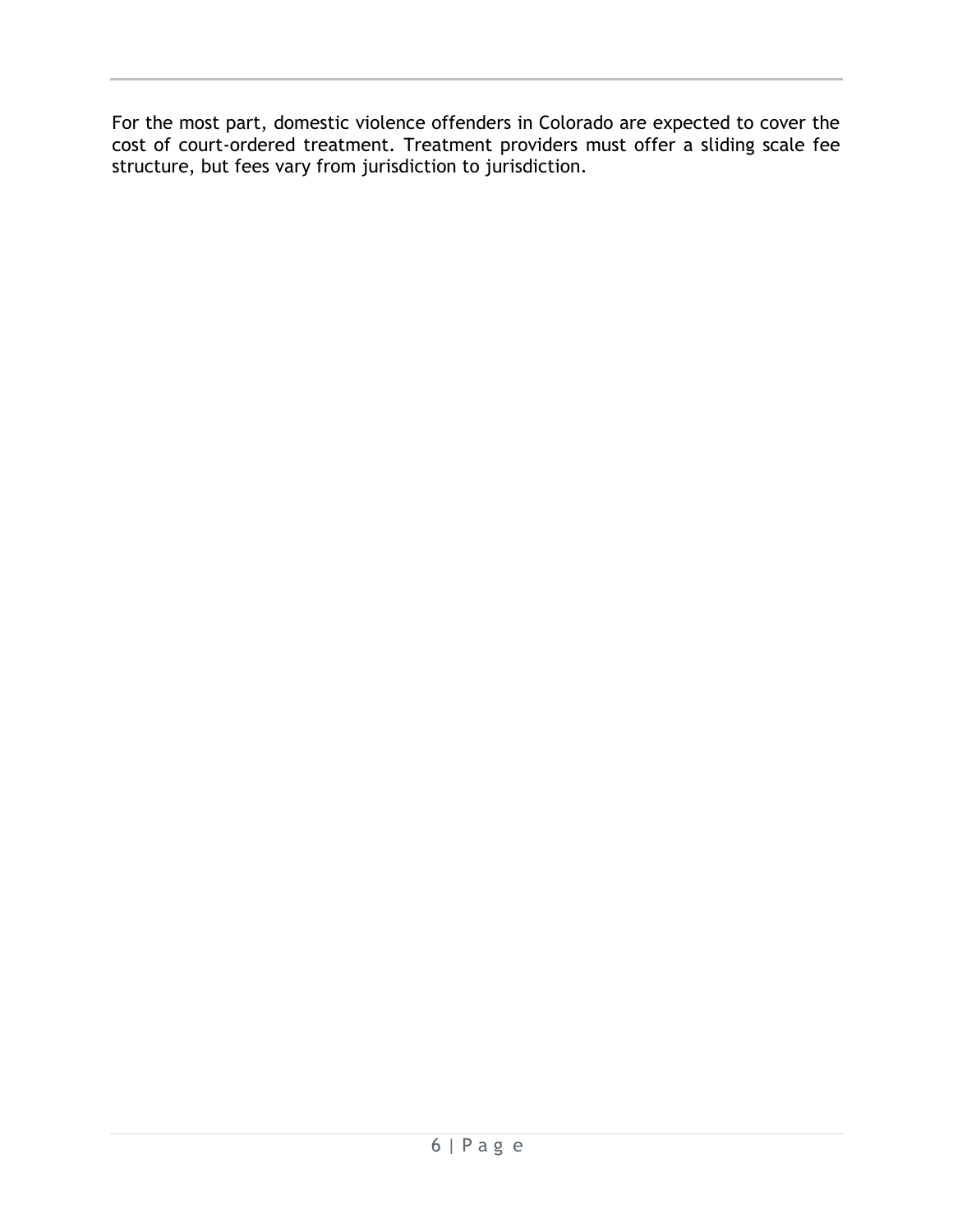## **Legal Framework**

#### **History of Regulation**

In a sunset review, the Colorado Office of Policy, Research and Regulatory Reform (COPRRR) is guided by the sunset criteria located in section 24-34-104(6)(b), Colorado Revised Statutes (C.R.S.). The first sunset criterion questions whether regulation by the agency is necessary to protect the public health, safety and welfare; whether the conditions which led to the initial regulation have changed; and whether other conditions have arisen that would warrant more, less or the same degree of regulation.

One way that COPRRR addresses this is by examining why the program was established and how it has evolved over time.

Prior to 1979, domestic violence offenders in Colorado received offense-specific treatment on a voluntary basis, as no formal court referral system existed. Over the course of the next 20 years, domestic violence offender treatment in Colorado evolved from a community-centric, patchwork approach to a more consistent state-wide endeavor culminating in the creation of the Domestic Violence Offender Management Board (DVOMB) in 2000.

The purpose of the DVOMB was to create statewide standards and an approval process for domestic violence treatment providers (treatment providers). The original board consisted of 18 members, representing a diverse array of mental health providers, treatment victim advocates, members of the legal community and law enforcement.

In 2007, legislation expanded the DVOMB to 19 members by adding an individual to represent private criminal defense attorneys.

In 2008, following a sunset review, several changes were made to the DVOMB:

- Requiring continuing education for treatment providers,
- Authorizing the DVOMB to take disciplinary action against treatment providers, and
- Authorizing the DVOMB to develop a renewal process for treatment provider approval.

Another sunset review was completed in 2016 and, in addition to other changes, several regulatory duties were moved from the Department of Regulatory Agencies (DORA) to the Department of Public Safety (Public Safety).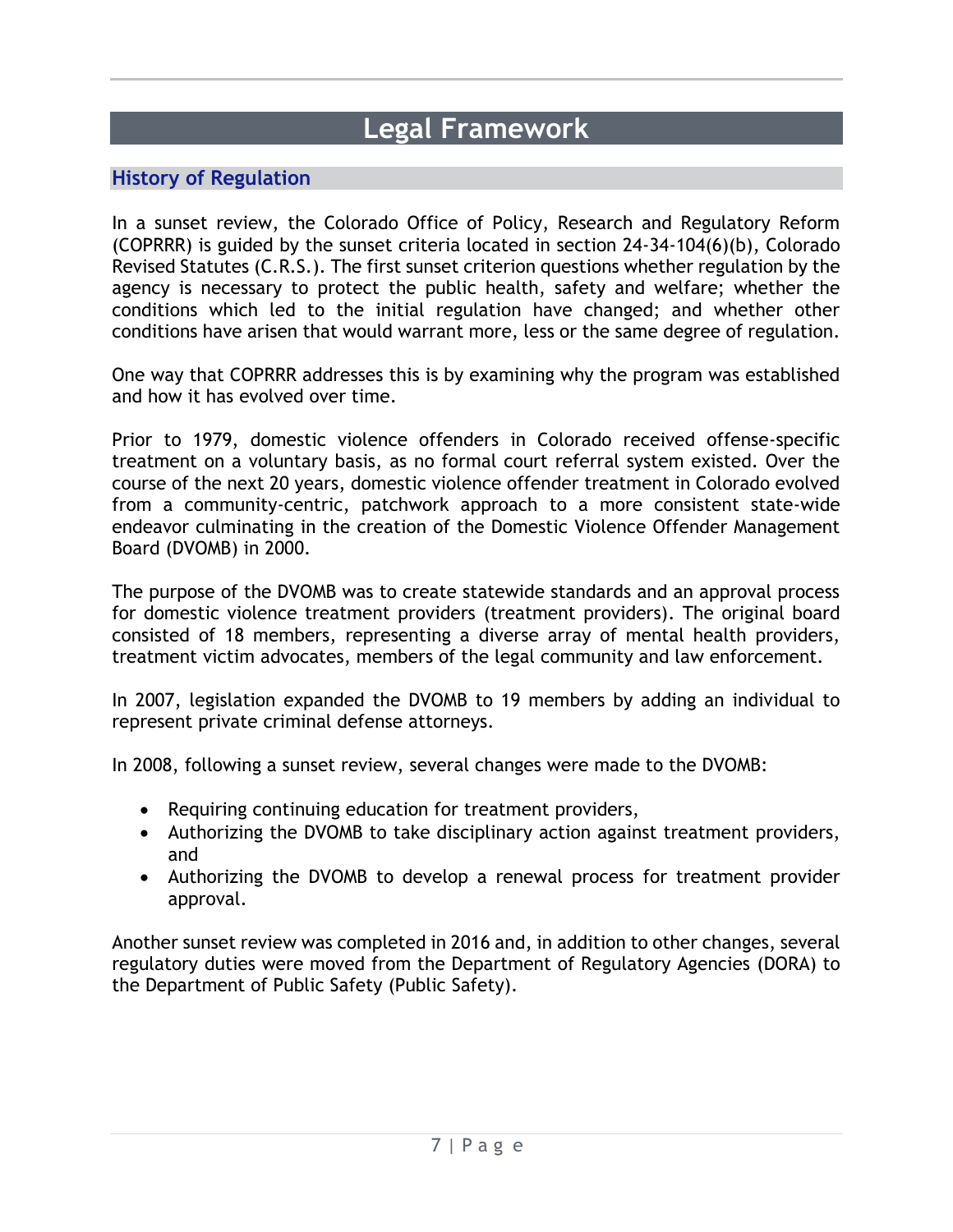#### **Legal Summary**

The second and third sunset criteria question

Whether the existing statutes and regulations establish the least restrictive form of regulation consistent with the public interest, considering other available regulatory mechanisms, and whether agency rules enhance the public interest and are within the scope of legislative intent; and

Whether the agency operates in the public interest and whether its operation is impeded or enhanced by existing statutes, rules, procedures and practices and any other circumstances, including budgetary, resource and personnel matters.

A summary of the current statutes and rules is necessary to understand whether regulation is set at the appropriate level and whether the current laws are impeding or enhancing the agency's ability to operate in the public interest.

The General Assembly created the DVOMB to ensure:<sup>8</sup>

The consistent and comprehensive evaluation, treatment and continued monitoring of offenders who have been convicted of, pled guilty to, or received a deferred judgment or prosecution for any crime the underlying factual basis of which includes an act of domestic violence.

The goal of this system is to reduce recidivism and to protect victims and potential victims.<sup>9</sup>

Domestic violence is defined as:

an act or threatened act of violence upon a person with whom the actor is or has been involved in an intimate relationship. "Domestic violence" also includes any other crime against a person, or against property, including an animal, or any municipal ordinance violation against a person, or against property, including an animal, when used as a method of coercion, control, punishment, intimidation or revenge directed against a person with whom the actor is or has been involved in an intimate relationship.<sup>10</sup>

<sup>8</sup> § 16-11.8-101, C.R.S.

<sup>&</sup>lt;sup>9</sup> § 16-11.8-101, C.R.S.

<sup>10</sup> § 18-6-800.3(1), C.R.S.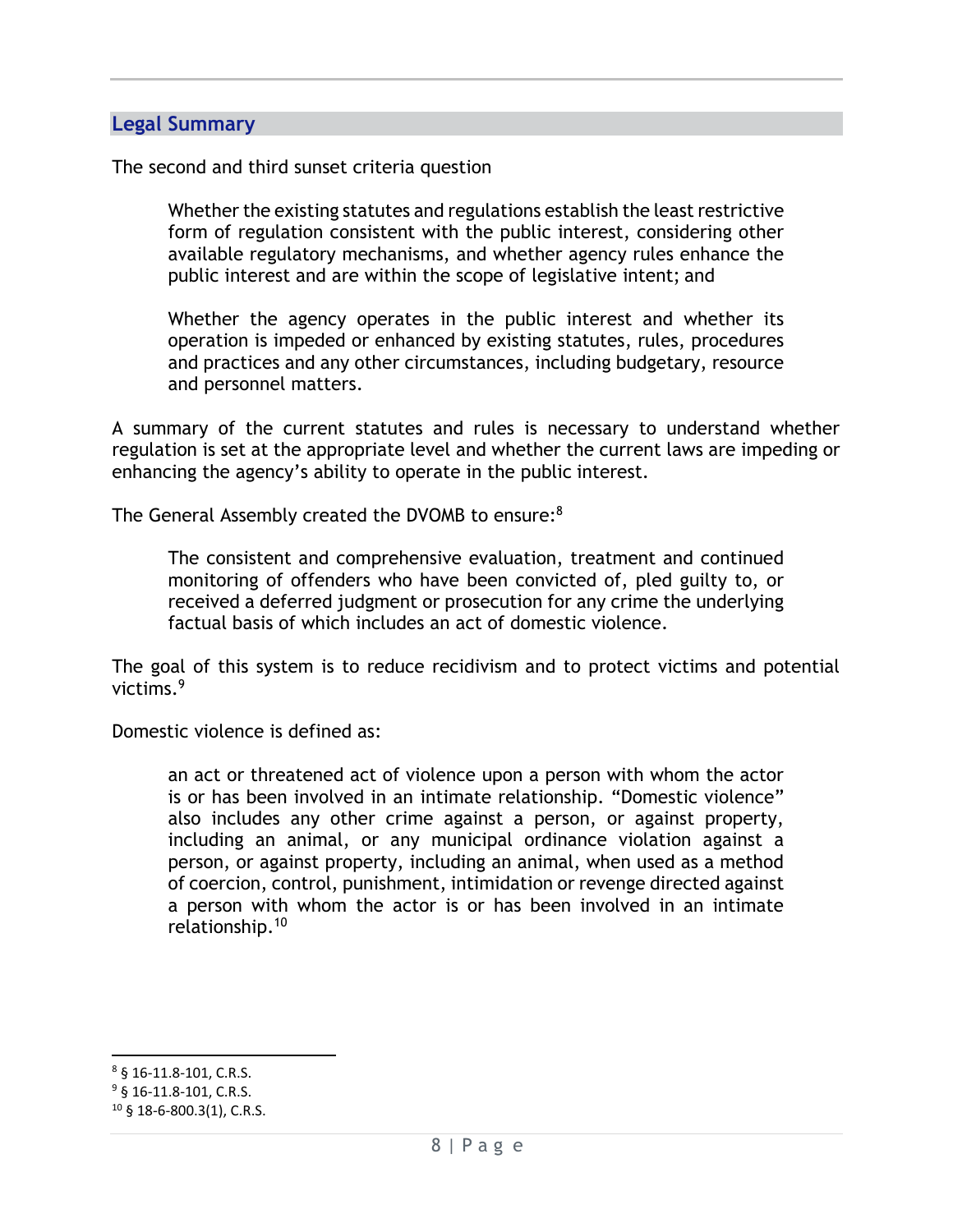An intimate relationship is defined as:

a relationship between spouses, former spouses, past or present unmarried couples, or persons who are both the parents of the same child regardless of whether the persons have been married or lived together at any time.<sup>11</sup>

Anyone convicted of a crime, the underlying factual basis of which has been found by a court to include an act of domestic violence, must be ordered to complete a domestic violence evaluation and treatment program that conforms to standards promulgated by the DVOMB. If the evaluation discloses that sentencing to a treatment program is inappropriate, the offender must be referred back to the court for alternative disposition.<sup>12</sup> Mandatory treatment does not apply to those sentenced to the Colorado Department of Corrections.<sup>13</sup>

The DVOMB, which is housed in Public Safety, includes 19 members. Table 1 illustrates the number of members appointed by each appointing authority and the population represented by each board seat.<sup>14</sup>

<sup>11</sup> § 18-6-800.3(2), C.R.S.

 $12 \S$  18-6-801(1)(a), C.R.S.

<sup>13</sup> § 18-6-801(2), C.R.S.

<sup>14</sup> § 16-11.8-103(1), C.R.S.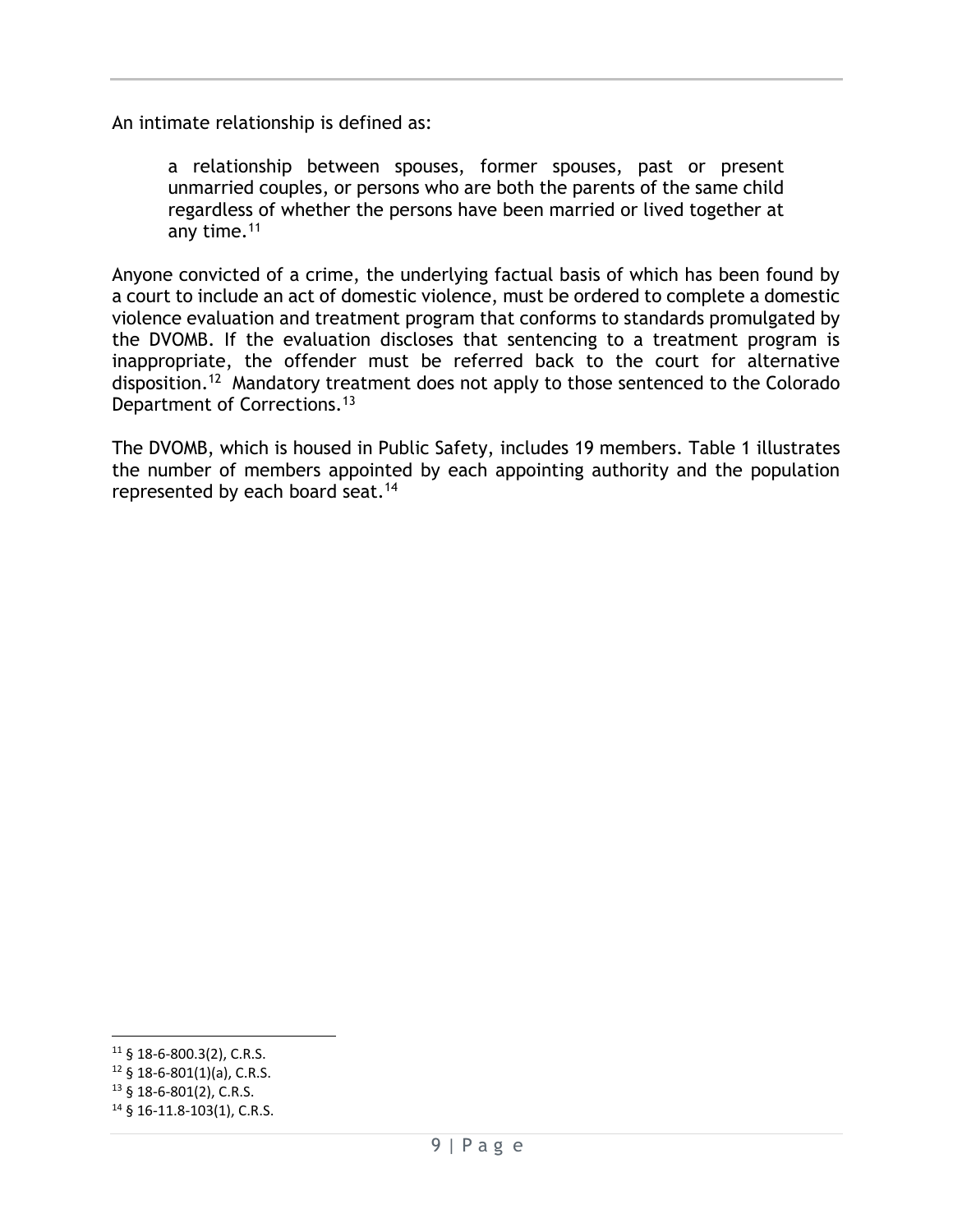**Table 1 DVOMB Membership by Appointing Authority**

| <b>Appointing Authority</b>                                    | <b>Members</b> | <b>Population Represented</b>                                                                                   |  |  |
|----------------------------------------------------------------|----------------|-----------------------------------------------------------------------------------------------------------------|--|--|
| Colorado Department of Corrections, Executive Director         |                |                                                                                                                 |  |  |
|                                                                | 1              | <b>Colorado Department of Corrections</b>                                                                       |  |  |
| Colorado Department of Human Services, Executive Director      |                |                                                                                                                 |  |  |
|                                                                | 1              | <b>Colorado Department of Human Services</b>                                                                    |  |  |
| Colorado Department of Regulatory Agencies, Executive Director |                |                                                                                                                 |  |  |
|                                                                | 1              | Colorado Department of Regulatory Agencies                                                                      |  |  |
| Colorado District Attorneys' Council, Executive Director       |                |                                                                                                                 |  |  |
|                                                                | 1              | Prosecuting attorneys                                                                                           |  |  |
| Colorado State Public Defender                                 |                |                                                                                                                 |  |  |
|                                                                | 1              | Public defenders                                                                                                |  |  |
| Colorado Supreme Court, Chief Justice                          |                |                                                                                                                 |  |  |
|                                                                | 1              | Colorado Judicial Department                                                                                    |  |  |
|                                                                | 1              | Judges                                                                                                          |  |  |
| Public Safety, Executive Director                              |                |                                                                                                                 |  |  |
|                                                                | $\overline{2}$ | Domestic violence victims and victim<br>organizations                                                           |  |  |
|                                                                | 1              | Law enforcement                                                                                                 |  |  |
|                                                                | $\overline{2}$ | Mental health professionals <sup>15</sup>                                                                       |  |  |
|                                                                | 3              | Mental health professionals with experience<br>in domestic violence                                             |  |  |
|                                                                | 1              | Private defense attorneys                                                                                       |  |  |
|                                                                | 1              | <b>Public Safety</b>                                                                                            |  |  |
|                                                                | 1              | Rural areas and local coordination of<br>criminal justice and victim services advocacy<br>for domestic violence |  |  |
|                                                                | 1              | Urban areas and local coordination of<br>criminal justice and victim services advocacy<br>for domestic violence |  |  |

<sup>&</sup>lt;sup>15</sup> In total, the Executive Director of Public Safety appoints five mental health professionals, and of these five members, at least three must be approved domestic violence treatment providers.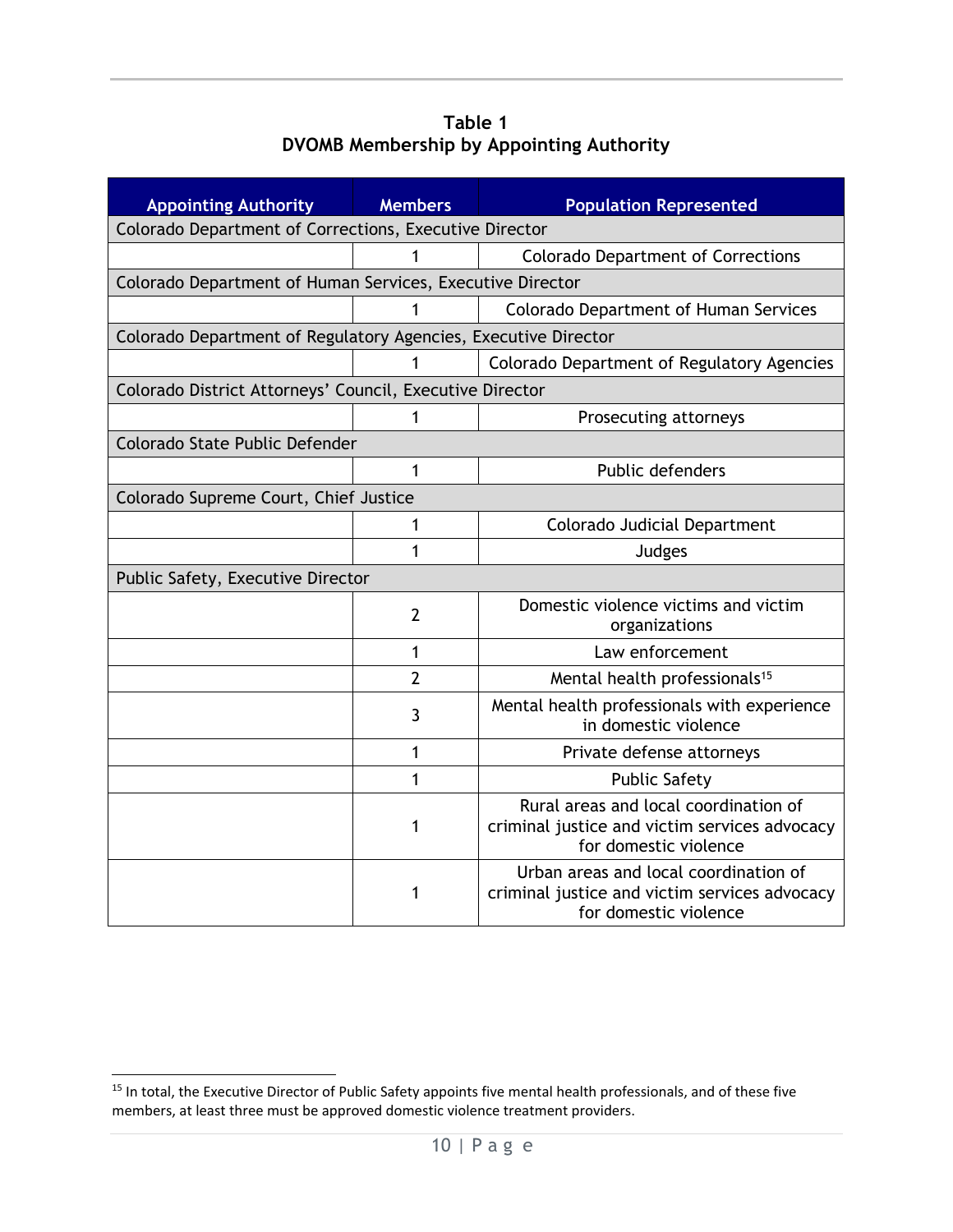A single term of office is four years,<sup>16</sup> and no member may serve for more than eight consecutive years.<sup>17</sup> All members serve without compensation.<sup>18</sup> The DVOMB elects the presiding officer or chair from its members. 19

The DVOMB is required to:

- Adopt and implement a standardized procedure for the evaluation of domestic violence offenders;<sup>20</sup>
- Adopt and implement guidelines and standards for a system of programs for the treatment of domestic violence offenders;<sup>21</sup>
- Develop an application and review process for treatment providers that includes criminal history background checks, the verification of qualifications and credentials and mandatory continuing education;<sup>22</sup>
- Publish and update a list of approved treatment providers;  $2^3$
- Develop a treatment provider renewal process;  $24$  and
- Research and analyze the effectiveness of the evaluation and treatment procedures and programs developed by the DVOMB.<sup>25</sup>

In order to be added to the list of approved treatment providers, an applicant must submit a completed application, including his or her fingerprints for a state and national criminal history record check, directly to the DVOMB.

The qualifications for approval vary depending on the level of approval sought and the academic background of the candidate. However, all applicants must meet the following requirements:

- Have a bachelor's degree in behavioral science and training and experience as a counselor or psychotherapist, or have a bachelor's degree in any field and standing as a certified addiction counselor; and
- Have a professional mental health license, certification, registration or listing as a candidate for a mental health license,<sup>26</sup> without any current disciplinary action that the DVOMB's Application Review Committee determines would impede the applicant's ability to provide domestic violence treatment.

 $23 \S$  16-11.8-103(4)(a)(III)(C), C.R.S.

<sup>16</sup> § 16-11.8-103(3)(a), C.R.S.

 $17 \S 16 - 11.8 - 103(3)(c)$ , C.R.S.

<sup>18</sup> § 16-11.8-103(3)(d), C.R.S.

<sup>19</sup> § 16-11.8-103(2), C.R.S.

<sup>20</sup> § 16-11.8-103(4)(a)(I), C.R.S.

 $21 \S$  16-11.8-103(4)(a)(II), C.R.S.

<sup>22</sup> § 16-11.8-103(4)(a)(III), C.R.S.

<sup>24</sup> § 16-11.8-103(4)(a)(III.5), C.R.S.

<sup>25</sup> § 16-11.8-103(4)(a)(IV), C.R.S.

 $26$  The term "license" is used in this section to refer to a professional credential – whether a license, certification or registration – issued by one of the mental health boards in the Department of Regulatory Agencies.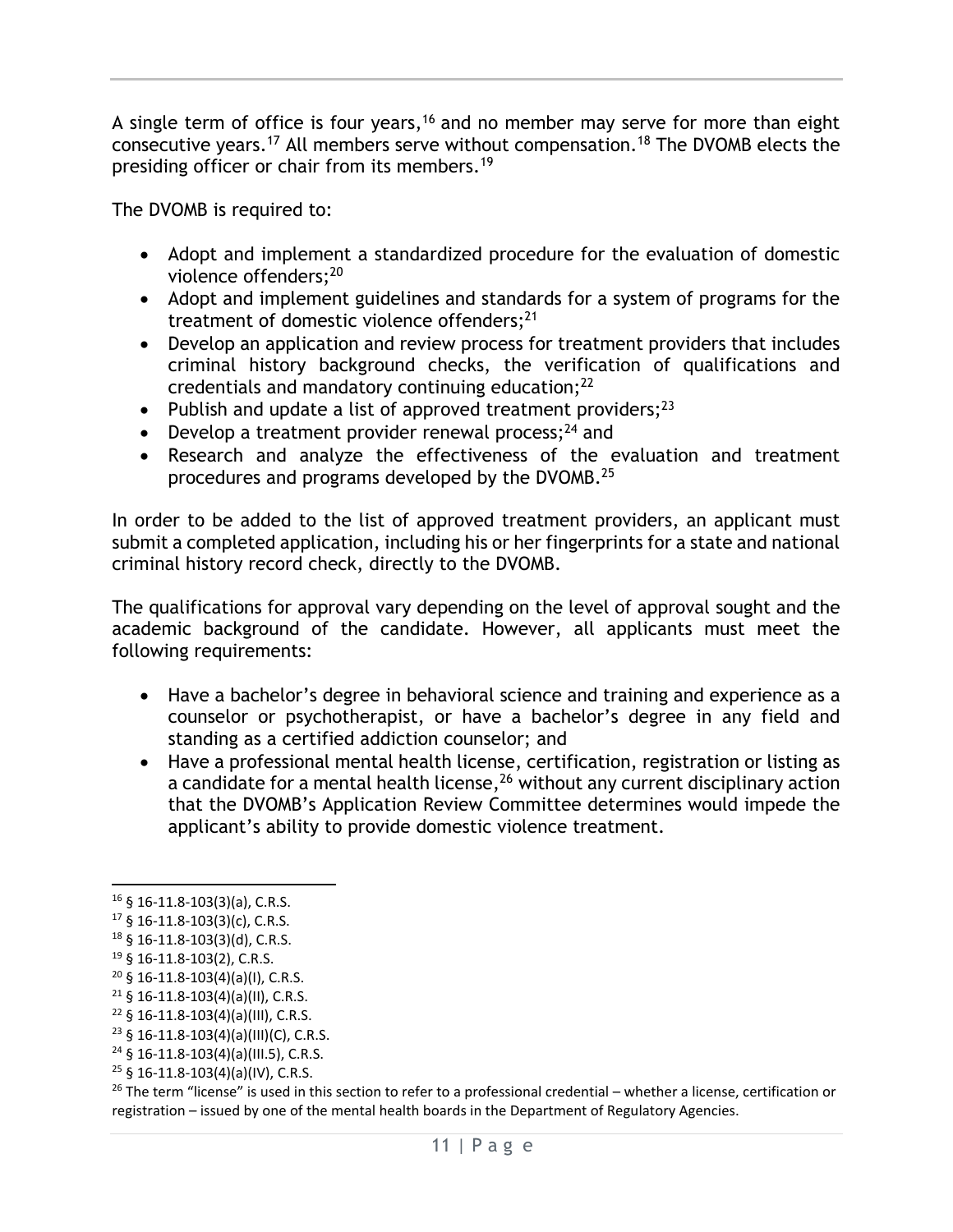Since treatment providers are all licensed mental health providers, any complaints filed against them must be referred to the appropriate mental health board in DORA for review. Each decision must be based on standards established by the DVOMB and the prohibited activities outlined in the statutes governing mental health providers. Once a decision has been made, the mental health board in DORA must send notice of the decision to the DVOMB.<sup>27</sup>

Finally, the DVOMB may also take action against a treatment provider, including removing that treatment provider from the list of approved treatment providers, regardless of any action taken by the mental health board within DORA.<sup>28</sup>

The application fee for initial approval as a treatment provider may not exceed \$300.<sup>29</sup>

No domestic violence offender may contract with any individual or entity to provide a domestic violence offender treatment evaluation or treatment services unless the individual is a DVOMB-approved treatment provider.<sup>30</sup>

<sup>27</sup> § 16-11.8-103(4)(b), C.R.S.

<sup>28</sup> § 16-11.8-103(4)(a)(III)(D), C.R.S.

<sup>29</sup> § 16-11.8-104(2)(b), C.R.S.

<sup>30</sup> § 16-11.8-104(1), C.R.S.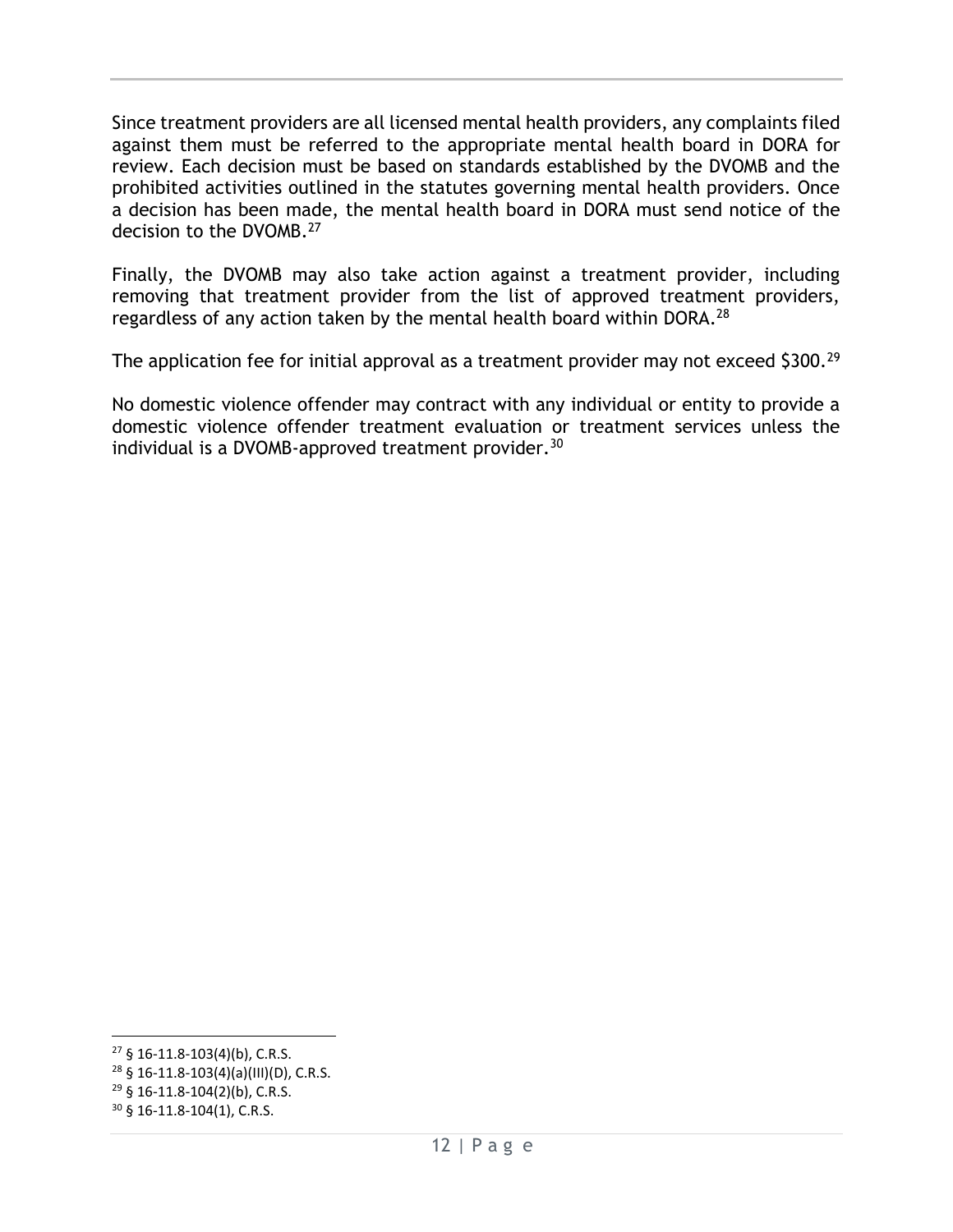## **Program Description and Administration**

In a sunset review, the Colorado Office of Policy, Research and Regulatory Reform (COPRRR) is guided by sunset criteria located in section 24-34-104(6)(b), Colorado Revised Statutes (C.R.S.). The third, fourth and fifth sunset criteria question:

Whether the agency operates in the public interest and whether its operation is impeded or enhanced by existing statutes, rules, procedures practices and any other circumstances, including budgetary, resource and personnel matters;

Whether an analysis of agency operations indicates that the agency performs its statutory duties efficiently and effectively; and

Whether the composition of the agency's board or commission adequately represents the public interest and whether the agency encourages public participation in its decisions rather than participation only by the people it regulates.

In part, COPRRR utilizes this section of the report to evaluate the agency according to these criteria.

The Domestic Violence Offender Management Board (DVOMB), located in the Colorado Division of Criminal Justice (Division) in the Department of Public Safety (Public Safety), is charged with three primary tasks:

- Developing and maintaining standards for the evaluation and treatment of domestic violence offenders,
- Developing processes to approve domestic violence treatment providers (treatment providers), and
- Conducting research and analyzing the effectiveness of the evaluation and treatment standards.

As required by statute, the DVOMB has developed the *Standards and Guidelines for the Assessment, Evaluation, Treatment and Behavioral Monitoring of Domestic Violence Offenders (Standards)*.

The DVOMB is a multidisciplinary board made up of 19 members representing the:

- Colorado Judicial Department,
- Department of Corrections,
- Department of Human Services,
- Department of Regulatory Agencies,
- Department of Public Safety,
- Domestic violence victims and victim organizations,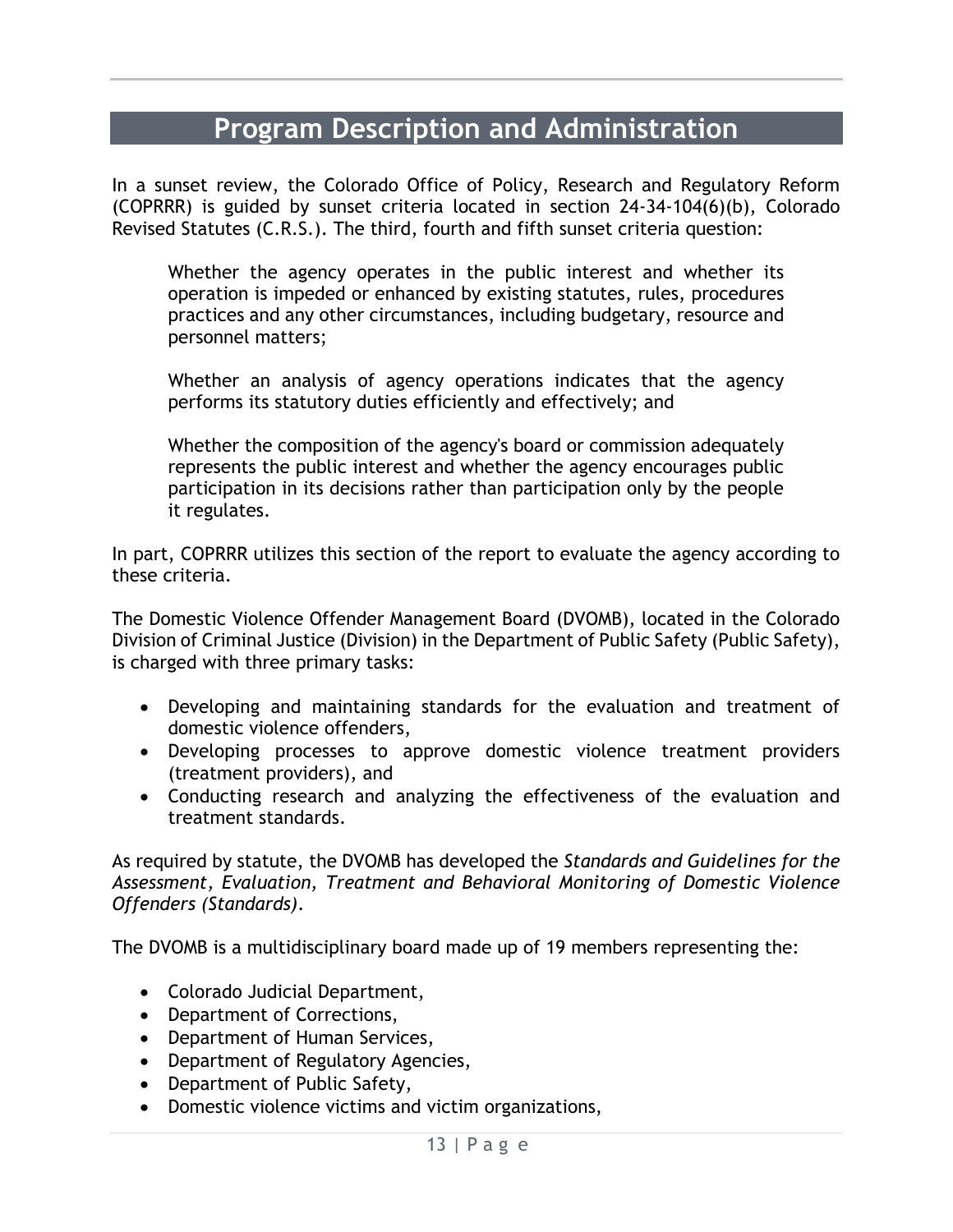- Judges,
- Law enforcement,
- Mental health professionals,
- Private defense attorneys,
- Prosecuting attorneys, and
- Public defenders.

The full board meets on a monthly basis, typically at Public Safety's headquarters in Lakewood, but occasionally at other locations around the state. Meetings are generally well attended by both DVOMB members and members of the public.

In 2019, the DVOMB began offering the public the ability to attend meetings virtually. Because of this, the DVOMB was well positioned to conduct its business virtually during the COVID-19 pandemic, and it also expanded online training opportunities and authorized treatment providers to provide treatment virtually.

The DVOMB has created several committees through which it completes much of its work.

- **Application Review Committee (ARC)** reviews treatment provider applications, considers complaints against treatment providers and approves requests for temporary suspension of a specific treatment standard. The ARC also conducts Standards Compliance Reviews (Compliance Reviews) of selected treatment providers. Membership of the ARC is limited to DVOMB members.
- **Civil Work Group** explores and studies issues involving individuals who are referred to domestic violence treatment from a civil court.
- **Executive Committee** works to keep the DVOMB focused on its goals and creates the agenda for DVOMB meetings. Membership of the Executive Committee is limited to DVOMB members.
- **Juvenile Best Practices Work Group** works to create a document recommending treatment and evaluation guidelines for juveniles who have a history of relationship violence.
- **Standards Revision Committee** works to improve the implementation of the *Standards* by treatment providers and to ensure that the *Standards* remain current with any emerging research, and it makes recommendations related to the *Standards* to other committees.
- **Training Committee** identifies training needs, reviews the content of trainings and makes recommendations to the DVOMB on training topics. This committee also evaluates survey responses from DVOMB training sessions.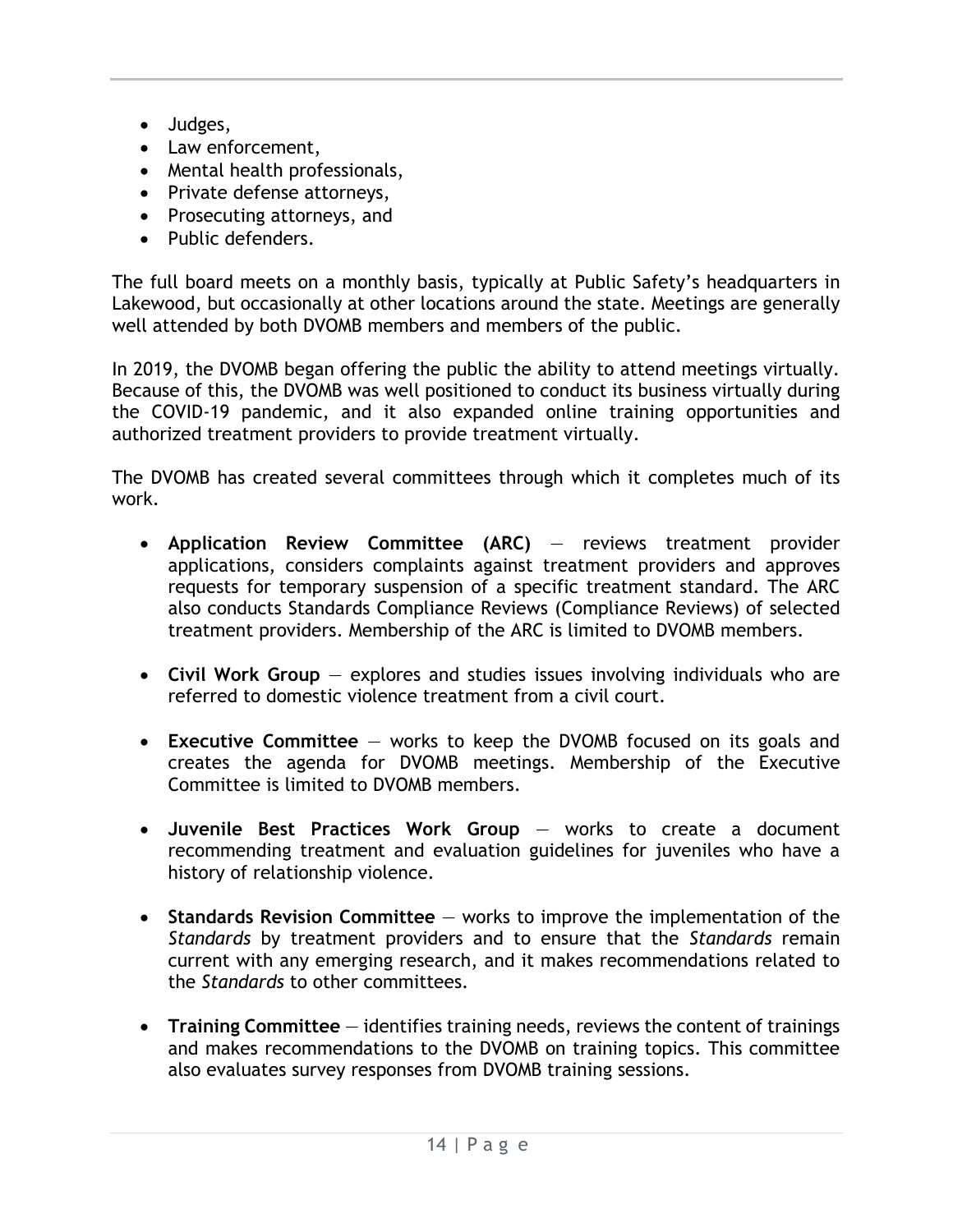• **Victim Advocacy Committee** — works to improve the implementation of the DVOMB's victim advocacy standards throughout the state.

While only members of the DVOMB may serve on the ARC and the Executive Committee, anyone may serve on the other committees, and participation by non-DVOMB members is highly encouraged. The DVOMB committees typically meet on a monthly basis.

#### **Agency Fiscal Information**

The DVOMB has two funding sources: treatment provider application fees and the state's General Fund.

Table 2 illustrates, for the fiscal years indicated, the funds allocated to the program.

| <b>Fiscal Year</b> | <b>Cash Funds</b> | <b>General</b><br><b>Fund</b> | <b>Total</b><br><b>Funding</b> |
|--------------------|-------------------|-------------------------------|--------------------------------|
| $15 - 16$          | \$28,241          | \$264,100                     | \$292,341                      |
| $16 - 17$          | \$29,744          | \$264,136                     | \$293,880                      |
| $17 - 18$          | \$29,744          | \$277,679                     | \$307,423                      |
| $18 - 19$          | \$29,744          | \$302,777                     | \$332,521                      |
| 19-20              | \$29,744          | \$302,777                     | \$332,521                      |

**Table 2 Funding Sources**

The cash funds increased slightly in fiscal year 16-17 but have otherwise remained unchanged. The General Fund dollars allocated to the DVOMB increased about 14 percent over the five-year period.

Table 3 demonstrates, for the fiscal years indicated, the total DVOMB expenditures and the full-time equivalent (FTE) employees dedicated to the DVOMB.

#### **Table 3 Agency Fiscal Information**

| <b>Fiscal Year</b> | <b>Total Program Expenditures</b> | <b>FTE</b> |
|--------------------|-----------------------------------|------------|
| $15 - 16$          | \$279,251                         | 2.75       |
| $16 - 17$          | \$284,658                         | 2.80       |
| $17 - 18$          | \$306,130                         | 2.90       |
| $18 - 19$          | \$299,224                         | 2.89       |
| 19-20              | \$323,788                         | 2.90       |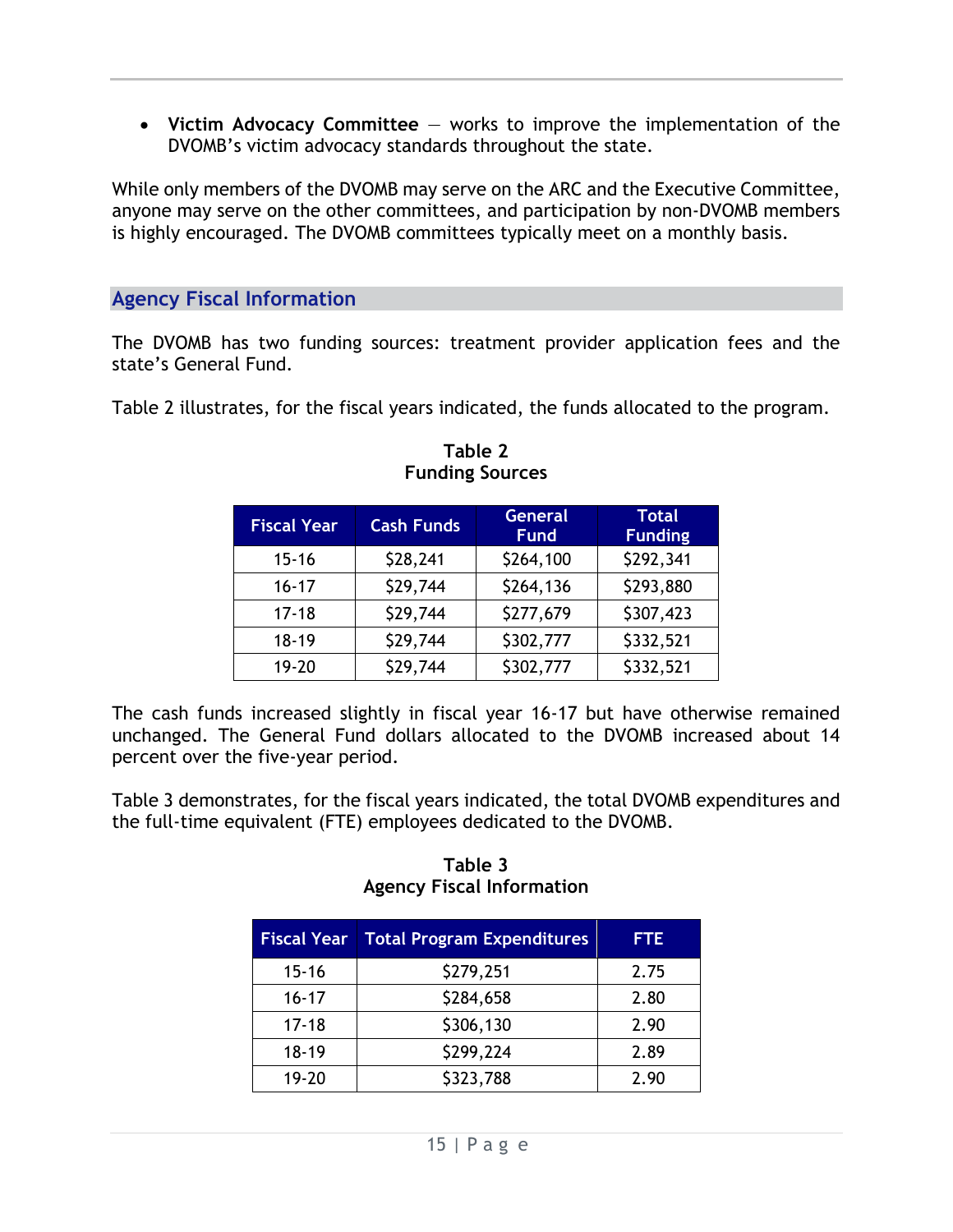Over the five-year period, the costs associated with the DVOMB have increased approximately 16 percent while staffing has remained fairly consistent.

In 2016, the Division combined the DVOMB office with the Sex Offender Management Board office in order to streamline the staffing and resources dedicated to each program.

In fiscal year 20-21, the DVOMB staff included a:

- Program Manager (Program Management II, 0.05 FTE), who oversees and supervises the policy and direction of the DVOMB staff and provides guidance on the day-to-day operations when needed;
- Program Coordinator (Administrator V, 1.0 FTE), who is responsible for all operations of the DVOMB, including supervising staff; planning and executing the monthly DVOMB meetings, committee meetings and training events; managing strategic planning; providing policy guidance; overseeing and managing the DVOMB budgets; and handling complaints and coordinating with the mental health boards at the Department of Regulatory Agencies (DORA);
- DVOMB Standards Coordinator (Administrator IV, 0.85 FTE), who provides training and technical expertise regarding the *Standards*; and supports the ARC in processing applications, administering Compliance Reviews, maintaining the approved treatment provider list and monitoring requests for variances from the *Standards*;
- Program Assistant (Program Assistant I, 1.0 FTE), who provides administrative and logistical support to the DVOMB program, updates the DVOMB's website, procures supplies for training events, assists with DVOMB member accommodations as necessary, creates forms, responds to general inquiries, and keeps DVOMB meeting minutes; and
- Staff Research and Statistical Analyst (Statistical Analyst II, 0.2 FTE), who creates surveys, synthesizes published research and analyzes client-level data submitted to the DVOMB by treatment providers.

#### **Evaluation and Treatment Standards**

The DVOMB is required by statute to develop standards for the evaluation and treatment of domestic violence offenders, which it has done in the form of the *Standards*.

The *Standards,* which is published on the DVOMB's website*,* covers eight broad subjects:

- Guiding principles,
- Offender evaluation,
- Offender treatment,
- Offender confidentiality,
- Victim advocacy,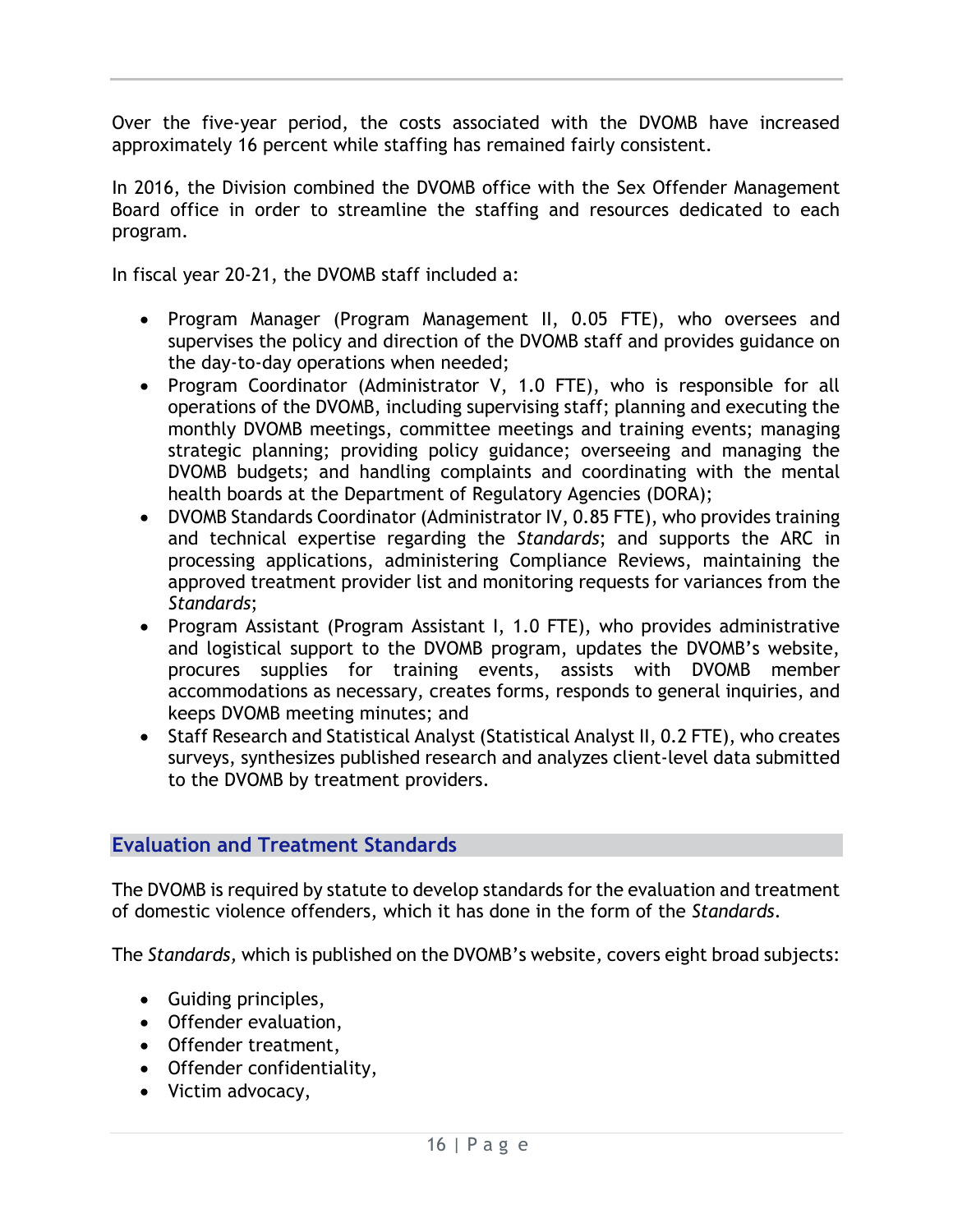- Coordination with the criminal justice system,
- Treatment provider qualifications, and
- Administrative standards.

Finally, the *Standards* includes 11 appendices, which are intended to serve as resources for treatment providers.

- DVOMB Statement Regarding the Evaluation and Treatment of Non-Justice Involved Domestic Violence Offenders
- Overview for Working with Specific Offender Populations
- Glossary of Terms
- Administrative Policies
- Resource and Guide to Terms and Concepts of the Pre-Sentence or Post-Sentence Evaluation Standards
- Bibliography
- Domestic Violence Risk and Needs Assessment (DVRNA) Instrument
- Guidelines to Promoting Healthy Sexual Relationships
- Interactive Electronic Therapy
- Working with Domestic Violence Offenders in the Military
- Guidelines for Young Adult Offenders

A treatment provider may request a variance from the *Standards*. For example, a treatment provider who works in a rural area and is not approved to work with female offenders may request temporary approval to work with a female offender. If the variance is granted, the treatment provider may work with the female offender as long as he or she is working under the supervision of someone who is approved to work with this population. While under the variance, the treatment provider could then initiate the process of obtaining approval to work with this population.

In 2020, in response to the COVID-19 pandemic, the DVOMB issued guidance that allowed treatment providers to apply for a telehealth variance, and it subsequently granted 140 telehealth variances over a two-month period. During that time, DVOMB staff offered weekly meetings for treatment providers in order to offer strategies, techniques and best practices for the use of telehealth in domestic violence treatment.

The DVOMB is considering new standards and a special approval so that treatment providers may provide telehealth over the long term. At the time of writing this report, however, the DVOMB had not done so and will likely proceed cautiously.

The DVOMB periodically revises various sections of the *Standards*. For instance, following the 2016 sunset review, the DVOMB revised Section 4.0 of the *Standards,* pertaining to offender evaluations, and expanded the available options and considerations for treatment providers to use when determining the appropriate level of treatment for an offender, including the ability to recommend alternative treatment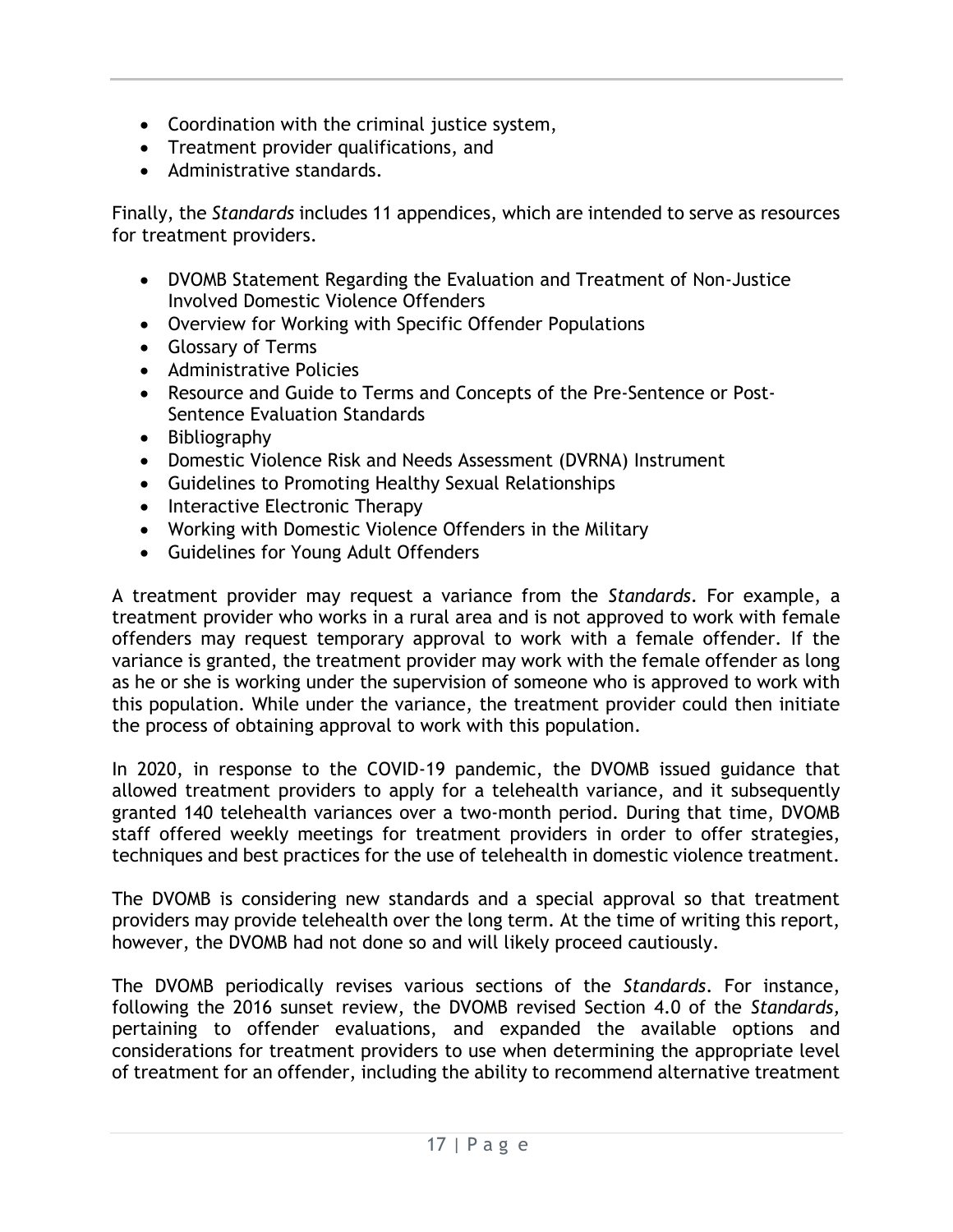options or no treatment at all if an evaluation demonstrates that domestic violence offender treatment is contraindicated.

Most recently, the DVOMB revised Section 9.0 concerning treatment provider qualifications. These revisions took effect on January 1, 2020.

#### **Domestic Violence Offender Management**

Anyone convicted of a crime in Colorado, the underlying factual basis of which has been found by a court to include an act of domestic violence, must be ordered to complete a domestic violence evaluation and treatment program that conforms to the *Standards*. 31

Upon conviction, a criminal justice agency, such as a probation department, will refer a domestic violence offender to a DVOMB-approved treatment provider to obtain a domestic violence treatment evaluation and then complete a domestic violence treatment program. Only treatment providers approved by the DVOMB may conduct court-ordered domestic violence evaluations or treatment.

Domestic violence offenders are expected to pay for court-ordered evaluations and treatment. While the DVOMB does not fund offender services, the state does provide vouchers to offenders who are unable to pay for evaluations and treatment. As the funding of offender services is outside the purview of this sunset review, COPRRR does not have any further information about these funding streams.

When conducting domestic violence offender treatment evaluations, treatment providers must use the DVRNA. The DVRNA was created by the DVOMB to establish the level of risk of recidivism based on factors such as safety concerns, criminal history, drug or alcohol abuse and mental health issues, among others. The DVRNA score helps to match the offender's level of risk to the appropriate level of treatment. Some risk factors are considered significant, such as a violation of a protection order or a credible threat of death in the past year, and other risk factors are considered critical, such as a prior domestic violence conviction.

There are three treatment levels that correspond to the risk levels identified in the DVRNA.

• **Level A** is low intensity treatment. Offenders placed in this level do not have a pattern of abusive behavior and have only one or no identified risk factors. Treatment consists of weekly group sessions.<sup>32</sup>

 $31\,$  § 18-6-801(1)(a), C.R.S.

<sup>32</sup> *Standards and Guidelines for the Assessment, Evaluation, Treatment and Behavioral Monitoring of Domestic Violence Offenders*. Colorado Domestic Violence Offender Management Board. Standard 5.05 (VI).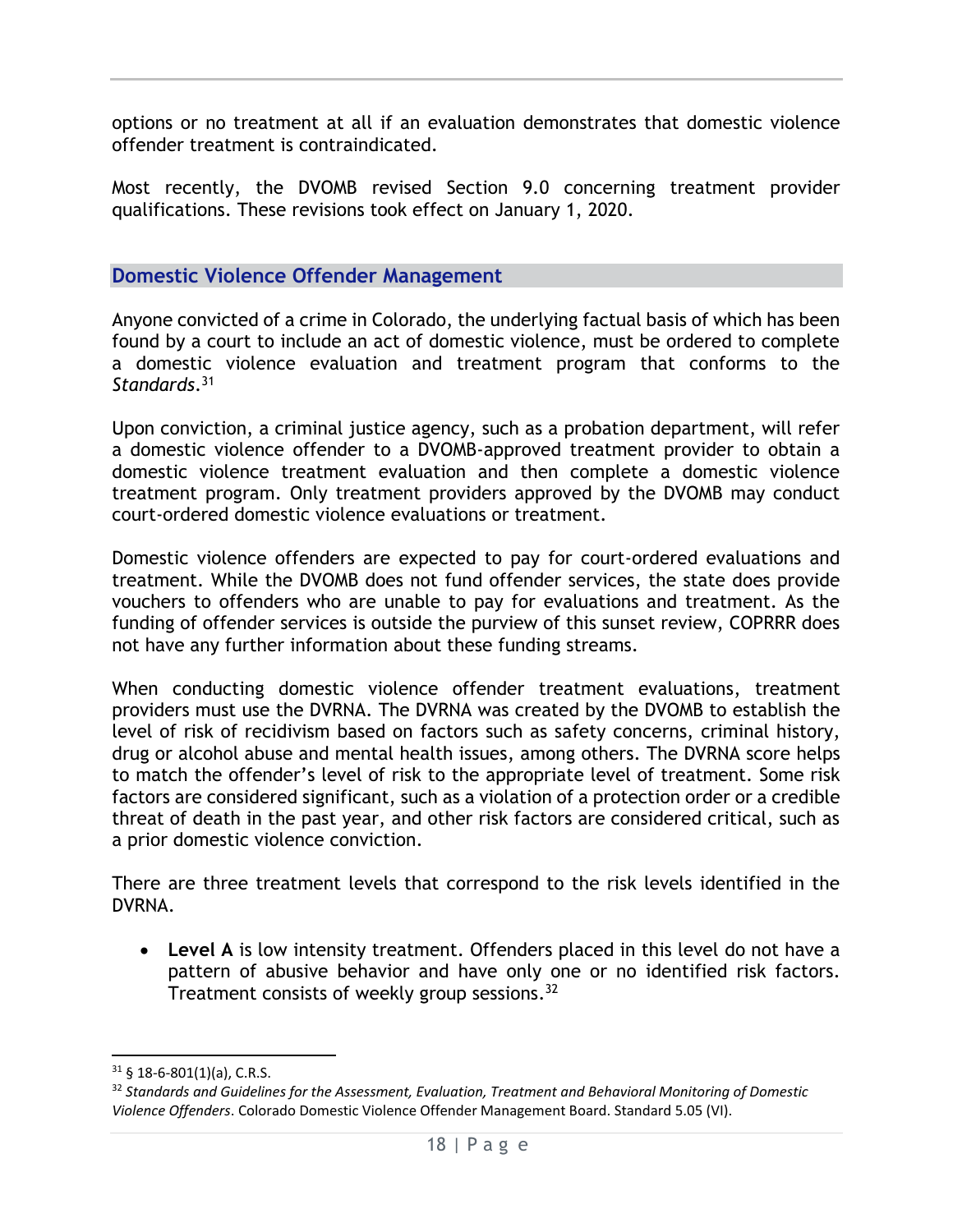- **Level B** is moderate intensity treatment. Offenders placed in this level have a pattern of abusive behavior and two to four risk factors or at least one significant risk factor identified. Treatment consists of weekly group sessions using cognitive behavioral therapy plus at least one additional clinical contact each month to cover topics such as denial or resistance, evaluation or monitoring of additional mental health issues, or substance abuse treatment.<sup>33</sup>
- **Level C** is high intensity treatment. Offenders placed in this level have five or more risk factors or any of the critical risk factors. Treatment consists of two weekly group sessions—one to address core competencies and one to address additional issues such as cognitive skills, substance abuse or other mental health issues. $34$

In general, domestic violence offenders may transition to different levels as treatment progresses and as risk factors are either uncovered or mitigated. Importantly, an offender who is placed at Level B or C can never move to Level A.<sup>35</sup>

In 2016, the DVOMB reported the percentage of offenders who were placed at each level of risk upon initial assessment: 36

- 12 percent of offenders were placed at Level A,
- 42 percent of offenders were placed at Level B, and
- 46 percent of offenders were placed at Level C.

The DVOMB also reported, in 2016, the percentage of offenders who remained at each level of risk when they were discharged from treatment:<sup>37</sup>

- 12 percent of offenders were at Level A when they were discharged from treatment,
- 52 percent of offenders were at Level B when they were discharged from treatment, and
- 36 percent of offenders were at Level C when they were discharged from treatment.

The data from 2016 reported in the previous two paragraphs should be interpreted with caution since the data are based on the results of a survey of treatment providers with

<sup>33</sup> *Standards and Guidelines for the Assessment, Evaluation, Treatment and Behavioral Monitoring of Domestic Violence Offenders*. Colorado Domestic Violence Offender Management Board. Standard 5.05 (VII).

<sup>34</sup> *Standards and Guidelines for the Assessment, Evaluation, Treatment and Behavioral Monitoring of Domestic Violence Offenders*. Colorado Domestic Violence Offender Management Board. Standard 5.05 (VIII).

<sup>35</sup> *Standards and Guidelines for the Assessment, Evaluation, Treatment and Behavioral Monitoring of Domestic Violence Offenders*. Colorado Domestic Violence Offender Management Board. Standard 5.05 (VIII)(C).

<sup>36</sup> Domestic Violence Offender Management Board, *Standards for Treatment with Court-Ordered Domestic Violence Offenders: A Process Evaluation* (May 2016), p. 5.

<sup>37</sup> Domestic Violence Offender Management Board, *Standards for Treatment with Court-Ordered Domestic Violence Offenders: A Process Evaluation* (May 2016), p. 5.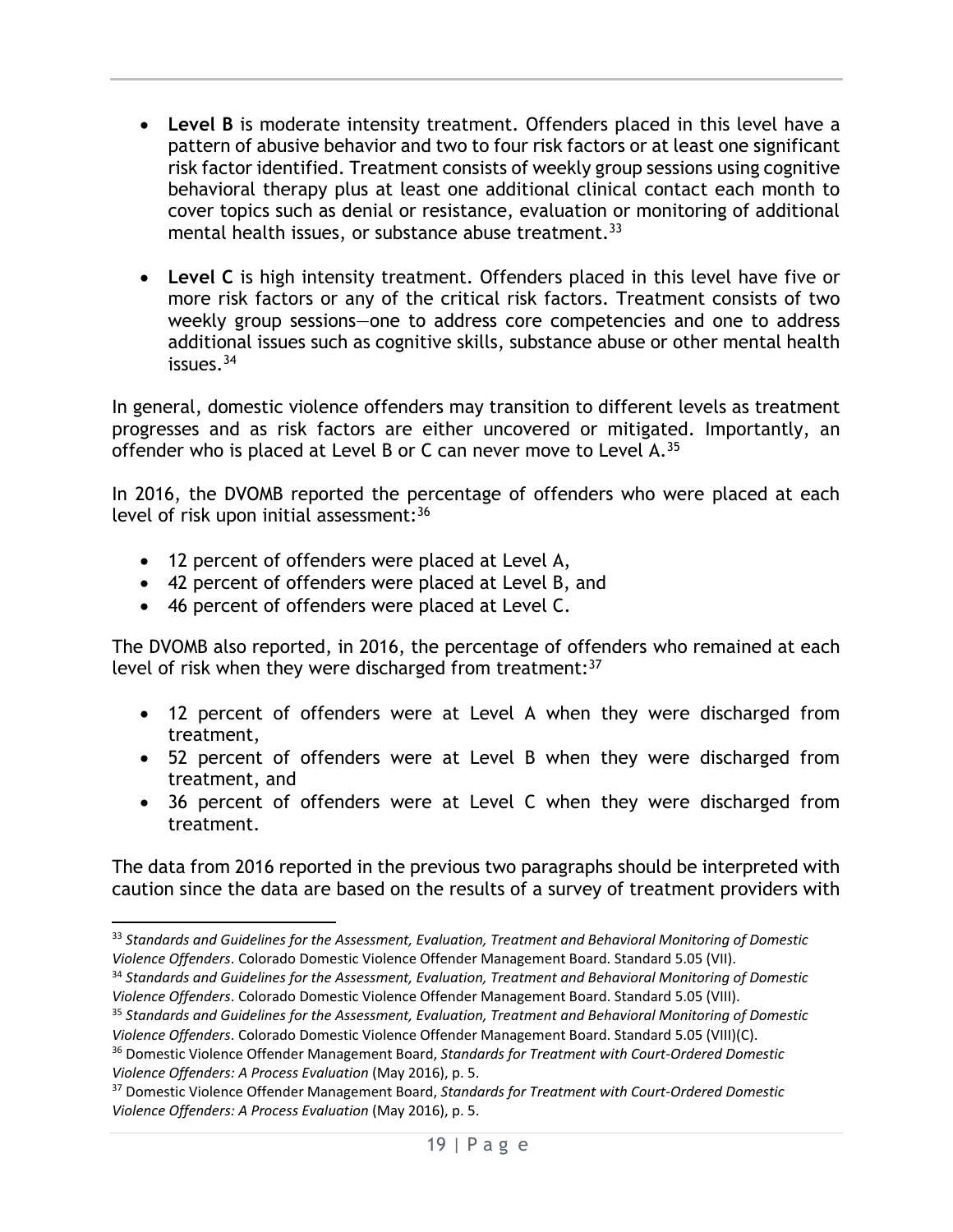a 30 percent response rate.

The evaluation and treatment processes are overseen by a multidisciplinary treatment team (MTT), which consists of a treatment provider, the criminal justice agency responsible for the offender, and a treatment victim advocate (victim advocate). The MTT may also include other professionals, such as child protection services, when suitable. The work of the MTT covers staffing cases, sharing information, and making informed decisions related to risk assessment, treatment, behavioral monitoring and management of offenders.<sup>38</sup> The MTT must reach consensus regarding initial placement in treatment, any changes in the level of treatment and discharge from treatment.<sup>39</sup>

Victim safety and victim confidentiality must be the highest priority of the MTT.<sup>40</sup>

The criminal justice agency that participates in the MTT is usually a probation department. The reason for this rests in the criminal sentencing laws. Anyone who is sentenced to the Department of Corrections is exempt from the requirement to complete domestic violence treatment.<sup>41</sup> Domestic violence offenders may be required to complete treatment when they are released to parole or community corrections, but there is no clear statutory mandate that requires it. Consequently, the offenders who are required to complete domestic violence treatment in Colorado are, for the most part, those who are sentenced to probation.

If offenders are required to complete domestic violence treatment as a condition of parole or while in community corrections, the treatment must comply with the *Standards.*

The role of the victim advocate is to act as a representative of the victim on the MTT, whether the victim agrees to working with the victim advocate or not. Specifically, the victim advocate educates the MTT on victim safety, victim trauma and trauma-informed considerations. If the victim agrees to working with the victim advocate, the victim advocate assists the victim in determining whether and what information to share with the MTT. The inclusion of a victim advocate is intended to encourage a better understanding of the behaviors of both the offender and the victim.<sup>42</sup>

A treatment provider is required to work with a qualified victim advocate. To be considered fully qualified, a victim advocate must have certification with either the Colorado Advocate Certification Program or the National Organization for Victim

<sup>38</sup> *Standards and Guidelines for the Assessment, Evaluation, Treatment and Behavioral Monitoring of Domestic Violence Offenders*. Colorado Domestic Violence Offender Management Board. Standard 5.02.

<sup>39</sup> *Standards and Guidelines for the Assessment, Evaluation, Treatment and Behavioral Monitoring of Domestic Violence Offenders*. Colorado Domestic Violence Offender Management Board. Standard 5.02 MTT Consensus. <sup>40</sup> *Standards and Guidelines for the Assessment, Evaluation, Treatment and Behavioral Monitoring of Domestic* 

*Violence Offenders*. Colorado Domestic Violence Offender Management Board. Standard 5.02(VI).

<sup>41</sup> § 18-6-801(2), C.R.S.

<sup>42</sup> *Standards and Guidelines for the Assessment, Evaluation, Treatment and Behavioral Monitoring of Domestic Violence Offenders*. Colorado Domestic Violence Offender Management Board. Standard 7.02.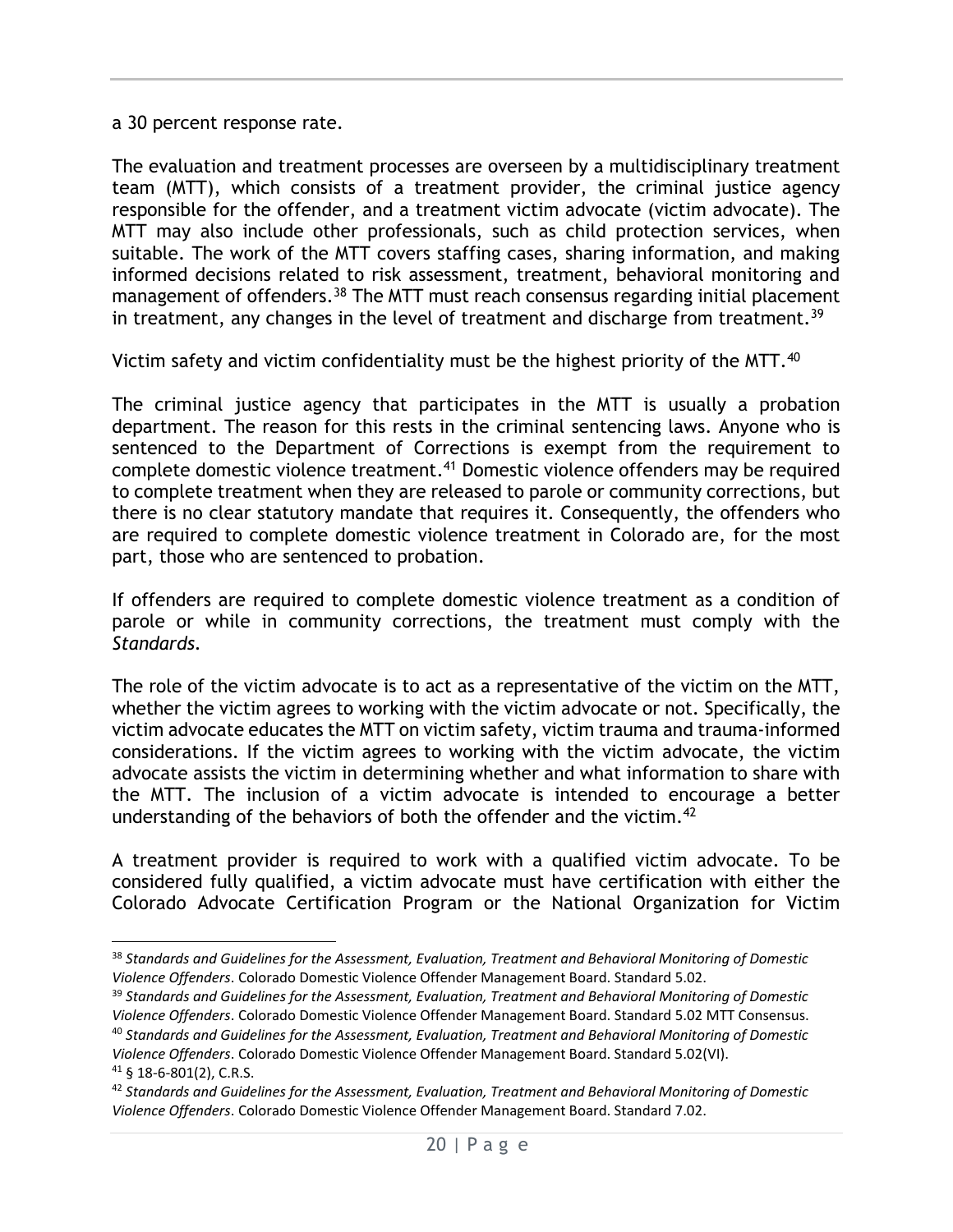Assistance. According to the *Standards,* a fully qualified victim advocate has completed 60 hours of domestic violence training and 140 hours of experience working with victims. Entry-level victim advocates may work for two years prior to applying for certification as long as they have completed half of the above training and experience requirements. 43

Victim advocates are required to be violence free, and they may not work in a dual role or be in a relationship with the treatment provider. Victim advocates are also strongly encouraged in the *Standards* to consult with their peers in order to share information and provide each other with technical assistance.<sup>44</sup>

Domestic violence offender treatment focuses on 18 core competencies in which the domestic violence offender:<sup>45</sup>

- Commits to the elimination of abusive behavior;
- Demonstrates change by working on a comprehensive personal change plan;
- Completes a comprehensive personal change plan;
- Develops empathy;
- Accepts full responsibility for the offense and abusive history;
- Identifies and progressively reduces the pattern of power and control behaviors, beliefs and attitudes of entitlement;
- Becomes accountable;
- Accepts that one's behavior has, and should have, consequences;
- Participates and cooperates in treatment;
- Develops the ability to define the types of domestic violence;
- Understands, identifies and manages the offender's own personal pattern of violence;
- Understands the intergenerational effects of violence;
- Understands and uses appropriate communication skills;
- Understands and uses "time-outs";
- Recognizes the existence of financial abuse and manages finances responsibly;
- Eliminates all forms of violence and abuse;
- Does not purchase, possess or use firearms or ammunition; and
- Identifies and challenges cognitive distortions that play a role in the offender's violence.

<sup>43</sup> *Standards and Guidelines for the Assessment, Evaluation, Treatment and Behavioral Monitoring of Domestic Violence Offenders*. Colorado Domestic Violence Offender Management Board. Standard 7.03.

<sup>44</sup> *Standards and Guidelines for the Assessment, Evaluation, Treatment and Behavioral Monitoring of Domestic Violence Offenders*. Colorado Domestic Violence Offender Management Board. Standard 7.03.

<sup>45</sup> *Standards and Guidelines for the Assessment, Evaluation, Treatment and Behavioral Monitoring of Domestic Violence Offenders*. Colorado Domestic Violence Offender Management Board. Standard 5.07 (V).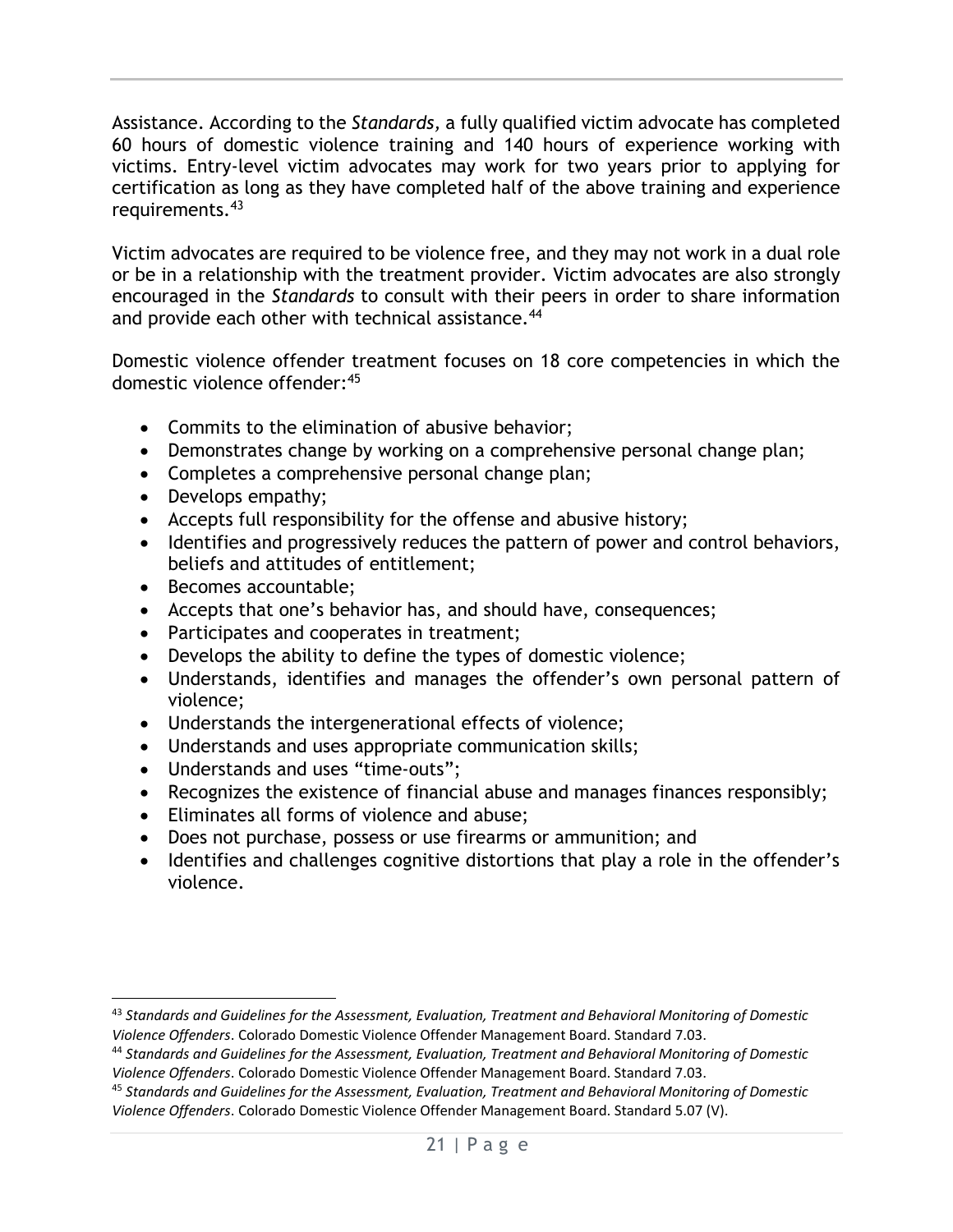Offenders are required to demonstrate all required competencies in order to be successfully discharged from treatment.<sup>46</sup> Throughout treatment, victim safety is the priority. 47

There are three ways that offenders may be discharged from domestic violence offender treatment. 48

- **Treatment Completion**—the offender has mastered the core competencies and other terms of treatment.
- **Unsuccessful Discharge from Treatment**—the offender's behavior demonstrates an unwillingness or inability to progress in treatment. The consequences of such discharge may include revocation of probation, new terms of probation, transfer to a different treatment provider or incarceration.
- **Administrative Discharge from Treatment**—treatment is not completed through no fault of the offender; for example, an offender whose treatment provider retires or an offender who is in the military is deployed or transferred. The MTT is expected to assist the offender in transitioning to a new treatment provider.

Regardless of the type, MTT consensus is necessary to discharge an offender from treatment.<sup>49</sup>

In 2016, the DVOMB reported the percentage of offenders who were successfully discharged from treatment according to their level of assessed risk: <sup>50</sup>

- 91 percent of Level A (low risk) offenders were successfully discharged from treatment,
- 80 percent of Level B (medium risk) offenders were successfully discharged from treatment, and
- 46 percent of Level C (high risk) offenders were successfully discharged from treatment.

<sup>46</sup> *Standards and Guidelines for the Assessment, Evaluation, Treatment and Behavioral Monitoring of Domestic Violence Offenders*. Colorado Domestic Violence Offender Management Board. Standard 5.08(I)(A)(1).

<sup>47</sup> *Standards and Guidelines for the Assessment, Evaluation, Treatment and Behavioral Monitoring of Domestic Violence Offenders*. Colorado Domestic Violence Offender Management Board. Standard 5.01(II).

<sup>48</sup> *Standards and Guidelines for the Assessment, Evaluation, Treatment and Behavioral Monitoring of Domestic Violence Offenders*. Colorado Domestic Violence Offender Management Board. Standard 5.09: Offender Discharge. <sup>49</sup> *Standards and Guidelines for the Assessment, Evaluation, Treatment and Behavioral Monitoring of Domestic* 

*Violence Offenders*. Colorado Domestic Violence Offender Management Board. Standard 5.08.

<sup>50</sup> Domestic Violence Offender Management Board, *Standards for Treatment with Court-Ordered Domestic Violence Offenders: A Process Evaluation* (May 2016), p. 7.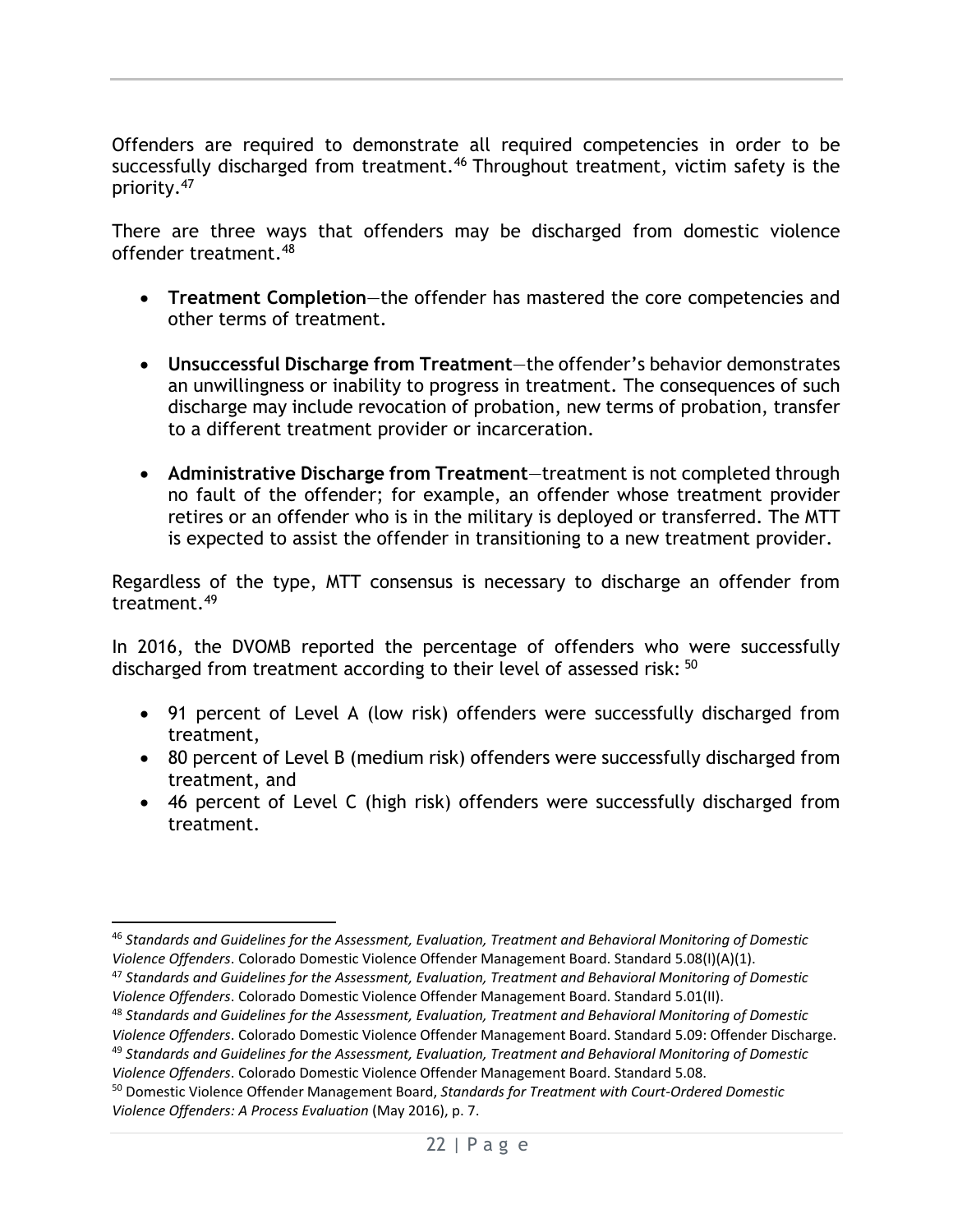The data from 2016 reported in the previous paragraph should be interpreted with caution since the data are based on the results of a survey of treatment providers with a 30 percent response rate.

#### **Treatment Provider Approval**

The eighth sunset criterion questions whether the scope of practice of the regulated profession contributes to the optimum utilization of personnel and whether entry requirements encourage affirmative action.

In part, COPRRR utilizes this section of the report to evaluate the program according to this criterion.

Only treatment providers approved by the DVOMB may evaluate and treat domestic violence offenders.

#### Treatment Providers

The DVOMB approves four levels of treatment providers:<sup>51</sup>

- **Provisional Provider** status is available for treatment providers who are limited to working in specific areas of the state where access to domestic violence treatment services is scarce or unavailable, and, consequently, the qualifications required to provide treatment are relaxed;
- **Entry-Level Provider** is a treatment provider who has not met all the qualifications required for full approval and may not work independently;
- **Full-Operating Level Provider** is a treatment provider who has satisfied all of the necessary educational, training and experiential requirements, and, therefore, can work independently; and
- **Clinical Supervisor** is a Full-Operating Level Provider who has obtained the additional training and experiential requirements for supervisors and who may supervise applicants and other treatment providers in accordance with the *Standards*.

The DVOMB also offers two specialized statuses for treatment providers.<sup>52</sup>

<sup>51</sup> *Standards and Guidelines for the Assessment, Evaluation, Treatment and Behavioral Monitoring of Domestic Violence Offenders*. Colorado Domestic Violence Offender Management Board. Standard 9.0 (VII).

<sup>52</sup> *Standards and Guidelines for the Assessment, Evaluation, Treatment and Behavioral Monitoring of Domestic Violence Offenders*. Colorado Domestic Violence Offender Management Board. Standard 9.0 (VII).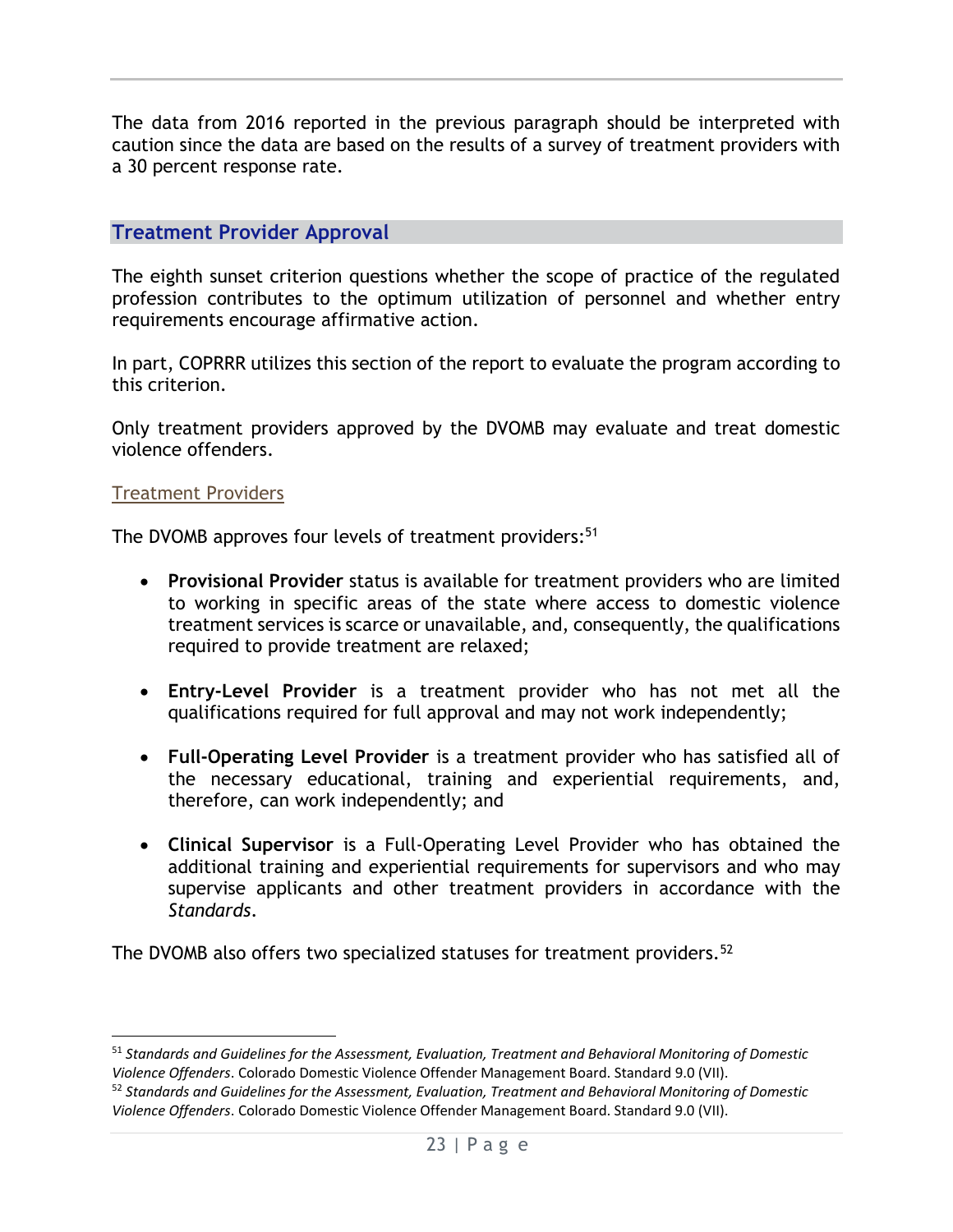- **Specialized Pre-Sentence Evaluator** is available for Full-Operating Level Providers who demonstrate competencies, skills and knowledge in conducting complex and in-depth offender evaluations prior to sentencing and are, therefore, authorized to conduct Pre-Sentence Evaluations in accordance with the *Standards*.
- **Specific Offender Population** (SOP) is available for treatment providers who are qualified to provide domestic violence services to women or offenders who identify as lesbian, gay, bisexual, transgender, queer, intersex, asexual or any other sexual orientation or gender identity (LGBTQIA+).

Table 4 provides, for the fiscal years indicated, the total number of approved treatment providers who were actively practicing.

| <b>Fiscal Year</b> | <b>Provisional</b> | <b>Entry</b> | <b>Full</b><br><b>Operating</b> | <b>Clinical</b><br><b>Supervisor</b> | <b>Total</b> |
|--------------------|--------------------|--------------|---------------------------------|--------------------------------------|--------------|
| $15 - 16$          |                    | 22           | 101                             | 39                                   | 164          |
| $16 - 17$          |                    | 24           | 106                             |                                      | 174          |
| $17 - 18$          |                    | 26           | 103                             | 53                                   | 183          |
| $18 - 19$          | 4                  | 26           | 81                              | 45                                   | 156          |
| 19-20              |                    | 40           | 88                              | 35                                   | 166          |

#### **Table 4 Treatment Providers**

The total number of treatment providers has fluctuated over the five-year period. A significant decline appears in fiscal year 18-19. According to DVOMB staff, this drop in treatment providers was largely due to treatment providers who retired and did not renew their approval status with the DVOMB.

Treatment providers can also opt to work with SOPs, such as female offenders or offenders who identify as LGBTQIA+, or become Clinical Supervisors of SOP treatment providers.

Table 5 shows, for the fiscal years indicated, the total number of treatment providers approved to work with female offenders.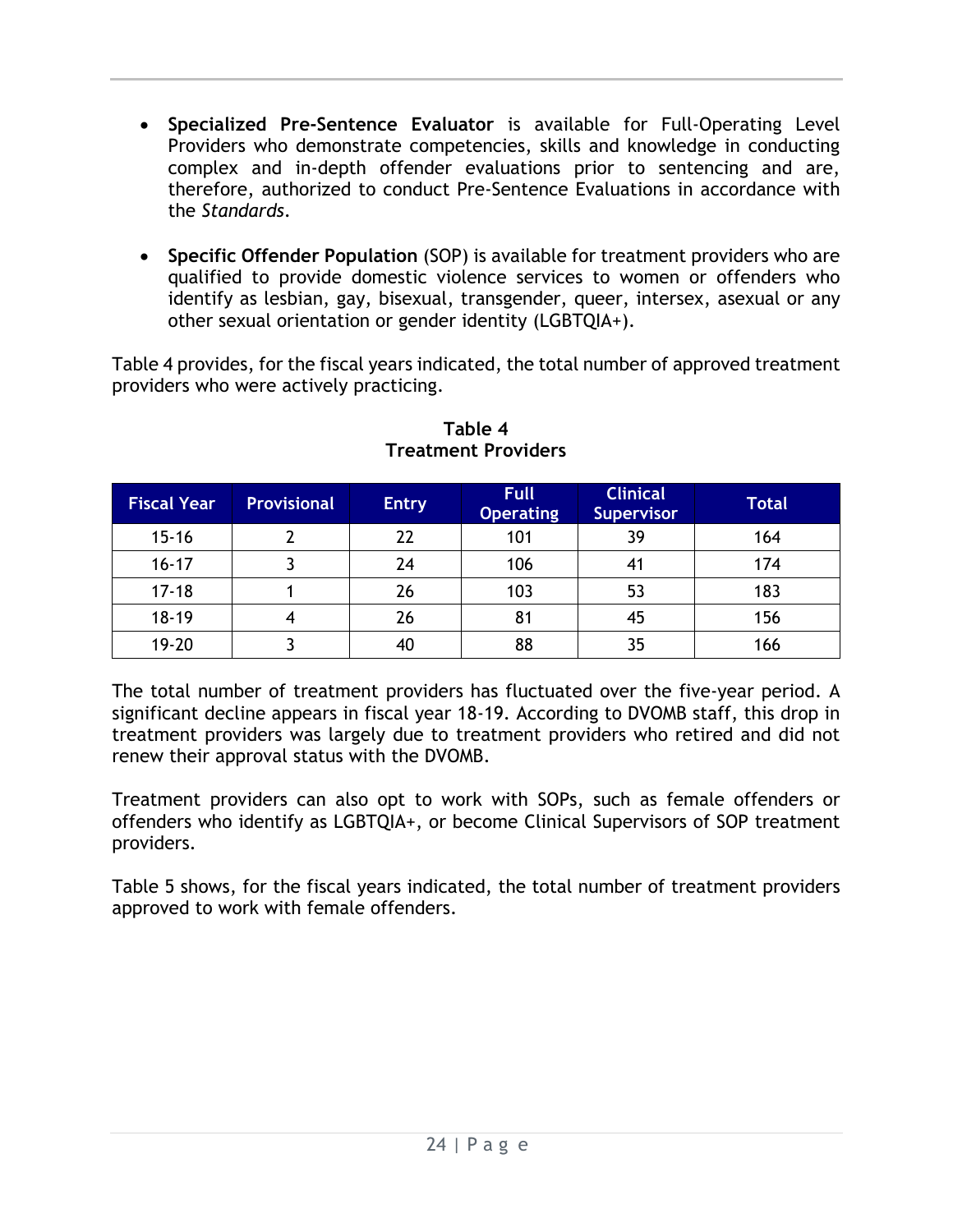#### **Fiscal Year Provisional Entry Full Operating Clinical Supervisor Total** 15-16 | NA\* | NA | NA | NA | NA 16-17 | 1 | 19 | 79 | 38 | 137 17-18 1 1 | 19 | 71 | 38 | 129 18-19 | 4 | 19 | 62 | 32 | 116 19-20 2 27 68 32 129

#### **Table 5 Approved SOP Treatment Providers Female Offenders**

\*Not available

The DVOMB was unable to provide data for fiscal year 15-16 in Table 5 during the COVID-19 pandemic because it was not electronically available.

According to DVOMB staff, in fiscal year 18-19, a large number of treatment providers retired and did not renew their approval status, which is reflected in the drop in the total number of treatment providers who were approved to work with female offenders.

Table 6 illustrates, for the fiscal years indicated, the total number of treatment providers approved to work with LGBTQIA+ offenders.

| <b>Fiscal Year</b> | <b>Provisional</b> | <b>Entry</b> | <b>Full</b><br><b>Operating</b> | <b>Clinical</b><br><b>Supervisor</b> | <b>Total</b> |
|--------------------|--------------------|--------------|---------------------------------|--------------------------------------|--------------|
| $15 - 16$          | NA*                | NA           | <b>NA</b>                       | <b>NA</b>                            | <b>NA</b>    |
| $16 - 17$          |                    |              | 24                              | 15                                   | 46           |
| $17 - 18$          |                    |              | 22                              | 14                                   | 42           |
| $18 - 19$          |                    |              | 19                              |                                      | 40           |
| $19 - 20$          |                    |              | 72                              |                                      |              |

#### **Table 6 Approved SOP Treatment Providers LGBTQIA+ Offenders**

\*Not available

The DVOMB was unable to provide data for fiscal year 15-16 during the COVID-19 pandemic because it was not electronically available.

The total number of treatment providers approved to work with LGBTQIA+ offenders dropped slightly in fiscal year 18-19, which is consistent with a drop in the total number of approved treatment providers overall.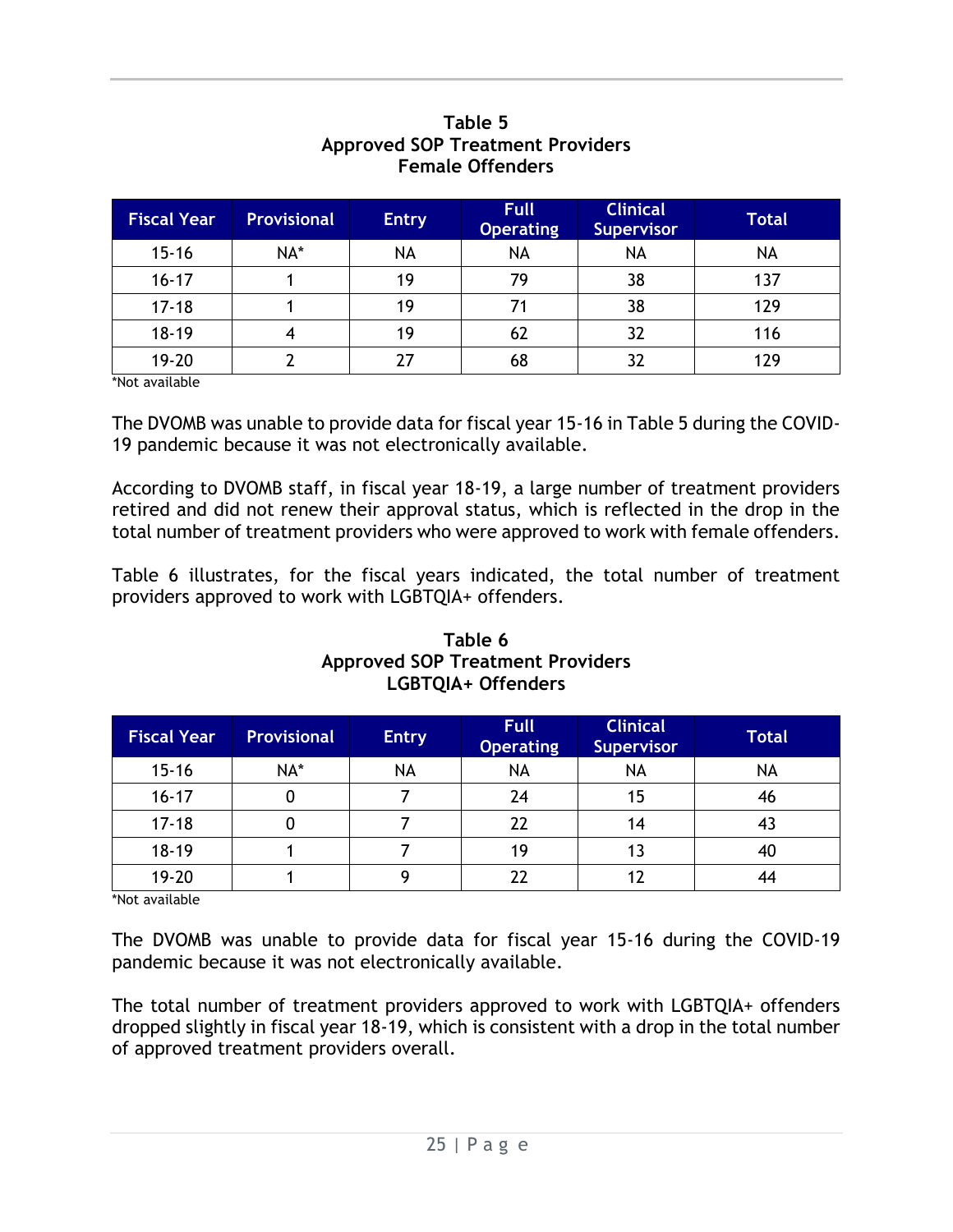Occasionally, treatment providers leave practice temporarily and no longer accept client referrals. For instance, a treatment provider may have a health condition and require some time to convalesce. In such a case, a treatment provider would notify the DVOMB that he or she is temporarily leaving practice. The treatment provider will not lose his or her approved status, but he or she will no longer appear on the publicly available approved treatment provider list. When the treatment provider returns to practice, he or she simply notifies the DVOMB that they are available for referrals. The DVOMB staff will then add the treatment provider to the approved treatment provider list.

Table 7 provides the total number of approved treatment providers who were not actively practicing from fiscal year 15-16 to fiscal year 19-20.

| <b>Fiscal Year</b> | Total |
|--------------------|-------|
| $15 - 16$          | 19    |
| $16 - 17$          | 19    |
| $17 - 18$          | 21    |
| $18 - 19$          | 23    |
| 19-20              | 21    |

**Table 7 Inactive Treatment Providers**

The number of inactive treatment providers was relatively consistent over the five-year period.

Treatment providers may not be inactive for more than two renewal cycles, or four years. When a treatment provider returns to active practice, the ARC may request that the treatment provider submit documentation showing compliance with the *Standards*, such as training, clinical experience and competency.<sup>53</sup>

#### Treatment Provider Qualifications

The requirements for becoming an approved treatment provider vary depending on the level of approval sought, as well as prior academic preparation. In order to apply to be listed as an approved treatment provider, all applicants must meet the following requirements:

• Have a bachelor's degree in behavioral science and training and experience as a counselor or psychotherapist, or have a bachelor's degree in any field and standing as a certified addiction counselor; and

<sup>53</sup> *Standards and Guidelines for the Assessment, Evaluation, Treatment and Behavioral Monitoring of Domestic Violence Offenders*. Colorado Domestic Violence Offender Management Board. Appendix D (I)(D)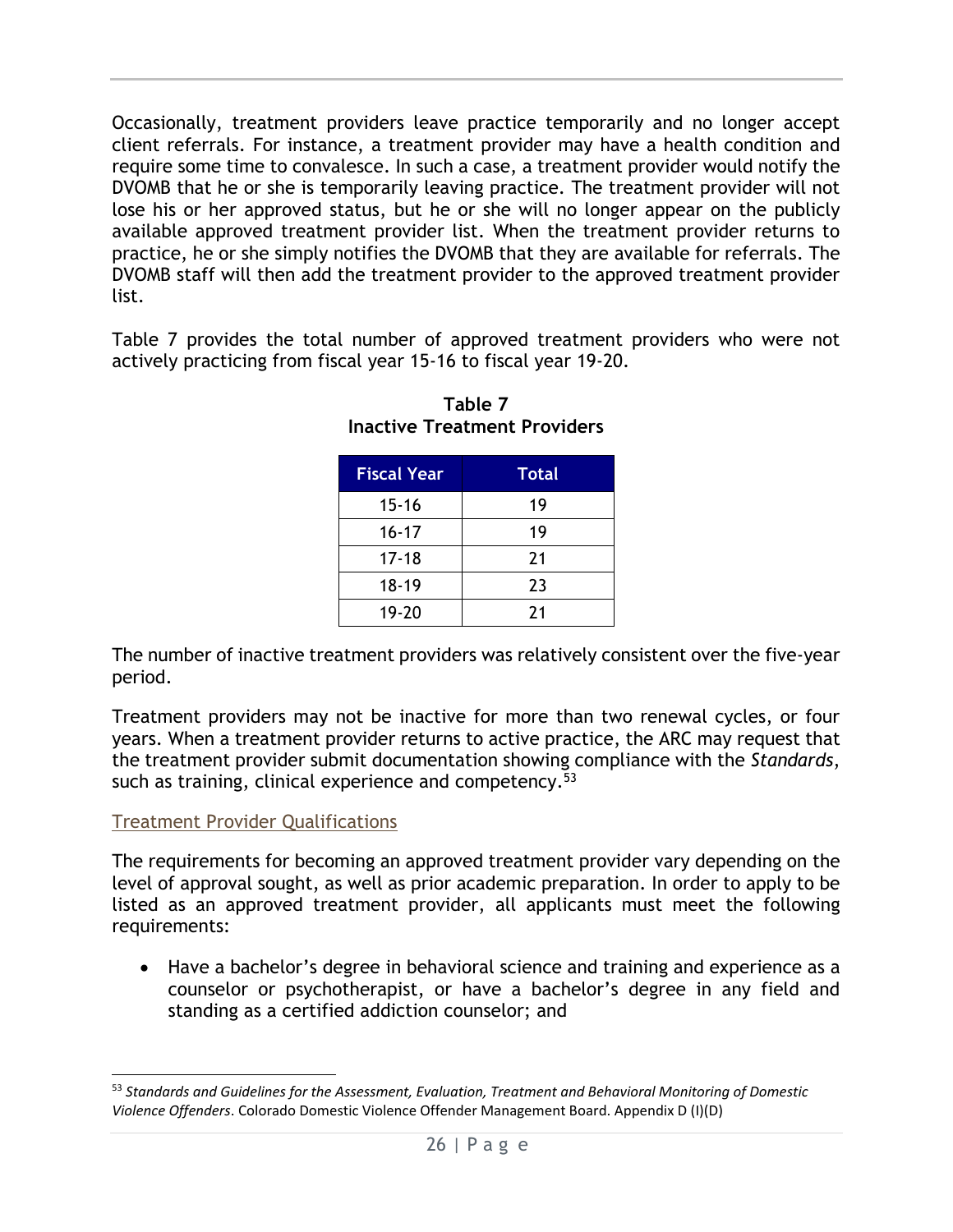• Have a professional mental health license, certification, registration or listing as a candidate for a mental health license, <sup>54</sup> without any current disciplinary action that the ARC determines would impede the applicant's ability to provide domestic violence treatment.

To be approved at the provisional level, an applicant must have at least a master's degree.

Treatment providers must also meet the DVOMB's specific requirements related to training in basic counseling and domestic violence treatment, experience in general counseling, co-facilitated domestic violence treatment, and substance abuse treatment. Once approved, all treatment providers must complete continuing education prior to renewing with the DVOMB.

Table 8 illustrates the additional training and experience requirements for treatment providers depending on their practice level.

| <b>Type</b>                                           | <b>Provisional Level</b>                                                                                | <b>Entry Level</b>                                                                | <b>Full-Operating Level</b>                                                       |
|-------------------------------------------------------|---------------------------------------------------------------------------------------------------------|-----------------------------------------------------------------------------------|-----------------------------------------------------------------------------------|
| <b>General Counseling</b><br>Experience               | Master's<br>300 post-graduate<br>general counseling<br>hours with 15 hours of<br>one-to-one supervision | Master's or Bachelor's<br>300 hours with 15 hours<br>of one-to-one<br>supervision | Master's or Bachelor's<br>600 hours with 50 hours<br>of one-to-one<br>supervision |
| Co-Facilitated<br>Domestic Violence<br>Experience     | 30 hours                                                                                                | Master's 54 hours<br>Bachelor's 108 hours                                         | 80 hours                                                                          |
| Substance Abuse<br><b>Treatment Experience</b>        | Not Required                                                                                            | 25 hours - Master's<br>25 hours - Bachelor's                                      | 50 hours                                                                          |
| <b>Basic Counseling Skills</b><br><b>Training</b>     | Not Required                                                                                            | Not Required - Master's<br>35 hours - Bachelor's                                  | Not Required - Master's<br>35 hours - Bachelor's                                  |
| <b>Domestic Violence</b><br><b>Treatment Training</b> | 35 hours                                                                                                | 42 hours - Master's<br>42 hours - Bachelor's                                      | 50 hours - Master's<br>100 hours - Bachelor's                                     |
| <b>Continuing Education</b>                           | 14 hours a year                                                                                         | 14 hours a year                                                                   | 20 hours every two<br>years                                                       |

**Table 8 Additional Treatment Provider Qualifications**

<sup>&</sup>lt;sup>54</sup> The term "license" is used in this section to refer to a professional credential – whether a license, certification or registration – issued by one of the mental health boards in the Department of Regulatory Agencies.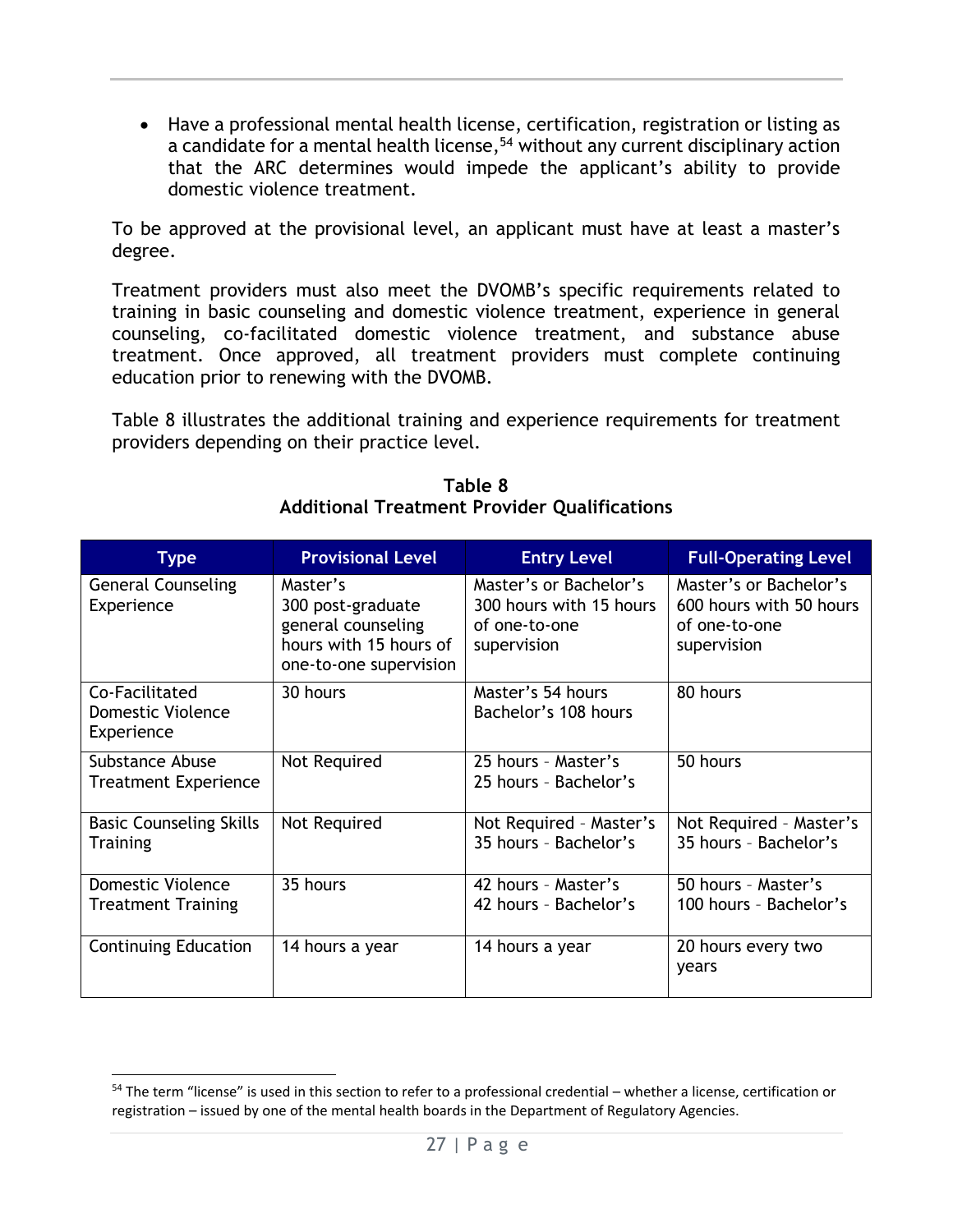As Table 8 demonstrates, for the most part, the higher an individual's formal training, the fewer training and experiential hours are required.

Applicants at all levels are also required to undergo a competency assessment by a Clinical Supervisor.

In addition to the above qualifications, Provisional and Entry-Level Providers are required to be supervised as follows:

- Two hours of supervision a month if they have less than 60 hours of direct clinical contact hours a month with domestic violence offenders,
- Three hours of supervision a month if they have between 60 and 79 hours of direct clinical contact hours a month with domestic violence offenders, and
- Four hours of supervision a month if they have 80 or more hours of direct clinical contact a month with domestic violence offenders.

Once a treatment provider has full-operating level status, supervision is no longer required.

Treatment providers may also elect to work with specific populations, such as female offenders or offenders who are in same sex relationships. In such cases, the treatment provider must obtain additional, population-specific training.

Clinical Supervisors are required to complete all of the requirements for approval at the full-operating level. They must also obtain 21 hours of training in clinical supervision, 75 hours and at least two years of experience working with domestic violence offenders, and 100 hours of general clinical supervision over the previous five vears.<sup>55</sup>

Table 9 demonstrates the total number of treatment providers broken down by professional mental health license type in fiscal year 19-20.

<sup>55</sup> *Standards and Guidelines for the Assessment, Evaluation, Treatment and Behavioral Monitoring of Domestic Violence Offenders*. Colorado Domestic Violence Offender Management Board. Standard 9.05 (I)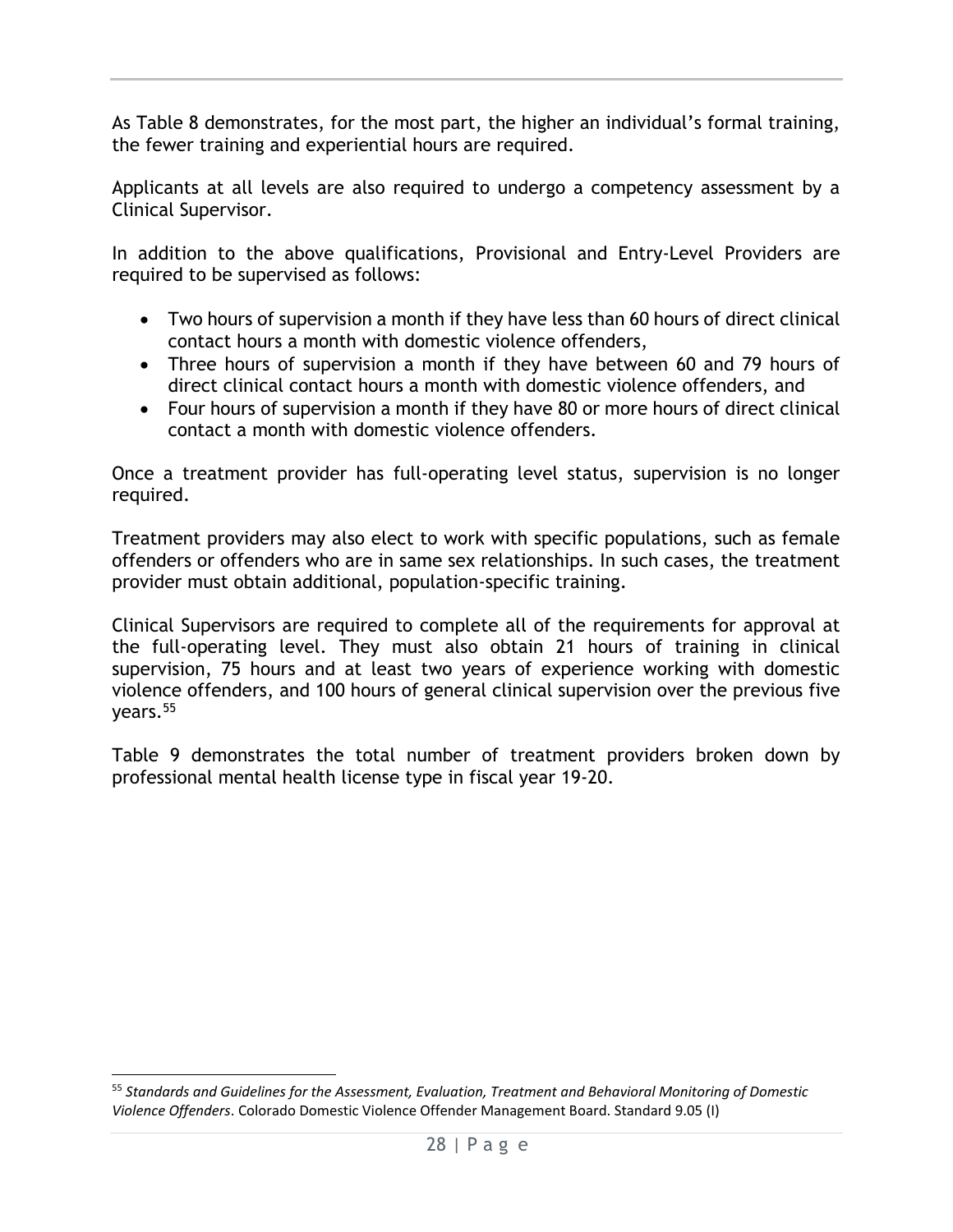#### **Table 9 Professional Mental Health License Type Fiscal Year 19-20**

| <b>Mental Health License Type</b>       | <b>Total</b> |
|-----------------------------------------|--------------|
| <b>Certified Addiction Counselors</b>   | 59           |
| Licensed Addiction Counselors           | 22           |
| <b>Licensed Professional Counselors</b> | 61           |
| Unlicensed Psychotherapists             | 39           |
| <b>Clinical Social Workers</b>          | 13           |
| Psychologists                           | 5            |
| Marriage and Family Therapists          |              |

Table 9 does not include those treatment providers who are not actively practicing. Moreover, these numbers do not equal the total treatment provider population in Table 4 because some treatment providers have multiple credentials issued by DORA. For example, a Marriage and Family Therapist may also be a Licensed Addiction Counselor.

The majority of approved treatment providers are either licensed professional counselors or certified addiction counselors. Unlicensed Psychotherapists make up about 19 percent of approved treatment providers, and licensed addiction counselors make up about 10 percent.

While the Unlicensed Psychotherapist category has been eliminated by the legislature, DVOMB staff do not anticipate that this will create a shortage of new applicants. Candidates may instead seek to complete a master's degree to be licensed as a mental health provider, and the elimination of the Unlicensed Psychotherapist category provides an incentive to do so, or another route is available if they become certified addiction specialists.

#### DVOMB Training

The DVOMB provides training that is necessary for treatment providers to advance their provider level, such as from an Entry-Level Provider to a Full-Operating Level Provider. Some required training courses provided by the DVOMB are offered for free.

The DVOMB's Training Committee is charged with coordinating various types of training for the DVOMB.

Table 10 demonstrates, for the fiscal years indicated, the number of training events offered and the number of attendees.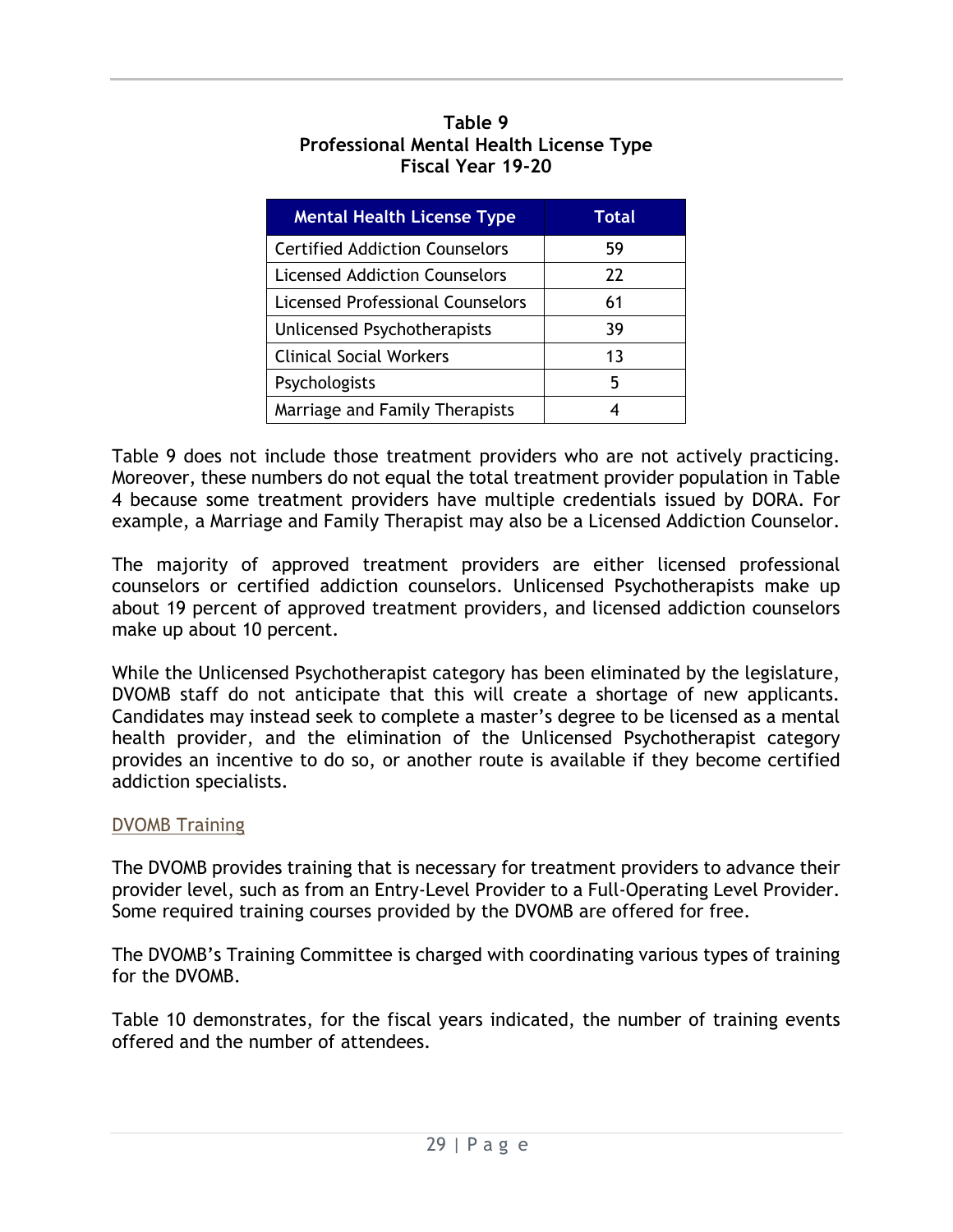| <b>Fiscal Year</b> | <b>Training</b><br><b>Events</b> | <b>Attendees</b> |
|--------------------|----------------------------------|------------------|
| $15 - 16$          | 34                               | 893              |
| $16 - 17$          | 40                               | 1,313            |
| $17 - 18$          | 43                               | 1,421            |
| $18 - 19$          | 39                               | 1,942            |
| 19-20              | 43                               | 1.229            |

#### **Table 10 Treatment Provider Training Events**

No distinction is made between pre- and post-approval training courses.

In 2017, the DVOMB training curricula were revised to better define the learning objectives and the progression of coursework, and the following training courses were modified to be presented by staff at no charge to treatment providers, probation officers, victim advocates and other members of the public:

- Introduction to Standards,
- Offender Evaluations,
- Offender Treatment, and
- Community Roundtable Discussions.

In 2018, DVOMB staff produced a pre-recorded version of the Introduction to Standards training course that was available online and began exploring the possibility of transitioning other in-person training courses to a virtual format. COVID-19 accelerated the introduction of these courses, which are now offered three times a year in a virtual format.

Recently, staff created a monthly technical assistance hour in which staff is available to answer questions from treatment providers and Clinical Supervisors.

#### Treatment Provider Applications

Practitioners may seek initial approval at the provisional level, entry level or fulloperating level, and there is no requirement to move up the approval ladder. In other words, a treatment provider may remain at the entry level for his or her entire career. However, after two renewal periods, a Provisional Provider must seek approval at the entry or full-operating level.

Application fees vary depending on the level of approval sought, and they do not include the fees associated with the fingerprint-based criminal history record checks.

Table 11 provides the application fee for each level of approval.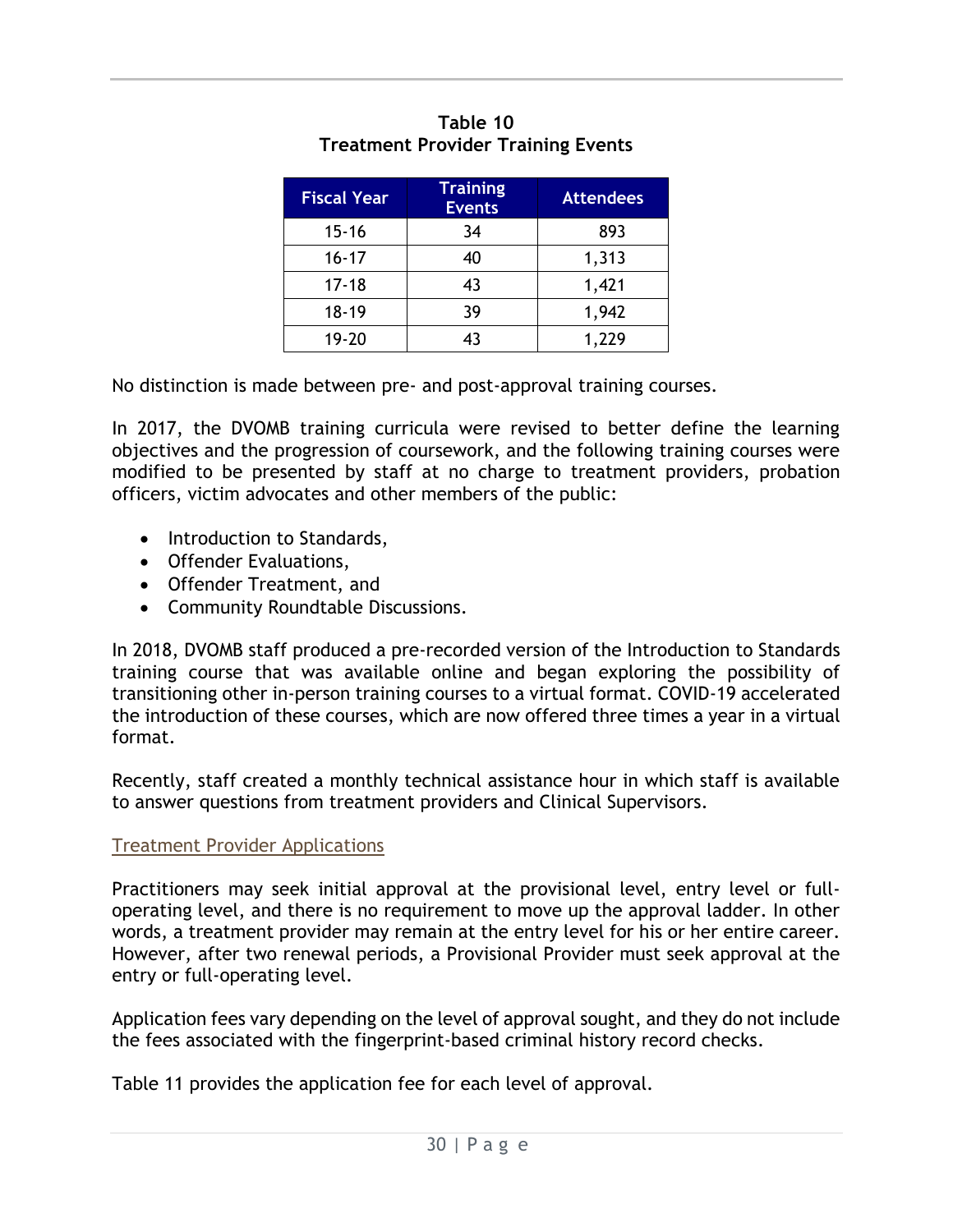#### **Table 11 Application Fees Fiscal Year 20-21**

| <b>Provider Level</b>               | <b>Application Fee</b> |
|-------------------------------------|------------------------|
| <b>Trainee</b>                      | \$99.50                |
| <b>Trainee to Provisional Level</b> | \$60.50                |
| Trainee to Entry Level              | \$110.50               |
| Trainee to Full-Operating Level     | \$160.50               |
| Move Up a Level*                    | \$100.00               |
| <b>Renewal Application</b>          | \$200.00               |
| <b>SOP Application</b>              | \$50.00                |
| Pre-Sentence Evaluator              | \$100.00               |
| <b>Clinical Supervisor</b>          | \$100.00               |

\* For example: entry level to full-operating level.

The SOP application fee may be waived if the application is submitted in conjunction with a Full-Operating Level Provider application.

Regardless of the approval level sought, all initial applicants must submit to state and national fingerprint-based criminal history record checks and pay the associated fee of \$39.50 at the time of application.

Additionally, applicants must submit evidence that they comply with the various qualifications summarized in Table 8. They must also provide samples of their work product in the form of domestic violence offender evaluations, treatment plans and contracts.

In 2017, the DVOMB created an Intent to Apply Application, which is now referred to as the Trainee Application. Previously, the DVOMB staff found that some applicants were investing a significant amount of time and resources into training to become treatment providers even though they did not meet the minimum background, education or licensing requirements to seek treatment provider approval in the first place.

The Trainee Application also verifies that all applicants are working with an approved Clinical Supervisor and following the *Standards*.

If an applicant has a criminal record, he or she may contact the DVOMB and request a prescreening criminal history determination prior to submitting an application. Otherwise, a criminal history record check is conducted during the application process.

Table 12 shows, for the fiscal years indicated, the total number of criminal history determinations provided to applicants prior to submitting an application or as part of a Trainee application.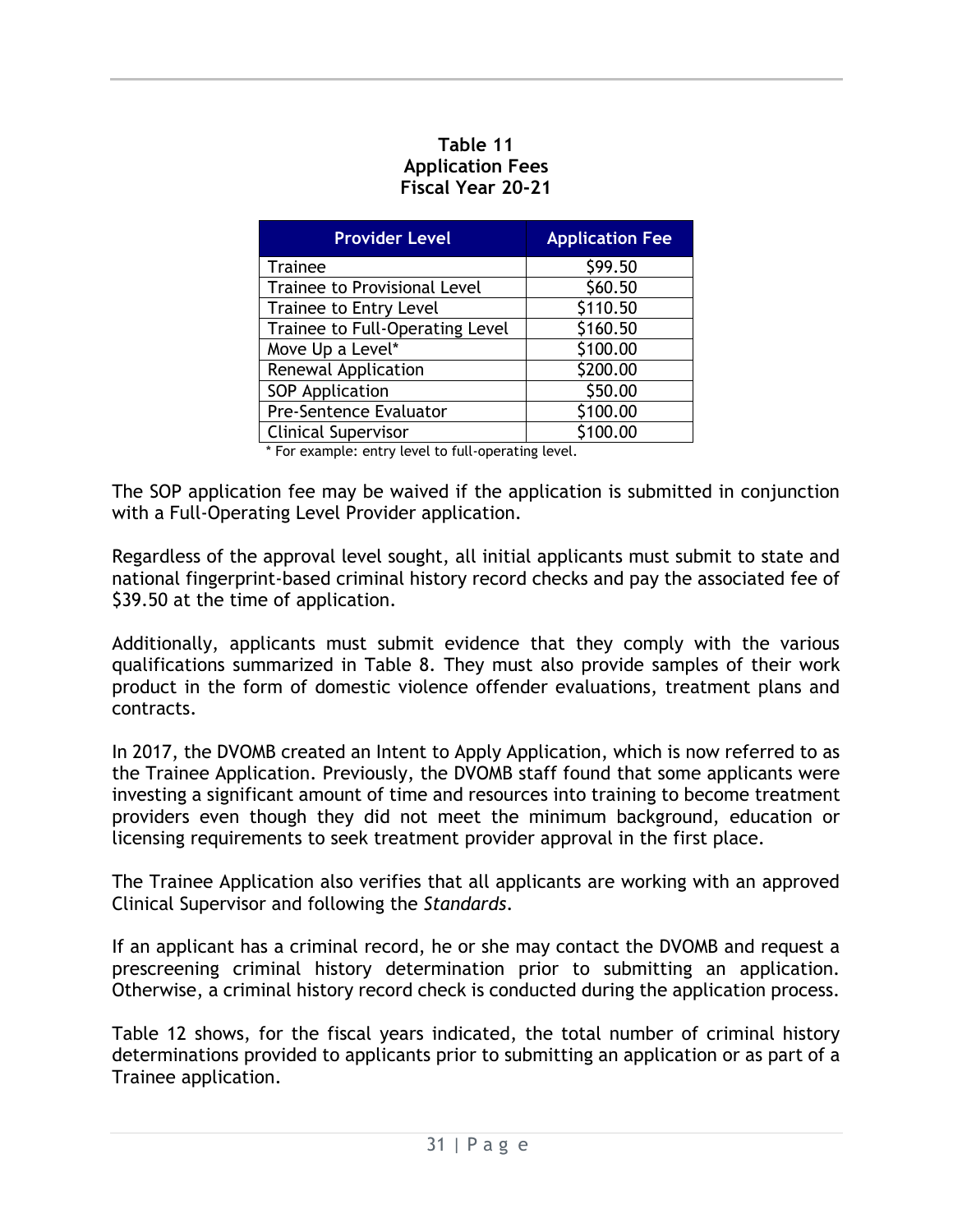| <b>Fiscal Year</b> | <b>Determinations</b><br><b>Requested</b> | <b>Determinations</b><br><b>Unfavorable</b> | <b>Determinations</b><br><b>Favorable</b> |
|--------------------|-------------------------------------------|---------------------------------------------|-------------------------------------------|
| $15 - 16$          |                                           |                                             |                                           |
| $16 - 17$          |                                           |                                             |                                           |
| $17 - 18$          |                                           |                                             |                                           |
| $18 - 19$          |                                           |                                             |                                           |
| 19.20              |                                           |                                             |                                           |

**Table 12 Criminal History Reviews and Determinations**

Over the five-year period, approximately 55 percent of candidates who requested a criminal history determination prior to application received favorable responses from the ARC. The reasons for the unfavorable responses are discussed in detail under the Collateral Consequences – Criminal Convictions section of this report.

In September 2020, the DVOMB began implementing the Provider Data Management System (PDMS), an online system for processing applications and tracking treatment provider information. This system provides real-time updates to the approved treatment provider list, and it allows treatment providers to update their contact information and submit data for research purposes.

As of July 2021, the PDMS is, for the most part, fully functional. At this time, a couple of treatment provider applications have not yet been programmed into the PDMS, but applicants can still apply through the PDMS by uploading their applications as documents.

Once DVOMB staff determines that an application is complete and the results of the fingerprint-based criminal history record check have been received, the application is forwarded to the ARC for review. The ARC may approve the application, deny it or request that certain items, most typically an offender evaluation, be redrafted and resubmitted.

When the ARC reviews an application and finds deficiencies or outstanding issues, it may request that the applicant provide additional information. In 2016, it revised this process so that the ARC only requests additional information one time to ensure that all issues with an application are identified early in the process. Prior to this, it was not uncommon for applicants to receive several requests for additional information from the ARC, which created an inefficient and potentially frustrating application process.

Table 13 illustrates, for the fiscal years indicated, the number of new applications received, approved and denied.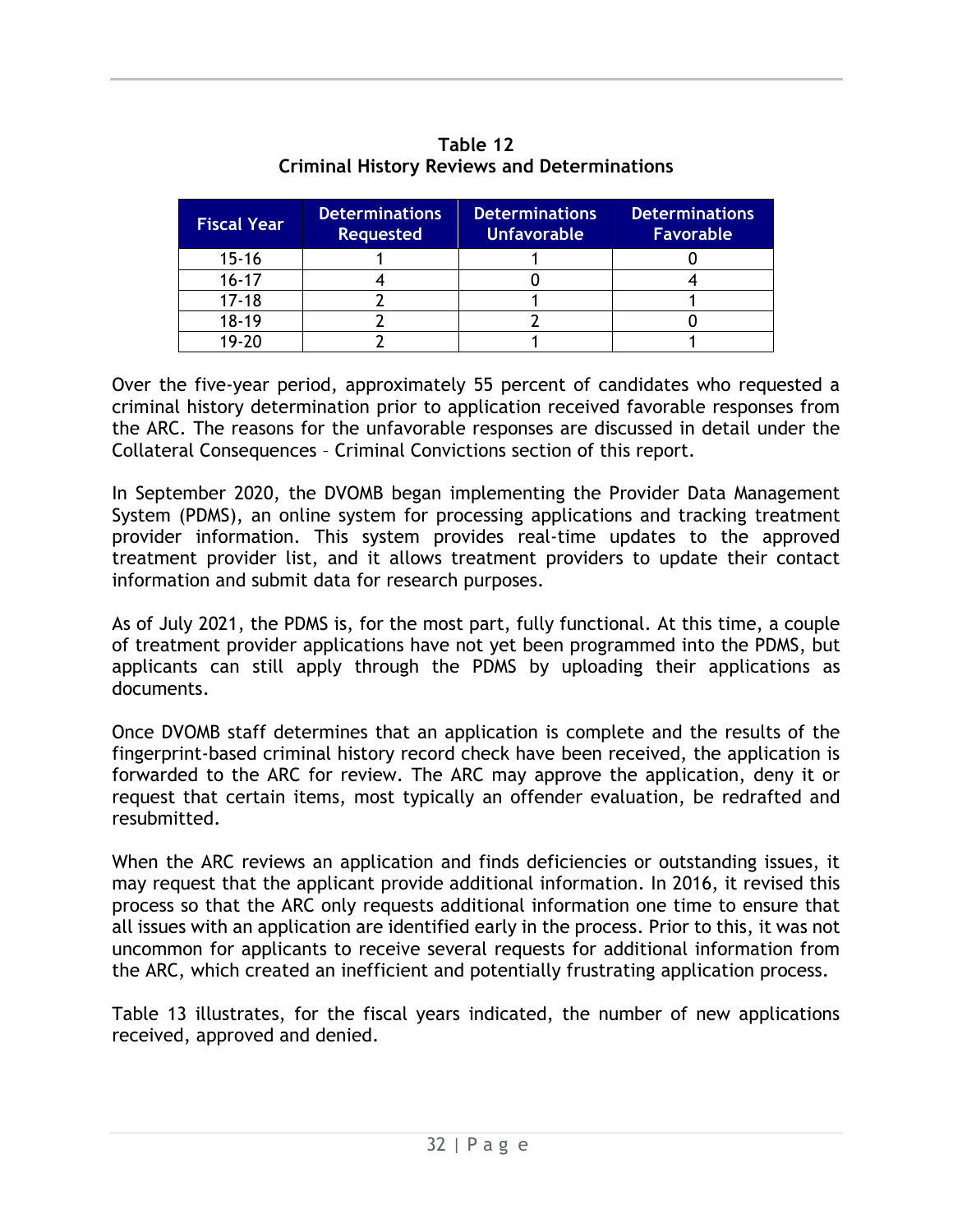| <b>Fiscal Year</b> | <b>Applications</b><br><b>Received</b> | <b>Applications</b><br><b>Denied</b> | <b>Applications</b><br><b>Approved</b> |
|--------------------|----------------------------------------|--------------------------------------|----------------------------------------|
| $17 - 18$          | 77                                     |                                      |                                        |
| $18 - 19$          | 10                                     |                                      |                                        |
| $19 - 20$          | 19                                     |                                      |                                        |
| $20 - 21$          |                                        |                                      |                                        |

**Table 13 New Treatment Provider Applications**

During fiscal years 15-16 and 16-17, the DVOMB did not maintain aggregate application data, so those years are not reported here. In order to capture additional data, COPRRR requested an additional year of application data, which are reported in Table 13 and Table 14.

As Table 13 demonstrates, approximately 93 percent of new treatment provider applications were approved by the DVOMB over a four-year period.

For a treatment provider to advance to a different level, such as from an Entry-Level Provider to a Full-Operating Level Provider, he or she must submit a new application to the DVOMB.

Table 14 demonstrates, for the fiscal years indicated, the number of applications to change the level of practice that were received, denied and approved.

| <b>Fiscal Year</b> | <b>Applications</b><br><b>Received</b> | <b>Applications</b><br><b>Denied</b> | <b>Applications</b><br><b>Approved</b> |
|--------------------|----------------------------------------|--------------------------------------|----------------------------------------|
| $17 - 18$          |                                        |                                      |                                        |
| $18-19$            |                                        |                                      |                                        |
| $19 - 20$          |                                        |                                      |                                        |
| $20 - 21$          |                                        |                                      |                                        |

**Table 14 Applications to Change Level of Practice**

As Table 14 demonstrates, approximately 86 percent of the applications to change level of practice were approved by the DVOMB over a four-year period.

Treatment providers can also choose to work with specific offender populations (female offenders or offenders who identify as LGBTQIA+) or to become Clinical Supervisors.

In the following two tables, the number of applications denied and the number of applications approved do not always add up to the number of applications received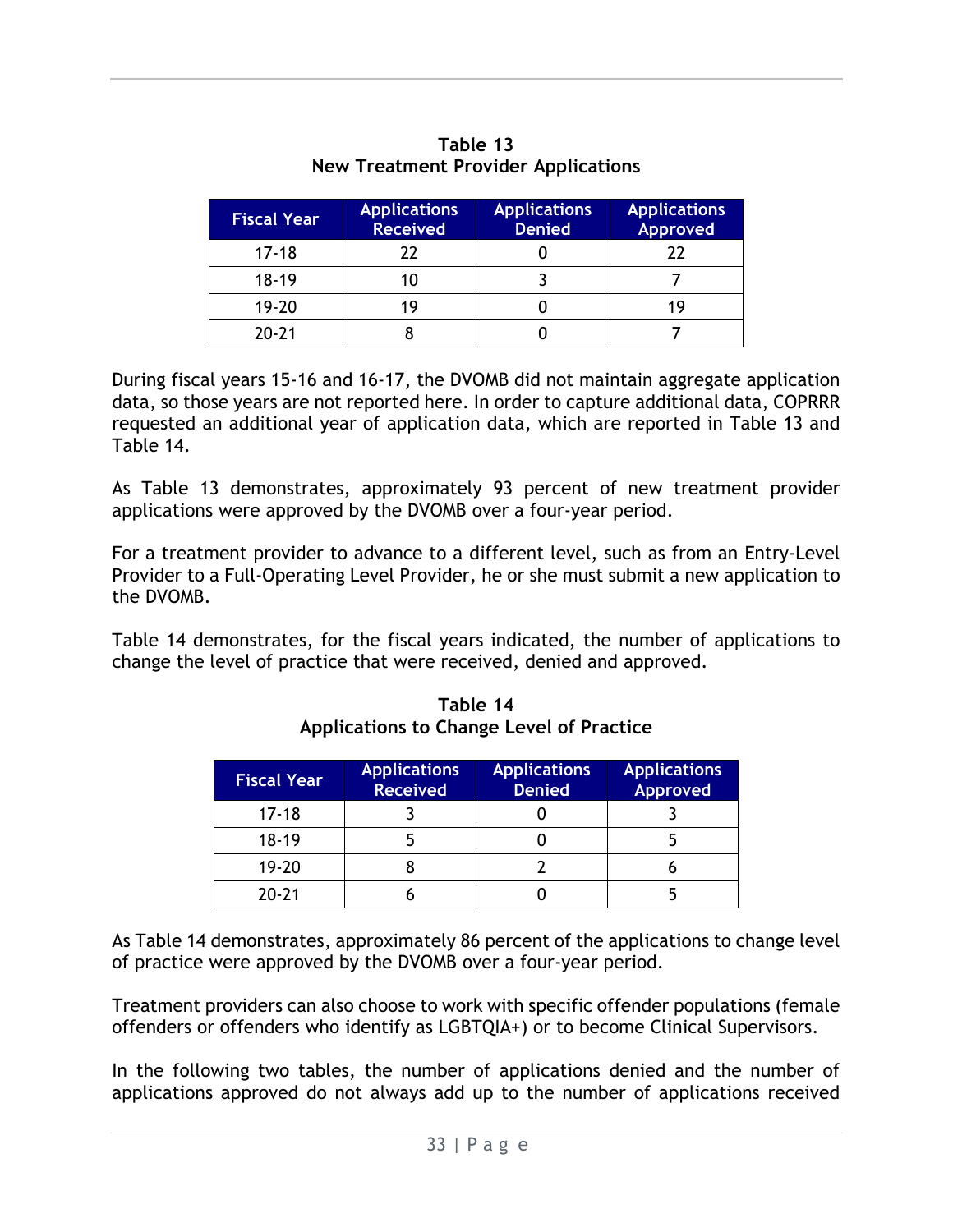because some applications were incomplete and the applicants failed to respond to information requests. In other cases, the applicants withdrew their applications.

Table 15 provides, for the fiscal years indicated, the number of applications that the DVOMB received from treatment providers who were seeking to work with special offender populations, such as women or LGBTQIA+.

| <b>Fiscal Year</b> | <b>Applications</b><br><b>Received</b> | <b>Applications</b><br><b>Denied</b> | <b>Applications</b><br><b>Approved</b> |
|--------------------|----------------------------------------|--------------------------------------|----------------------------------------|
| $15 - 16$          |                                        |                                      | O                                      |
| $16 - 17$          |                                        |                                      | 10                                     |
| $17 - 18$          | 14                                     |                                      |                                        |
| $18 - 19$          |                                        |                                      |                                        |
| 19-20              |                                        |                                      |                                        |

**Table 15 Special Offender Population Applications**

About 83 percent of the applications to work with special offender populations were approved by the DVOMB over the five-year period.

Table 16 shows, for the fiscal years indicated, the number of applications for clinical supervisor status that the DVOMB received, denied and approved.

| <b>Fiscal Year</b> | <b>Applications</b><br><b>Received</b> | <b>Applications</b><br><b>Denied</b> | <b>Applications</b><br><b>Approved</b> |
|--------------------|----------------------------------------|--------------------------------------|----------------------------------------|
| $15 - 16$          |                                        |                                      |                                        |
| $16 - 17$          |                                        |                                      |                                        |
| $17 - 18$          |                                        |                                      |                                        |
| $18 - 19$          |                                        |                                      |                                        |
| $19 - 20$          |                                        |                                      |                                        |

**Table 16 Clinical Supervisor Applications**

About 69 percent of applications for clinical supervisor status were approved by the DVOMB.

Treatment providers must renew DVOMB approval by July 31 in odd-numbered years. The renewal fee is \$200, regardless of treatment provider level.

Table 17 illustrates, for the fiscal years indicated, the number of treatment provider approvals that the DVOMB renewed.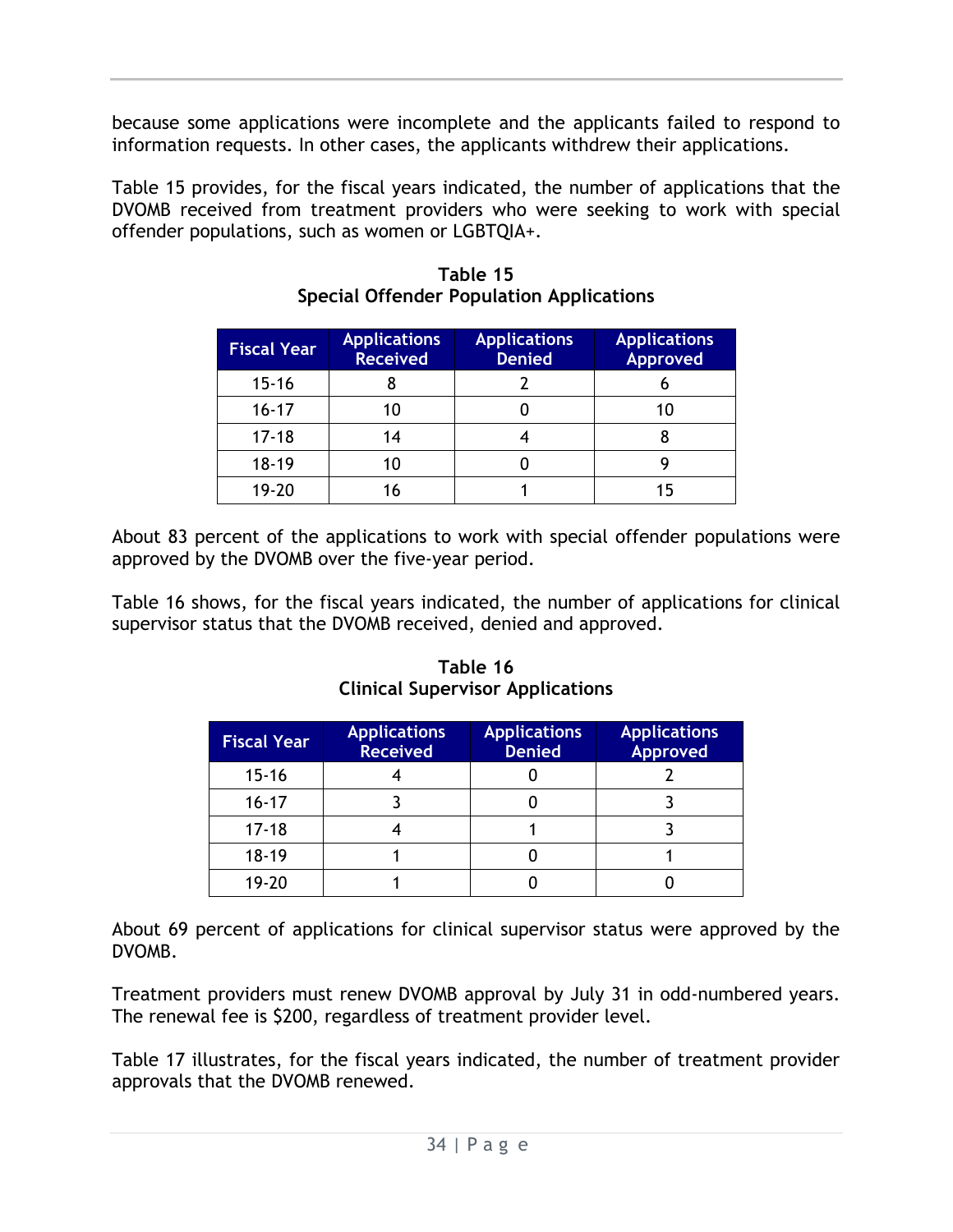| <b>Fiscal Year</b> | <b>Number of</b><br><b>Renewals</b> |
|--------------------|-------------------------------------|
| $15 - 16$          | 0                                   |
| $16 - 17$          | 190                                 |
| $17 - 18$          | Ω                                   |
| $18 - 19$          | 149                                 |
| $19 - 20$          |                                     |

#### **Table 17 Treatment Provider Renewals**

The DVOMB experienced a 22 percent drop in approved treatment providers in fiscal year 18-19. According to DVOMB staff, a large number of treatment providers retired from practice and, therefore, did not seek to renew their approval status with the DVOMB.

#### **Standards Compliance Reviews**

To ensure continued compliance with the *Standards* by treatment providers, the DVOMB created the Standards Compliance Review (Compliance Review) process, formerly the Quality Assurance Review process, in which selected treatment providers are required to submit samples of their work product for the ARC to review.

The ARC aims to select four treatment providers each year to participate in the Compliance Review process. Treatment providers may be selected for cause (i.e., the ARC has concerns about a treatment provider's practice based on previous complaints) or at random. The actual number of Compliance Reviews conducted fluctuates depending on staff resources and incoming complaints.

The ARC then reviews the work product submitted by the treatment provider, and if there are no problems, the treatment provider is notified that they successfully completed the compliance review. The ARC may seek additional information when it identifies problems with the work product. When the ARC identifies problems that can be remediated, the treatment provider may be placed on a Compliance Action Plan (CAP), in order to bring the treatment provider into compliance with the *Standards*. If remediation seems unlikely, the ARC may seek to delist the treatment provider, rendering that practitioner ineligible to work with domestic violence offenders.

When the ARC identifies minor issues that do not require remediation, it provides feedback to the treatment provider and the compliance review is considered successfully completed.

From the time a letter is sent to a treatment provider to the point the ARC has made a disposition, the Compliance Review process can take up to four to six months to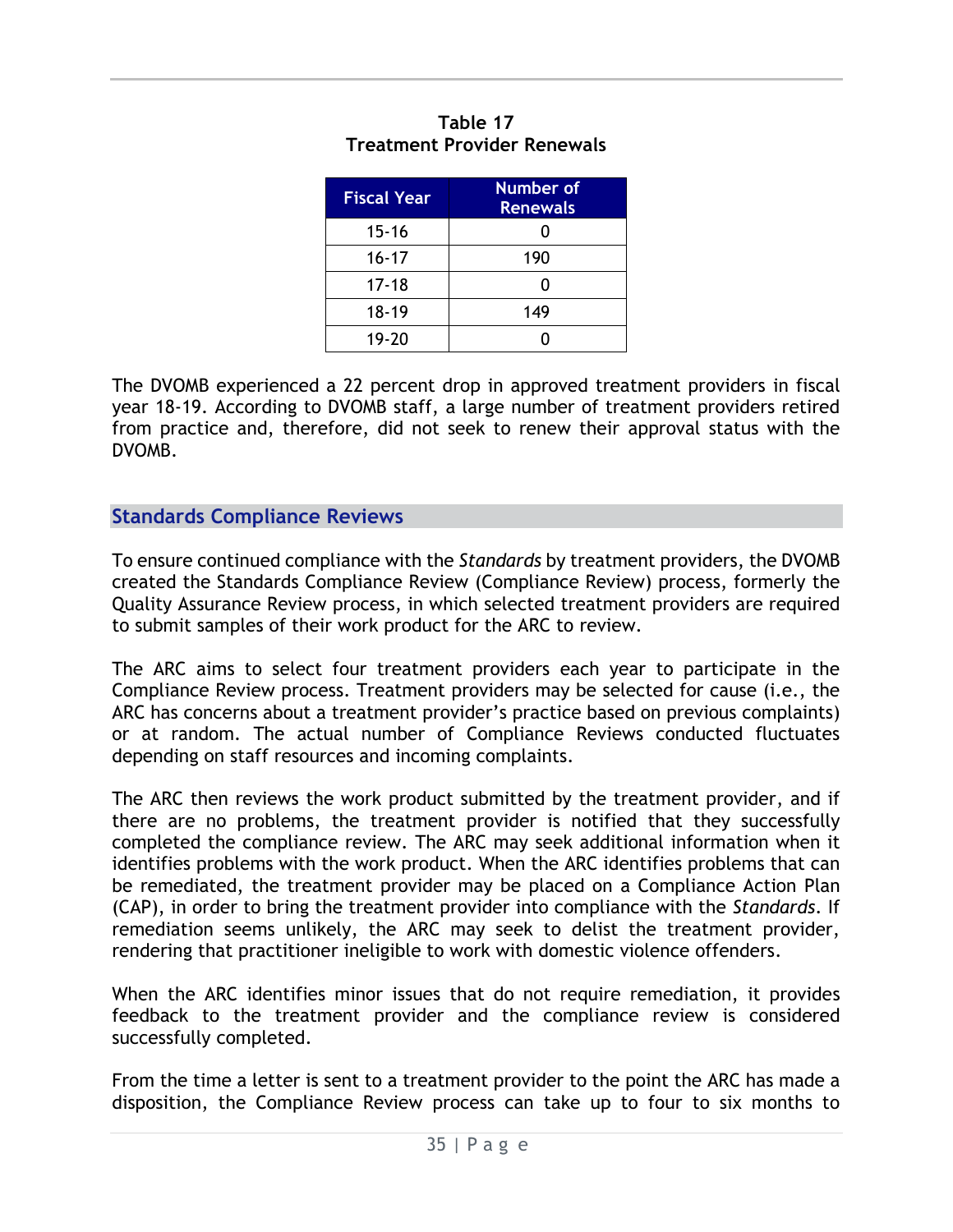complete. If a CAP is required, the monitoring process may add an additional 6 to 12 months until a CAP is resolved and the treatment provider is determined to be in compliance.

Table 18 demonstrates, for the fiscal years indicated, the number of Compliance Reviews performed along with the results.

| <b>Type</b>                | FY 15-16 | FY 16-17 | FY 17-18 | FY 18-19 | <b>FY 19-20</b> |
|----------------------------|----------|----------|----------|----------|-----------------|
| <b>Compliance Reviews</b>  |          |          |          |          |                 |
| <b>Successful Reviews</b>  |          |          |          |          |                 |
| <b>CAP Required</b>        |          |          |          |          |                 |
| Successful CAPs            |          |          |          |          |                 |
| <b>CAP Failed/Delisted</b> |          |          |          |          |                 |

**Table 18 Compliance Reviews**

While the ARC's goal is to conduct four Compliance Reviews each year. It only met this goal once in the five-year period, and in fiscal year 16-17, the ARC did not conduct any Compliance Reviews due to staffing issues.

Approximately half of the treatment providers who undergo Compliance Reviews are known to have problems adhering to the *Standards* and are chosen for cause. About 30 percent of treatment providers who undergo a Compliance Review either fail and are delisted or are required to undergo remediation through a CAP and do not successfully complete the CAP.

The majority of treatment providers who undergo Compliance Reviews, however, either successfully complete the reviews or successfully complete remediation through a CAP.

#### **Complaints and Administrative Actions**

The seventh sunset criterion requires COPRRR to examine whether complaint, investigation and disciplinary procedures adequately protect the public and whether final dispositions of complaints are in the public interest or self-serving to the profession.

In part, COPRRR utilizes this section of the report to evaluate the program according to this criterion.

Anyone can file a complaint against a treatment provider. They may file a complaint with the DVOMB directly or with the appropriate mental health board in DORA. The DVOMB does not accept anonymous complaints unless they are filed directly with DORA.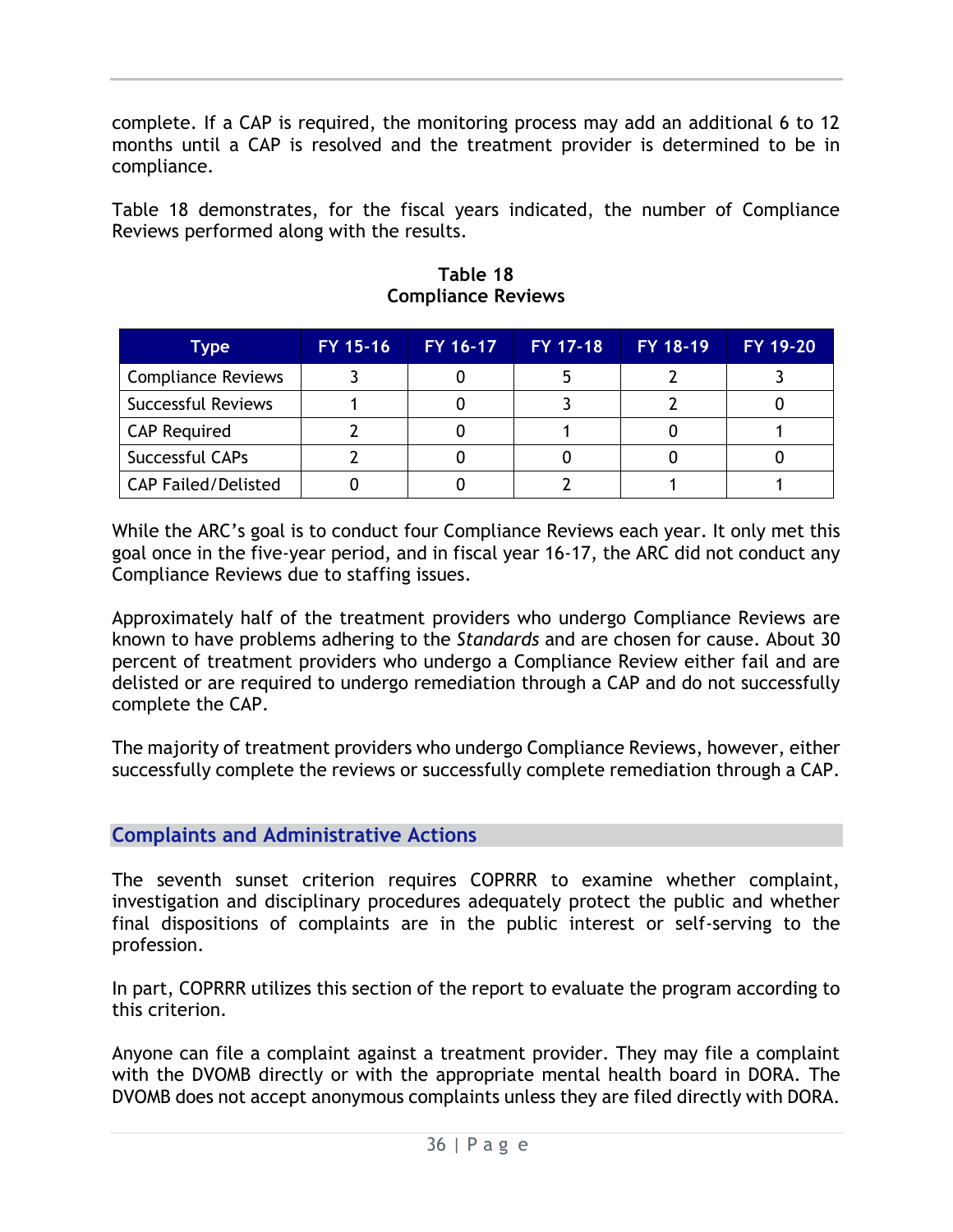The DVOMB has a complaint form which may be filled out by the complainant and submitted online, or DVOMB staff may assist a complainant to fill out and submit a complaint form.

When a complaint is filed with the DVOMB, it is sent to the ARC. The ARC then reviews the complaint for possible violations of the *Standards* and sends it to the appropriate DORA mental health licensing board with any violations noted. Once the DORA board has considered the complaint and rendered a decision, the ARC will review the board's determination and take any appropriate administrative action. For example, a DORA board may issue a letter of admonition, and if violations of the *Standards* are found, the ARC may place a treatment provider on a CAP.

The DORA mental health boards have flagged all the DVOMB treatment providers, so any time a complaint is filed with a DORA board, it is copied to the DVOMB. In some cases, a violation of the *Standards* may not have occurred, but a DORA board may find a violation of the mental health practice act and take action on that basis.

Table 19 demonstrates, for the fiscal years indicated, the number of complaints referred to one of the mental health boards at DORA.

| <b>Type</b>                                              | FY 15-16 | FY 16-17 | FY 17-18 | FY 18-19 | FY 19-20 |
|----------------------------------------------------------|----------|----------|----------|----------|----------|
| <b>Individual Treatment Providers</b><br>with Complaints | 13       | 9        |          | 10       |          |
| <b>DORA Complaint Cases Pending</b>                      |          |          |          |          |          |
| Cases Dismissed by DORA                                  |          | 5        |          |          |          |
| Cases Resulting in Discipline by<br><b>DORA</b>          | 8        |          |          |          |          |
| <b>Treatment Providers Receiving</b><br>Action by DVOMB  |          | 5        |          |          |          |

**Table 19 Treatment Provider Complaints Referred to DORA**

On average, approximately 11 complaints were filed against treatment providers each year, representing nearly seven percent of treatment providers.

Over the five-year period, approximately 54 percent of complaints against treatment providers resulted in disciplinary action by a DORA mental health board, and approximately 34 percent of complaints against treatment providers resulted in administrative action by the DVOMB.

The DVOMB also has the authority to deny an application or remove a treatment provider from the approved treatment provider list. In order to bring treatment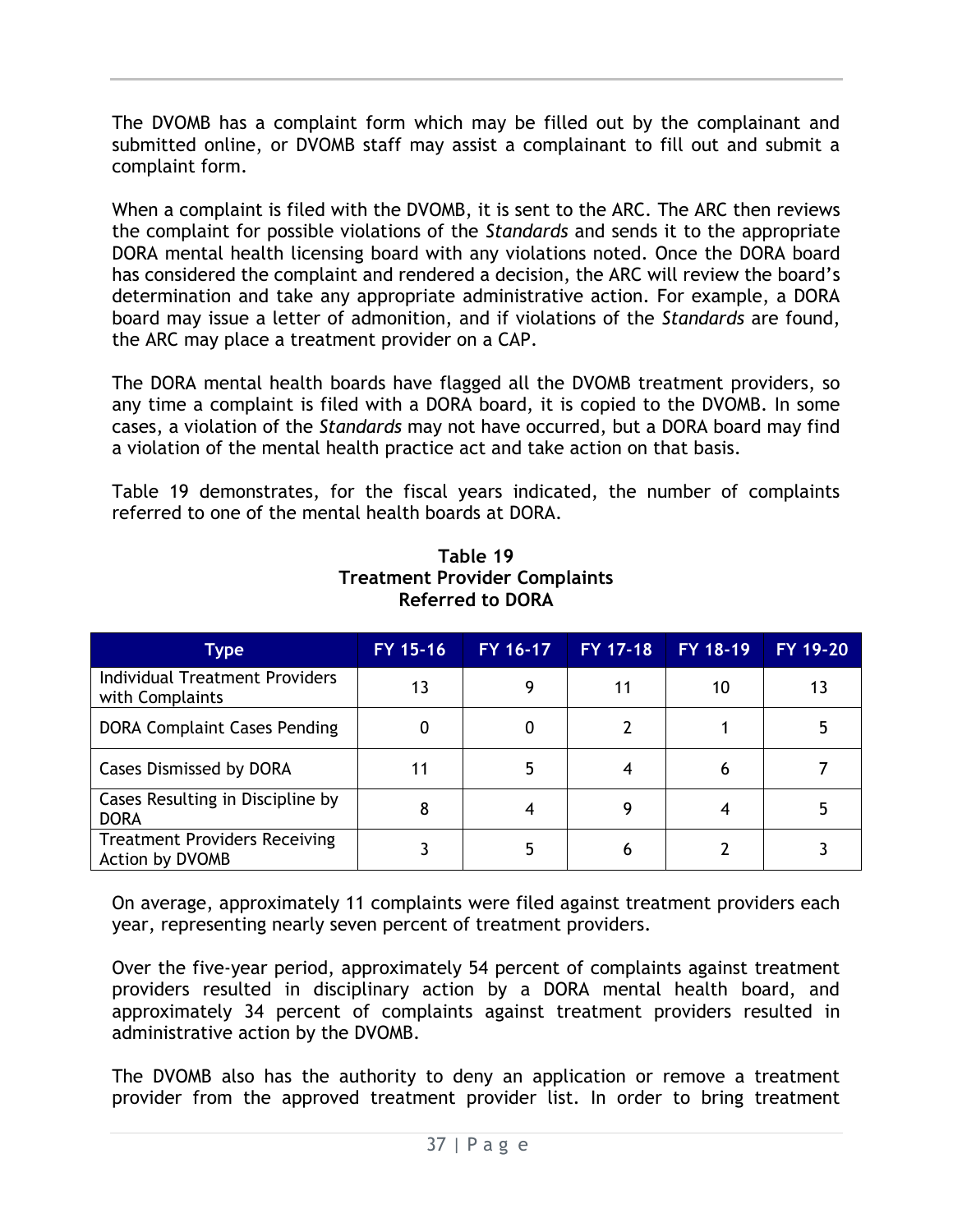providers into compliance with the *Standards*, the DVOMB may require treatment providers to complete additional education.

Table 20 shows, for the fiscal years indicated, the number of administrative actions taken by the DVOMB.

| Type                                                          | FY 15-16 | FY 16-17 | FY 17-18 | FY 18-19 | FY 19-20 |
|---------------------------------------------------------------|----------|----------|----------|----------|----------|
| <b>Application Denials</b>                                    |          |          |          |          |          |
| <b>Education Required</b>                                     | 0        |          |          |          |          |
| Involuntary Delisting or<br>Mediated Agreement for<br>Removal | 0        |          |          |          |          |
| <b>Total</b>                                                  |          |          | 10       |          |          |

**Table 20 DVOMB Administrative Actions**

The application denials in Table 20 relate to applications in which the ARC took formal action regarding an application. These data do not include those applicants who submitted partial applications or failed to respond to information requests of the ARC for additional information. Such applications are considered incomplete, so they are not reported as denials.

**Collateral Consequences – Criminal Convictions**

The ninth sunset criterion requires COPRRR to examine whether the agency under review, through its licensing processes, imposes any sanctions or disqualifications based on past criminal history, and if so, whether the disqualifications serve public safety or commercial or consumer protection interests.

In part, COPRRR utilizes this section of the report to evaluate the program according to this criterion.

The DVOMB may deny an application or delist an approved treatment provider based on criminal history.

The DVOMB allows potential applicants to submit a request for a prescreening criminal history determination prior to submitting an application. If a potential applicant's criminal history would likely disqualify them from being approved, the DVOMB will issue an unfavorable determination.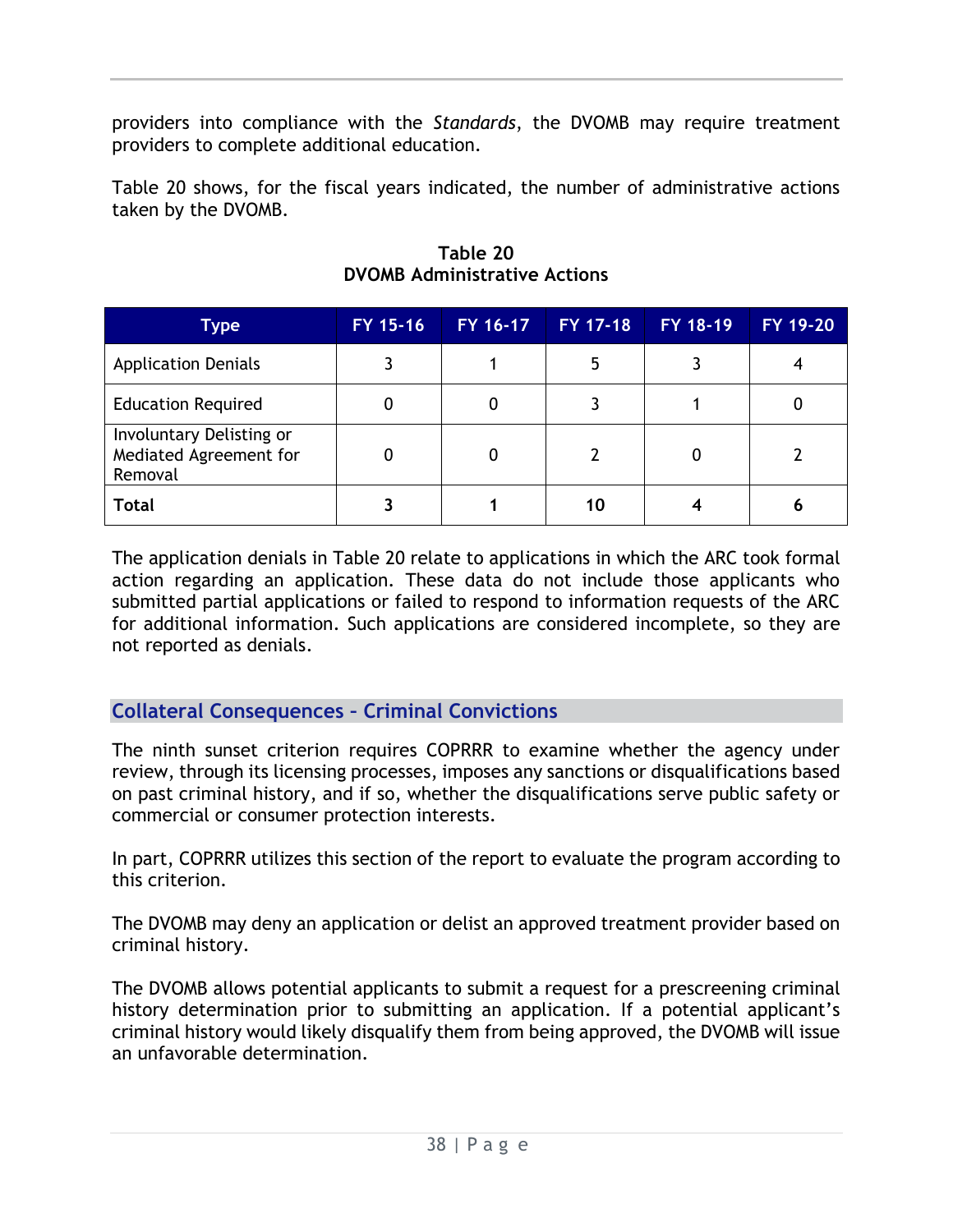Table 21 illustrates, for the fiscal years indicated, the disqualifications based on criminal history.

| Type                                  | FY 15-16 | FY 16-17 FY 17-18 FY 18-19 FY 19-20 |  |  |
|---------------------------------------|----------|-------------------------------------|--|--|
| <b>Prescreening Disqualifications</b> |          |                                     |  |  |
| <b>Application Denials</b>            | NA*      | NA*                                 |  |  |
| <b>Treatment Providers Delisted</b>   |          |                                     |  |  |
| Total                                 |          |                                     |  |  |

#### **Table 21 Disqualifications Based on Criminal Convictions**

\* Not Available

Prior to application, five individuals were notified that their criminal histories would likely disqualify them from being approved. DVOMB staff were unable to provide the reasons for the unfavorable responses in fiscal year 15-16 and 16-17 during the COVID-19 pandemic since they were not documented in the electronic records. However, the reasons for the disqualifications in the other three fiscal years, are detailed below.

In fiscal year 18-19, the ARC provided two unfavorable responses to requests for criminal history determinations. One candidate had several recent misdemeanor offenses related to, among other things, substance abuse, violation of a protection order and domestic violence. Another candidate had a recent conviction for driving under the influence, and the ARC invited the applicant to submit an application at a later date, but no sooner than three years after the termination of probation. The ARC also requested the candidate address his or her criminal history in further detail upon reapplication.

In fiscal year 19-20, the ARC provided one unfavorable criminal history determination on the basis that the offenses were relatively recent, frequent and involved domestic violence. Among the offenses were public property damage, battery and felony aggravated assault.

In fiscal year 18-19, the ARC uncovered an applicant who had failed to disclose his or her criminal history, and it denied the application on this basis.

No treatment providers were delisted based on criminal history.

#### **COVID-19 Response**

The COVID-19 pandemic placed extraordinary pressures on the citizens of Colorado, the Colorado economy and Colorado state government. As a result, COPRRR asked the DVOMB to summarize any measures the agency may have implemented in response to the COVID-19 pandemic, the results of those efforts and any lessons learned. This section of the report is intended to provide a high-level summary of those responses.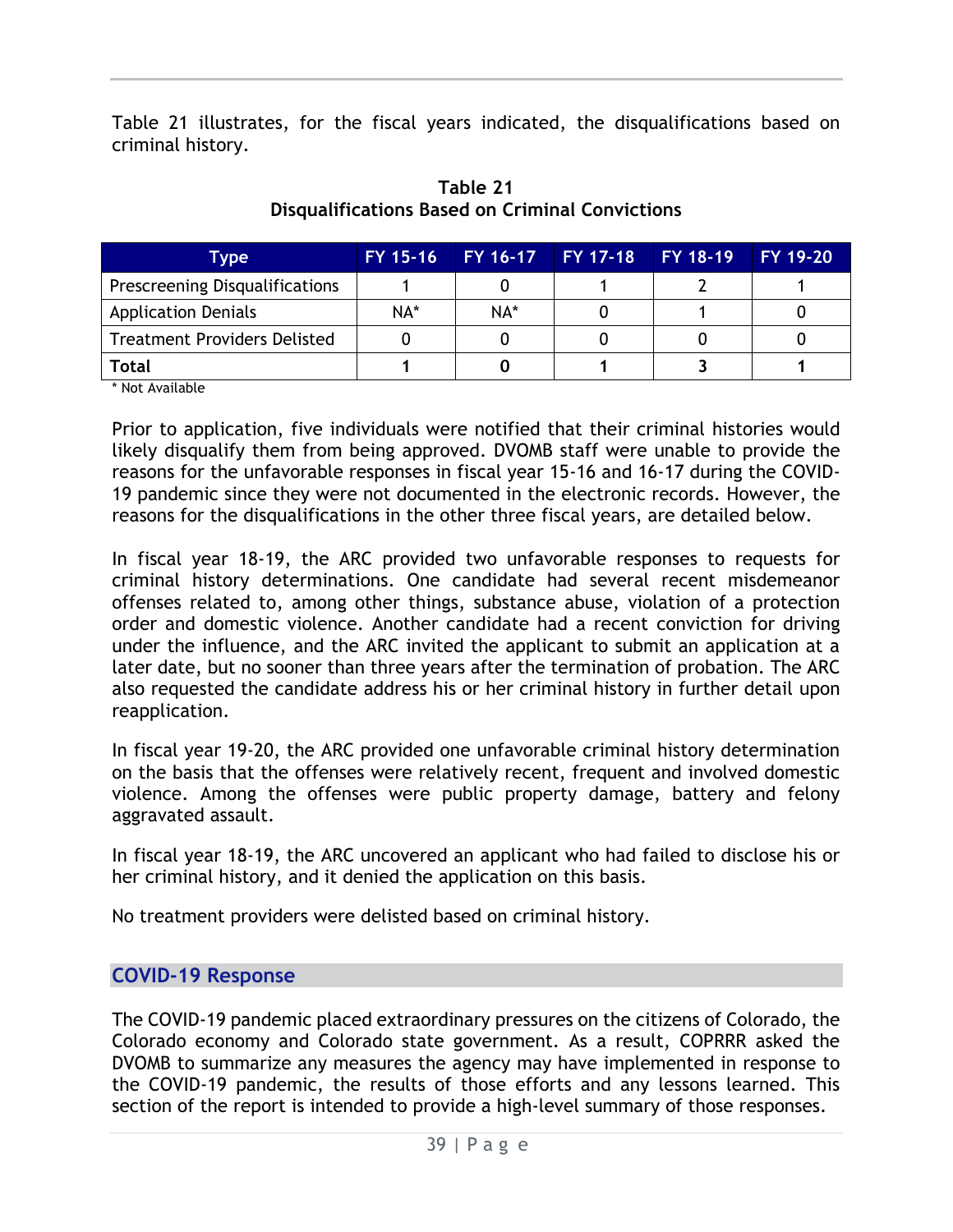In response to COVID-19, the DVOMB transitioned all of its meetings and training seminars to an online format, which increased participation and created a more diverse, transparent and accessible process.

The DVOMB also created online training seminars specifically to address the COVID-19 response and best practices for service delivery during the pandemic. These trainings were scheduled at midday and provided in a virtual format so that treatment providers could attend at lunchtime, which helped treatment providers transition to providing virtual services more easily.

Two days after COVID-19 was declared a global pandemic, the DVOMB approved an expedited process for treatment providers to transition their services to a virtual format. Subsequently, the DVOMB approved approximately 150 teletherapy variance requests. Prior to the pandemic, teletherapy was not allowed for domestic violence offender treatment*.*

The DVOMB had previously been considering the option of teletherapy through a pilot study, but the COVID-19 pandemic forced the DVOMB and treatment providers to adapt to this new format without first studying it. While the DVOMB is uncertain about the effectiveness of teletherapy in domestic violence treatment and its appropriateness for certain offenders, it is gathering information so that it may evaluate whether this option should continue to be available in the future.

The DVOMB and treatment providers have seen some challenges as a result of moving treatment to a virtual format. According to a survey conducted by the DVOMB, treatment providers are reporting mixed results from providing treatment virtually; some offenders seem to thrive in a virtual format while others are more disengaged.

Teletherapy provides a potential for greater access to treatment. Historically, access to domestic violence offender treatment has been impacted by barriers to transportation, language, funding and childcare. While teletherapy has increased access to treatment, it has also exposed inequities. Unfortunately, some offenders, especially those in rural areas, have struggled accessing treatment because of barriers to technology and reliable internet service.

At the time of writing this report, the DVOMB continues to allow treatment providers who have been granted a variance to provide domestic violence treatment via teletherapy, and it is considering developing *Standards* related to teletherapy.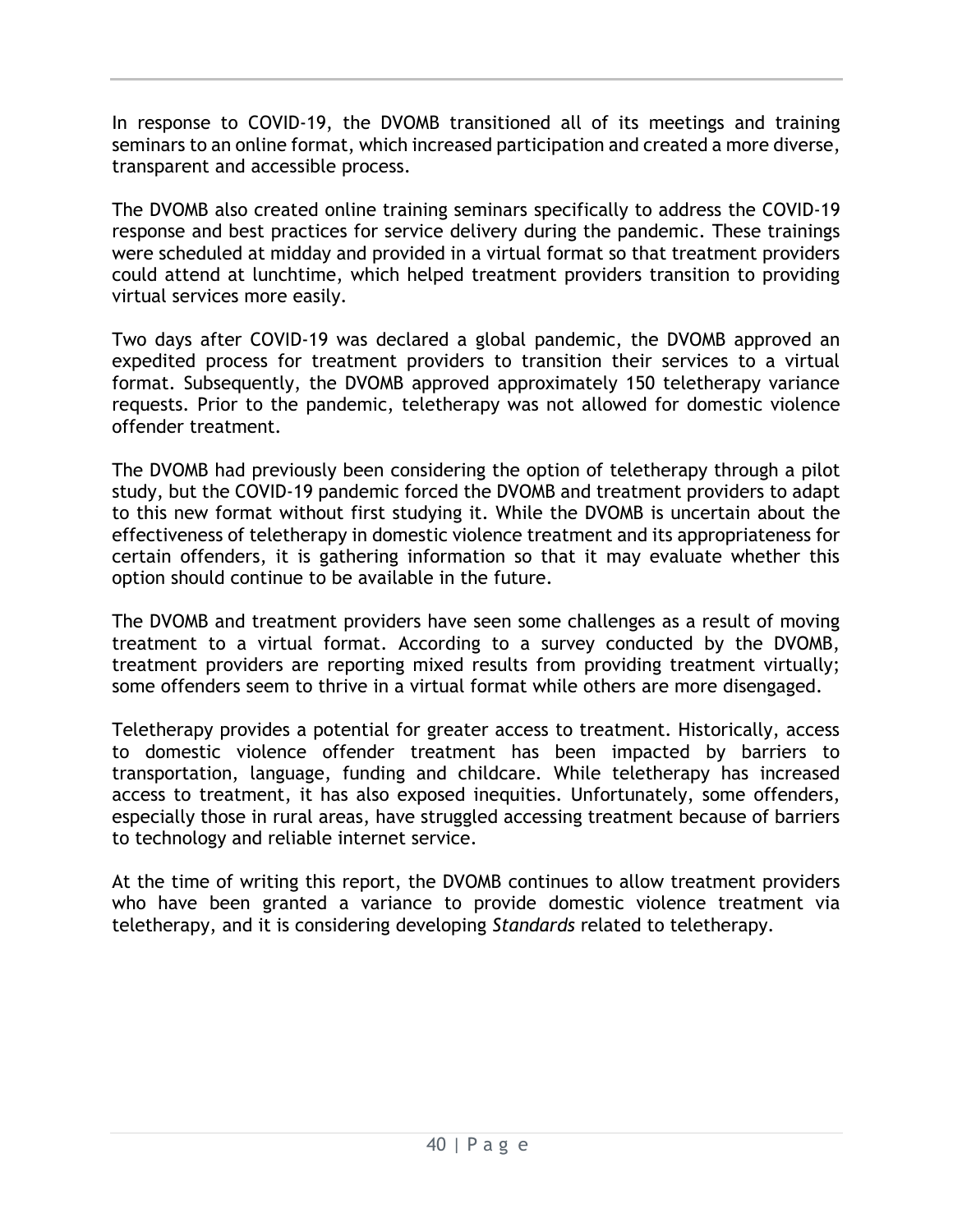## **Analysis and Recommendations**

The final sunset criterion questions whether administrative and statutory changes are necessary to improve agency operations to enhance the public interest. The recommendations that follow are offered in consideration of this criterion, in general, and any criteria specifically referenced in those recommendations.

**Recommendation 1 – Continue the Domestic Violence Offender Management Board for 11 years, until 2033.**

The Domestic Violence Offender Management Board (DVOMB) is created in Article 11.8 of Title 16, Colorado Revised Statutes (C.R.S.), (Act). The DVOMB, which is housed in the Division of Criminal Justice in the Department of Public Safety, is primarily charged with:

- Developing and maintaining standards for the evaluation and treatment of domestic violence offenders,
- Developing processes to approve domestic violence treatment providers (treatment providers), and
- Conducting research and analyzing the effectiveness of evaluation and treatment standards.

In Colorado, any adult who is convicted of a crime involving domestic violence is required to complete domestic violence treatment, except when sentenced to the Department of Corrections.<sup>56</sup>

Domestic violence treatment is a form of counseling in which the goal of treatment is to protect the community and the victims of domestic violence by reducing the likelihood that an offender will commit additional acts of domestic violence.

The DVOMB is a 19-member multidisciplinary board that includes members from throughout the criminal justice system, including treatment providers, a treatment victim advocate (victim advocate), a probation officer, a law enforcement representative, a defense attorney, a prosecuting attorney and a judge, among others. However, much of the work of the DVOMB is performed through its various committees.

As required by statute, the DVOMB has developed the *Standards and Guidelines for the Assessment, Evaluation, Treatment and Behavioral Monitoring of Domestic Violence Offenders (Standards)*.

Sunset reviews are guided by statutory criteria found in section 24-34-104, C.R.S., and the first criterion questions whether regulation is necessary to protect the public health, safety and welfare.

<sup>56</sup> §§ 18-6-801(1)(a) and (2), C.R.S.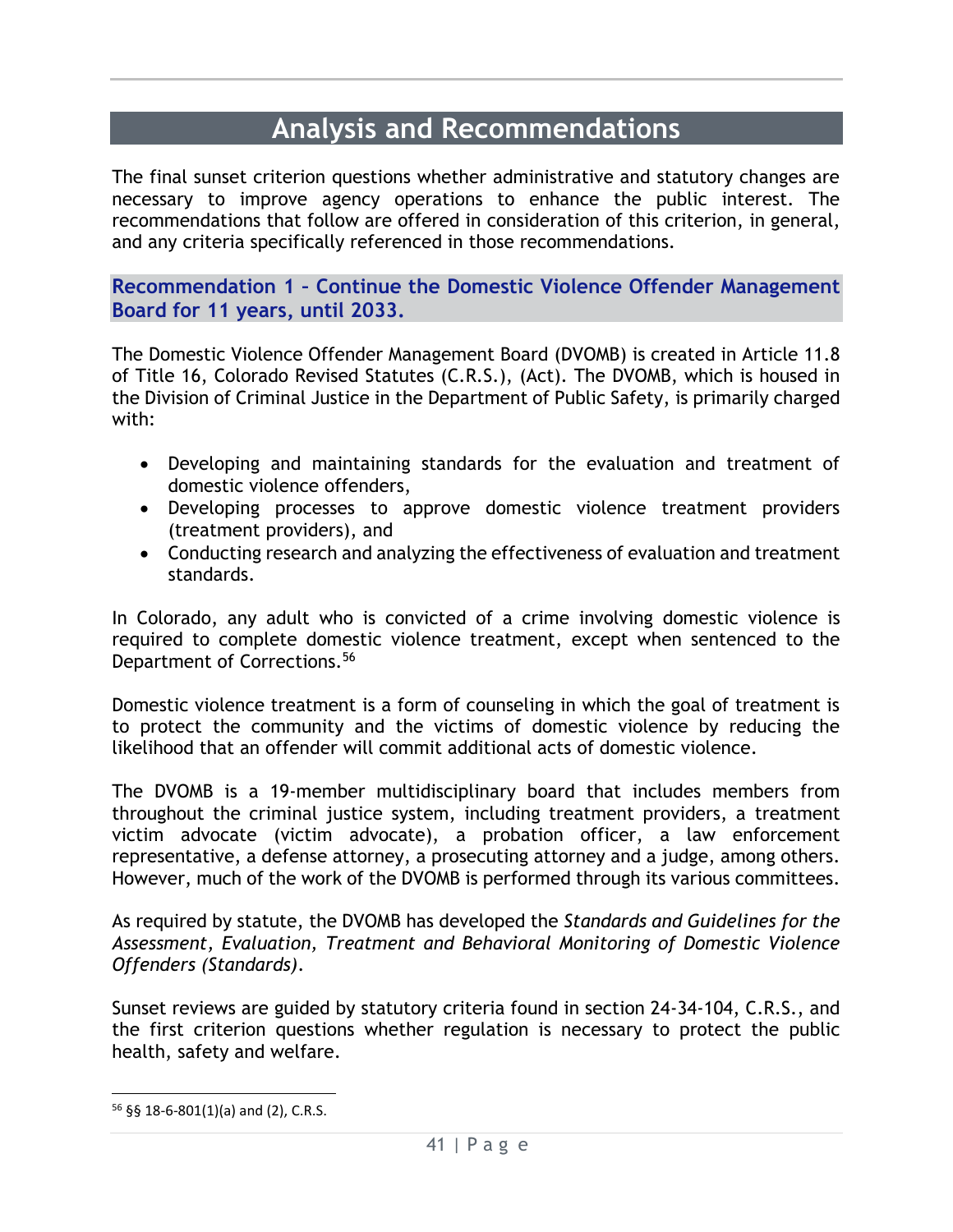In the past, domestic violence treatment that was ordered by the courts was found to be inconsistent from jurisdiction to jurisdiction—if it was ordered at all. When courts did order treatment, the treatment that was provided was later found to be ineffective, and, at times, it was found to be dangerous. For example, anger management classes and couples counseling are widely considered to be contraindicated for domestic violence offenders, and at least one model of domestic violence treatment, known as the Duluth model, has been found to have no effect on recidivism among domestic violence offenders.

The DVOMB protects the public by establishing and evaluating the effectiveness of the *Standards*. As the purpose of domestic violence treatment is to protect victims and the wider community from additional acts of domestic violence, it is imperative that treatment is, in fact, effective.

The DVOMB has developed a system to collect data so that it may assess the effectiveness of the *Standards*. In 2019, the DVOMB conducted an outcome evaluation specific to the Domestic Violence Risk and Needs Assessment (DVRNA) instrument, which is used to assess an offender's level of risk of recidivism, and it is planning an outcome evaluation of the complete *Standards*. At present, the DVOMB does not have data on the recidivism rate of domestic violence offenders who have undergone treatment, but it will collect recidivism data in order to conduct the outcome evaluation*.* 

The DVOMB protects the public by providing training to treatment providers and others involved in management of domestic violence offenders. Over a five-year period, the DVOMB provided 199 training events.

In many states, domestic violence treatment that is ordered by the courts is the same for all offenders, regardless of the intensity of the crimes or the needs of the offender. For example, in some states, all domestic violence offenders may be ordered to complete 36 weeks of domestic violence treatment, regardless of whether they are first-time offenders or repeat offenders who are known to stalk their victims.

One problem with a one-size fits all model of treatment is that one offender may not require 36 weeks of treatment and another offender may require more intensive treatment along with substance abuse treatment. Another problem with this model is that it makes it easier for an offender to undergo treatment without actually learning anything or changing his or her behavior.

The *Standards* developed by the DVOMB, however, require offenders to be evaluated after being ordered to treatment in order to determine the level of risk of recidivism. In order to do this, the DVOMB has developed the DVRNA. The DVRNA is a standardized evaluation that helps treatment providers assess the level of risk of recidivism based on factors such as criminal history, safety concerns, mental health issues and drug or alcohol abuse, among others.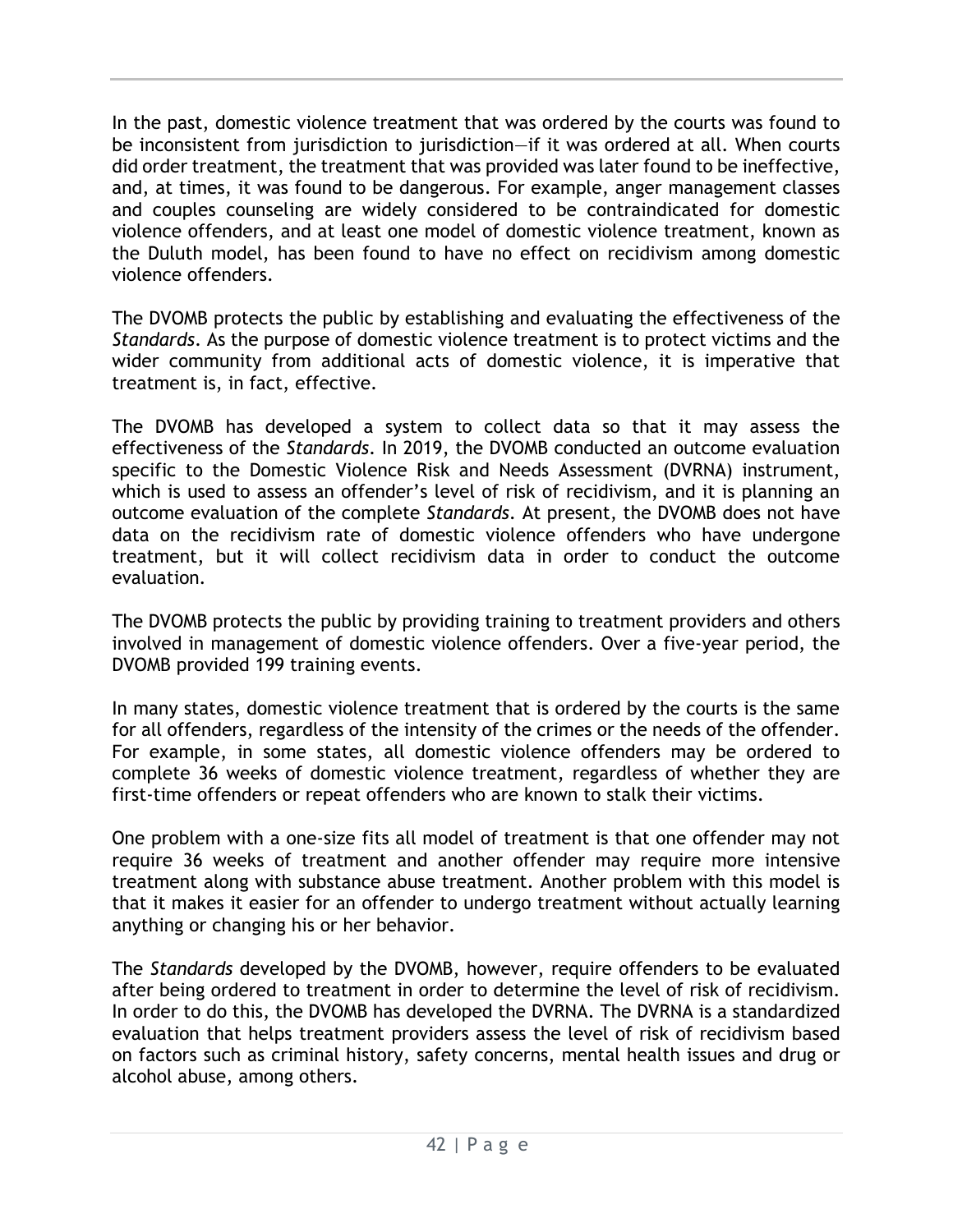Depending on the outcome of the DVRNA, one offender may be required to attend weekly treatment sessions while another offender may be required to attend treatment twice a week and also address an underlying mental health disorder with another licensed mental health provider.

Because the DVRNA is standardized, the DVOMB can assess how well it is working and make changes to it when it uncovers issues.

In order to ensure that offenders are not just marking time until they complete a certain amount of treatment, the *Standards* require each offender to be evaluated periodically to monitor the progress of the offender and to adjust the intensity of treatment if necessary.

To be successfully discharged from treatment, offenders are also required to demonstrate core competencies. There are 18 core competencies, such as committing to the elimination of abusive behavior, developing empathy and accepting full responsibility for the domestic violence offense and history of abuse.

If an offender refuses to accept full responsibility for the abuse, the treatment provider may place the offender in a special group created to address issues of denial.

The *Standards* require treatment providers to work with a multidisciplinary treatment team (MTT), which includes, at a minimum, a treatment provider, a victim advocate, and someone from the criminal justice agency responsible for the offender, such as a probation officer. The MTT shares information and makes decisions related to risk assessment, treatment and monitoring offenders.

The MTT is important to public safety because it helps to bring all the elements necessary to hold the offender accountable, to address the underlying mental health issues contributing to the offender's conduct and to make sure the interests of the victim remain central to the management of the offender.

The DVOMB also protects the public by establishing the qualifications necessary to provide effective domestic violence treatment and maintaining a list of approved treatment providers.

If a mental health practitioner is interested in becoming a DVOMB-approved treatment provider, he or she must meet all the qualifications required by the *Standards* and submit an application. If a potential applicant has a criminal history that may disqualify him or her from becoming an approved treatment provider, he or she may ask the DVOMB to issue a criminal history determination prior to application.

Over a five-year period, the DVOMB reviewed the criminal history of 11 potential applicants and issued five unfavorable responses. The criminal histories that received unfavorable responses included offenses such aggravated assault, violation of protection orders and domestic violence, among other crimes. In one case, a potential applicant was still on probation.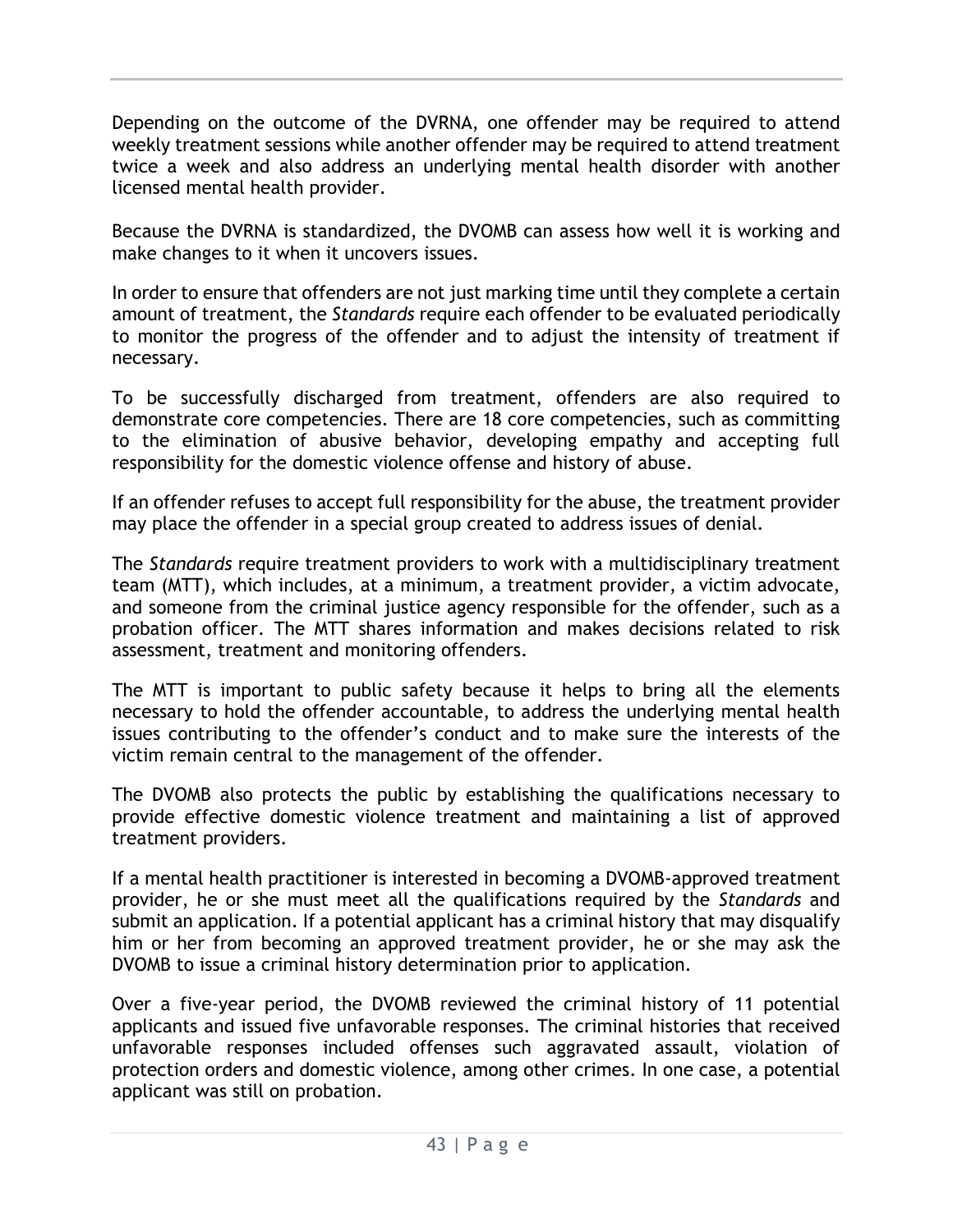Otherwise, the majority of applications reviewed by the DVOMB are approved. Over a five-year period, the DVOMB reviewed 48 new treatment provider applications and denied only three.

The DVOMB also protects the public by bringing treatment providers into compliance when their work product falls short of the *Standards*.

Once treatment providers are approved, the DVOMB may require them to undergo a Standards Compliance Review (Compliance Review), in which selected treatment providers are required to submit samples of their work product. If a treatment provider's work product is found to be substandard, the DVOMB may endeavor to bring the treatment provider into compliance with the *Standards* through a Compliance Action Plan (CAP) or the DVOMB may delist the treatment provider. During a five-year period, the DVOMB conducted 13 Standards Compliance Reviews. As a result, four treatment providers were placed on CAPs. Of those, two successfully completed the CAPs.

Finally, the DVOMB protects the public by removing treatment providers who are found to be unsafe from the approved treatment provider list. Over a five-year period, the DVOMB delisted four treatment providers when their work was found to be substandard after conducting a Compliance Review.

The DVOMB has undergone several changes since the last sunset review. For one, it transitioned to an online application process. Previously, applicants were required to submit paper applications, which were more difficult to track and less efficient overall.

Additionally, the DVOMB streamlined its application process so that it takes less time for a treatment provider to get approved and it also helps to prevent potential applicants from wasting their time working toward approval when they have not met certain qualifications, such as being a licensed mental health provider.

After the last sunset review, the legislature adopted a sunset recommendation to change the composition of the DVOMB. Previously, each of the mental health board seats were limited to a single mental health license type. Now, the five board seats are open to any licensed mental health provider, and three of the five seats must be DVOMB-approved treatment providers. Overall, the change has been well received and seem to be working well as it is now easier for the DVOMB to recruit new members.

Prior to the COVID-19 pandemic, the DVOMB was already moving toward providing meetings and training events online. The COVID-19 pandemic moved that process along much more quickly than previously planned. As a result, the DVOMB is more transparent, and it is easier for treatment providers who live outside the Denver area to complete training.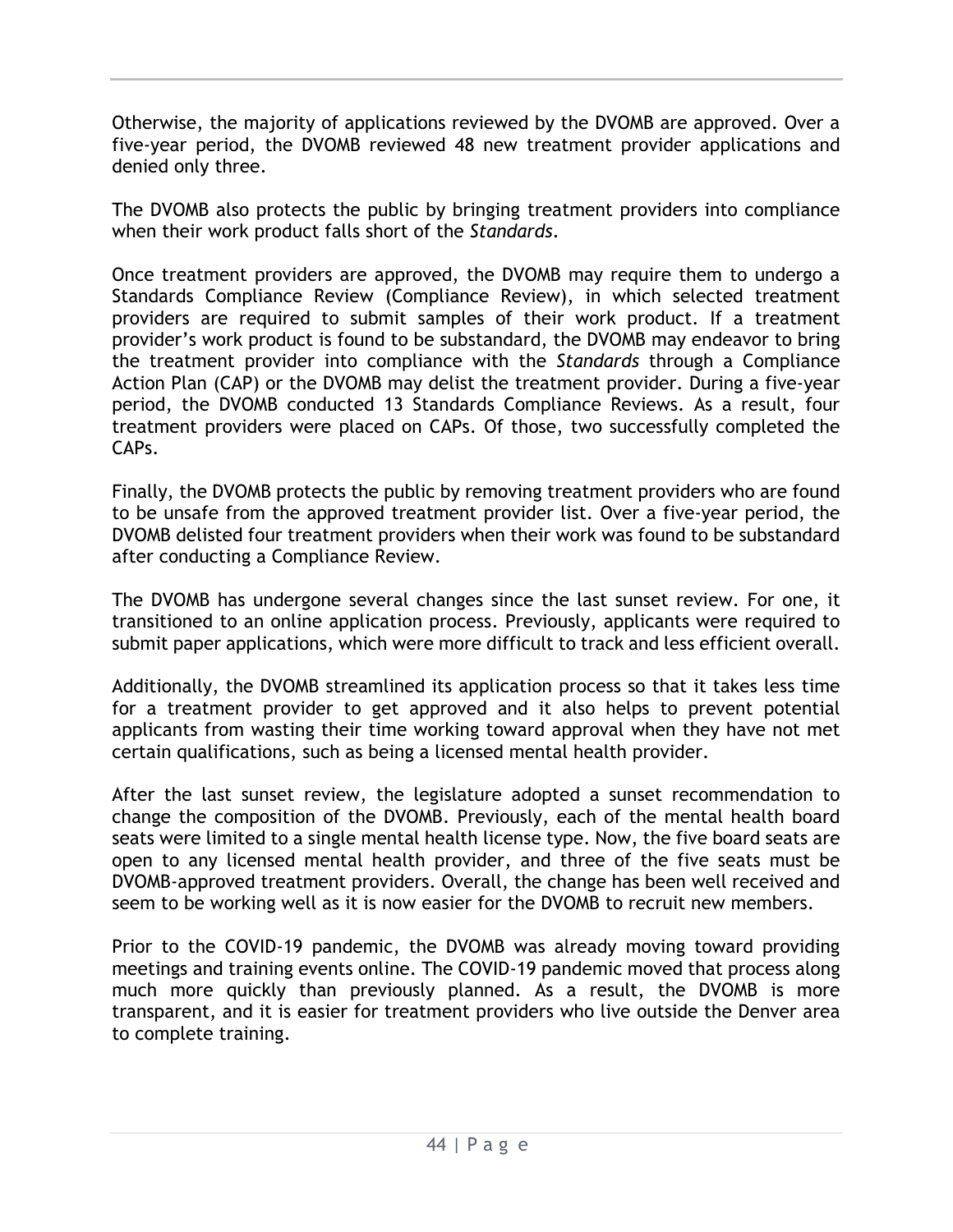During the sunset review, several issues were raised that fell outside the purview of the report, including:

- Whether domestic violence evaluations and treatment should be statutorily mandated when domestic violence offenders are released on parole or placed in community corrections,
- Whether standards for the treatment of juveniles who are involved in intimate partner violence should be required,
- Whether standards should be required for individuals who are ordered by a civil court to undergo treatment for domestic violence, and
- Whether the information provided by a victim to a victim advocate who is working with an MTT should be considered privileged and confidential.

Because these issues are relevant to the sentencing laws or other sections of the law and not the regulation of treatment providers, they are beyond the scope of this report. However, they are important issues, which may warrant additional investigation.

The DVOMB establishes *Standards* for the provision of domestic violence offender treatment, which is necessary to protect the public health, safety and welfare. The expertise of the multidisciplinary board, which is made up of treatment providers and other professionals involved in the management of domestic violence offenders, is invaluable, and it should be continued. Such a recommendation would align with the first sunset criterion.

As the DVOMB underwent sunset review five years ago and the changes seem to be working well, it would be reasonable to continue the DVOMB for 11 years.

Therefore, the General Assembly should continue the DVOMB for 11 years, until 2033.

**Recommendation 2 – Require Compliance Reviews on at least five percent of approved treatment providers each year.**

There are several ways the DVOMB can bring treatment providers into compliance with the *Standards.* The first is by providing treatment providers with the information they need to understand the *Standards*. The DVOMB accomplishes this by providing training and technical assistance to treatment providers.

The DVOMB also brings treatment providers into compliance through the complaint process, which is an important part of nearly all regulatory programs and critical for public protection. If a complaint is filed against a treatment provider, the DVOMB works with the appropriate mental health licensing board at the Department of Regulatory Agencies to investigate the complaint and determine whether any enforcement action is necessary to protect the public.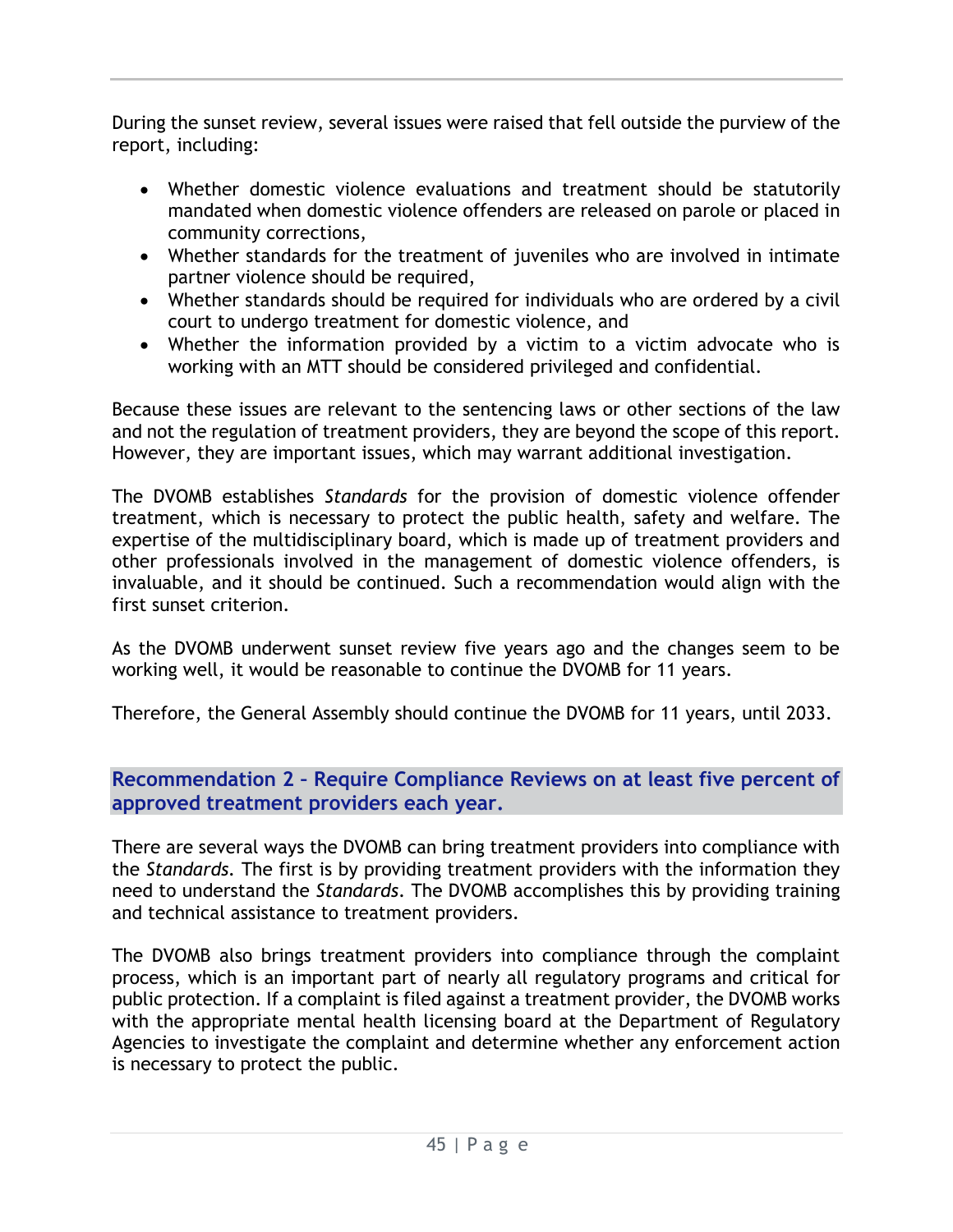Another way the DVOMB works to bring treatment providers into compliance is through Compliance Reviews, in which the DVOMB selects a treatment provider either at random or for cause and requires the treatment provider to submit samples of his or her work product. The DVOMB then evaluates the work product based on the *Standards*. If the DVOMB finds that the work product is consistent with the *Standards*, the treatment provider successfully completes the Compliance Review. If not, the DVOMB must determine whether to place the treatment provider on a Compliance Action Plan or whether the problems with the work product rise to the level of delisting.

Compliance Reviews are important because they do not rely on offenders or others, who may be unfamiliar with the *Standards,* to file complaints in order to uncover potential problems with a treatment provider's practice.

Once a treatment provider has status as a Full-Operating Level Provider, they are no longer required to be supervised or to work alongside other treatment providers. Treatment providers in this situation can easily fall into patterns, which once established are difficult to change even when the standards of practice have evolved.

It should also be noted that practicing according to the *Standards* involves significantly more work than not practicing according to the *Standards*. For example, treatment providers who are looking for shortcuts may:

- Conduct abbreviated evaluations,
- Communicate with victim advocates as little as possible,
- Refuse to submit reports to supervising probation officers, or
- Fail to conduct progress reviews.

All of these shortcuts are violations of the *Standards* and increase the risk of harm to victims.

Anecdotally, stakeholders voiced concerns about treatment providers who are not practicing according to the *Standards*, and during the sunset review, the Colorado Office of Policy, Research and Regulatory Reform uncovered several actual cases in which treatment was inconsistent with the *Standards.*

In one area of the state, a treatment provider, who was the only treatment provider providing services in the area, was found to be providing treatment that was not consistent with the *Standards*, and the *Standards* were also not well understood by others in the jurisdiction. In such circumstances, treatment providers can easily practice for many years without employing the *Standards,* thereby reducing the effectiveness of the court-ordered treatment and increasing the risk of harm to victims.

Another treatment provider in a rural area was found to be using treatment methods that had not been allowed under the *Standards* for over a decade. The treatment being provided was a one-size fits all model that did not require a comprehensive standardized evaluation to determine risk. It also did not require the offender to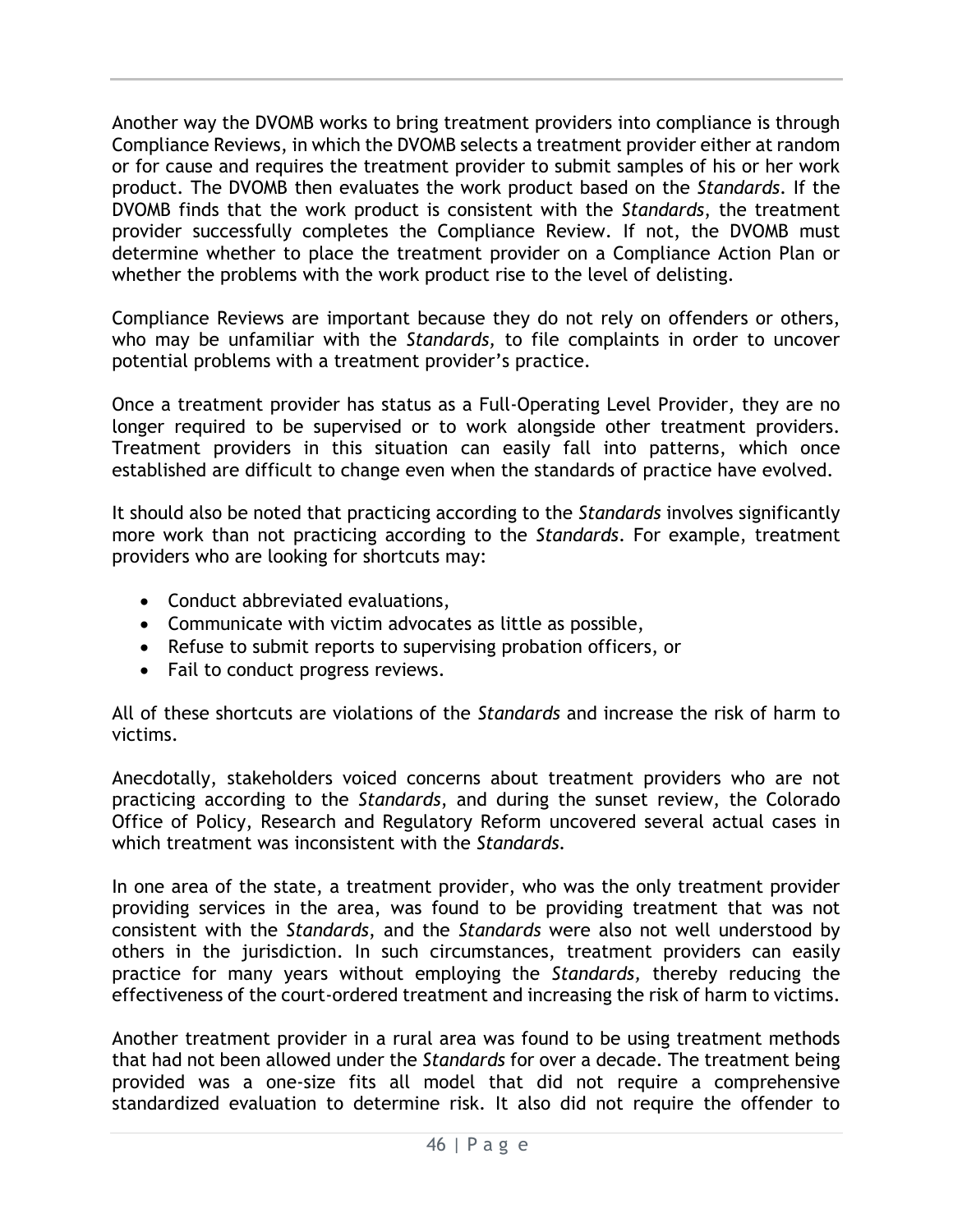demonstrate competency in order to complete treatment, consequently, providing little incentive to change. An offender could simply coast through treatment until he or she logged a certain number of weeks and then be discharged.

The third sunset criterion questions whether the agency operates in the public interest and whether its operation is impeded or enhanced by existing statutes, rules, procedures and practices and any other circumstances, including budgetary, resource, and personnel matters.

The purpose of the *Standards* is to promote the consistent provision of services throughout the state in order to lower the incidence of violent crimes. While the DVOMB has other methods to help bring treatment providers into compliance, it is unlikely that these methods alone are sufficient.

The DVOMB's current goal is to conduct four Compliance Reviews a year. Over a fiveyear period, however, the DVOMB conducted an average of three Compliance Reviews a year, which amounts to less than two percent of treatment providers. At this rate, it would be possible for a treatment provider to go his or her entire career without a single Compliance Review.

The DVOMB is tasked with conducting research and analyzing the effectiveness of the *Standards*. If treatment providers are providing treatment according to the *Standards,* then the DVOMB can more accurately measure the incidence of recidivism among offenders who have received standardized evaluations and treatment. However, the DVOMB cannot know that treatment providers are providing services according to the *Standards* if no one is checking.

It is imperative for the DVOMB to analyze the effectiveness of its *Standards*.

For the most part, offenders are expected to pay out of pocket for domestic violence evaluations and treatment. Offenders must also take time away from their lives, which may include time off from work, to attend treatment sessions. If treatment providers are not conducting evaluations according to the *Standards,* an offender may be required to undergo more treatment sessions than are necessary to protect the public. Not only that, but with appropriate treatment, it is possible that an offender may change his or her behavior. If not, the consequences for an offender can be severe.

More importantly, this program was created to protect victims and potential victims from additional acts of domestic violence. If offenders are receiving inadequate treatment, victims are at an increased risk of harm.

Previously, the DVOMB reviewed each treatment provider's work product when treatment providers sought to renew their approval status. The DVOMB discontinued this practice since it was found to be inefficient. It would be unwise to return to the days in which each treatment provider's work product was evaluated every two years. However, today, it is rare for a treatment provider to undergo a Compliance Review.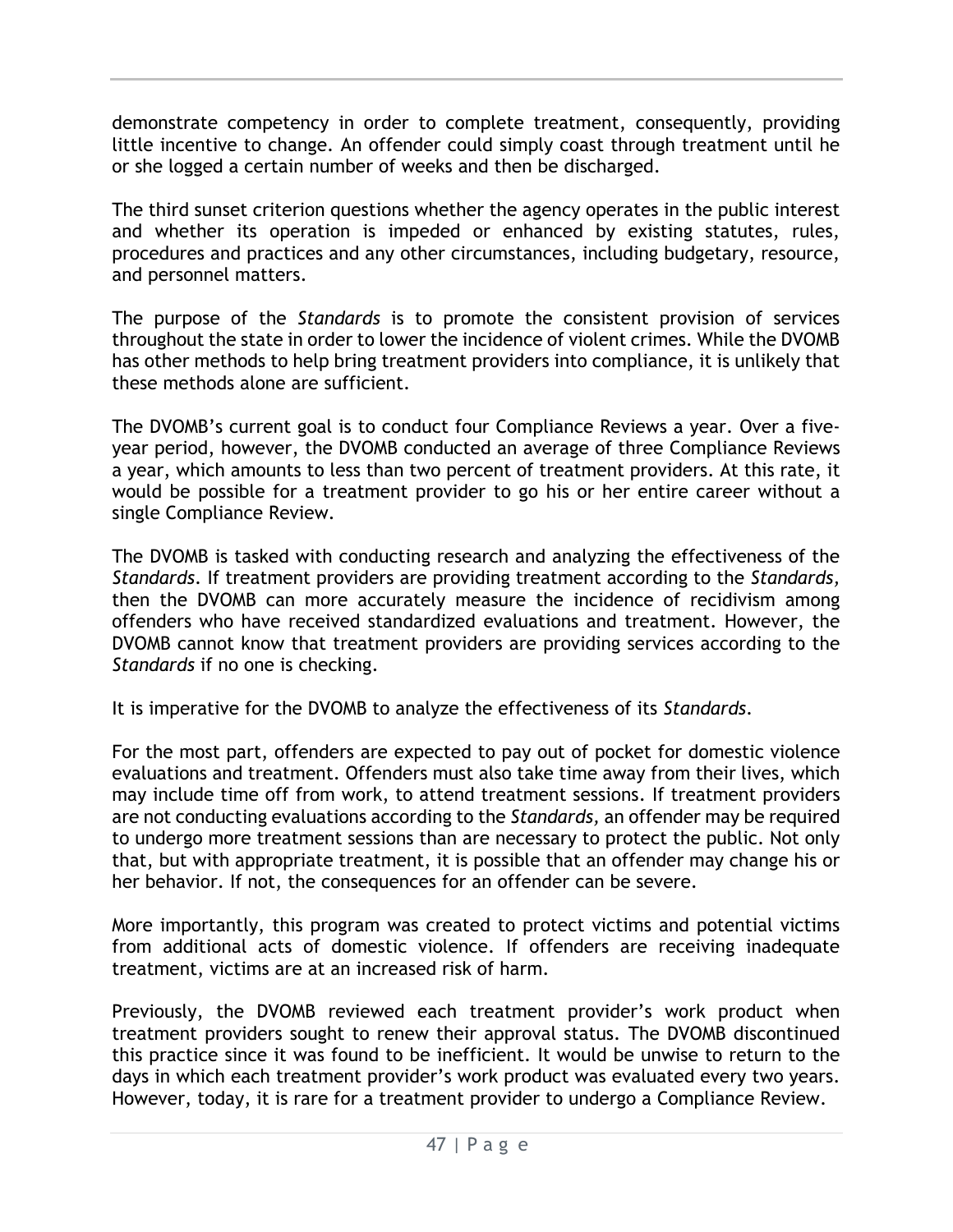As the number of approved treatment providers will likely increase over time, establishing a fixed number of Compliance Reviews may not be good practice. Instead, the DVOMB should review a certain percentage of treatment providers each year. For example, if five percent of treatment providers were reviewed each year, then each treatment provider would be reviewed at least once over a 20-year period.

Treatment providers are already subject to Compliance Reviews, so undergoing a Compliance Review once every 20 or so years should not be overly burdensome. Moreover, Compliance Reviews are not intended to be punitive. In fact, they should be beneficial to treatment providers. During a Compliance Review, the DVOMB may uncover issues unknown to the treatment provider. The treatment provider's practice could thus be improved, which may reduce the prospect of costly and time-consuming complaints and public disciplinary action later on.

Prior to the DVOMB, domestic violence offenders were being ordered by the courts to undergo treatment, but, at the time, domestic violence treatment was inconsistent from jurisdiction to jurisdiction. By increasing Compliance Reviews, the DVOMB increases the likelihood that the domestic violence treatment is being employed consistently throughout the state, which should reduce the risk of harm to victims of domestic violence and the wider community.

Therefore, the General Assembly should require the DVOMB to review five percent of treatment providers each year.

**Recommendation 3 – Modernize the language related to criminal history record checks and fingerprinting requirements.**

Section 16-11.8-103, C.R.S., currently requires an applicant to submit fingerprints directly to the DVOMB for a state and national criminal history record check. However, the statutory language is no longer consistent with current practices.

Today, the state works with a third-party vendor to take and forward fingerprints to the Colorado Bureau of Investigation and the Federal Bureau of Investigation, so the DVOMB no longer collects fingerprints with the application.

The fourth sunset criterion questions whether the agency performs its statutory duties efficiently and effectively. It is more efficient for the third-party vendor to manage fingerprints rather than the agency itself.

For this reason, the General Assembly should update the language related to criminal history record checks and fingerprinting.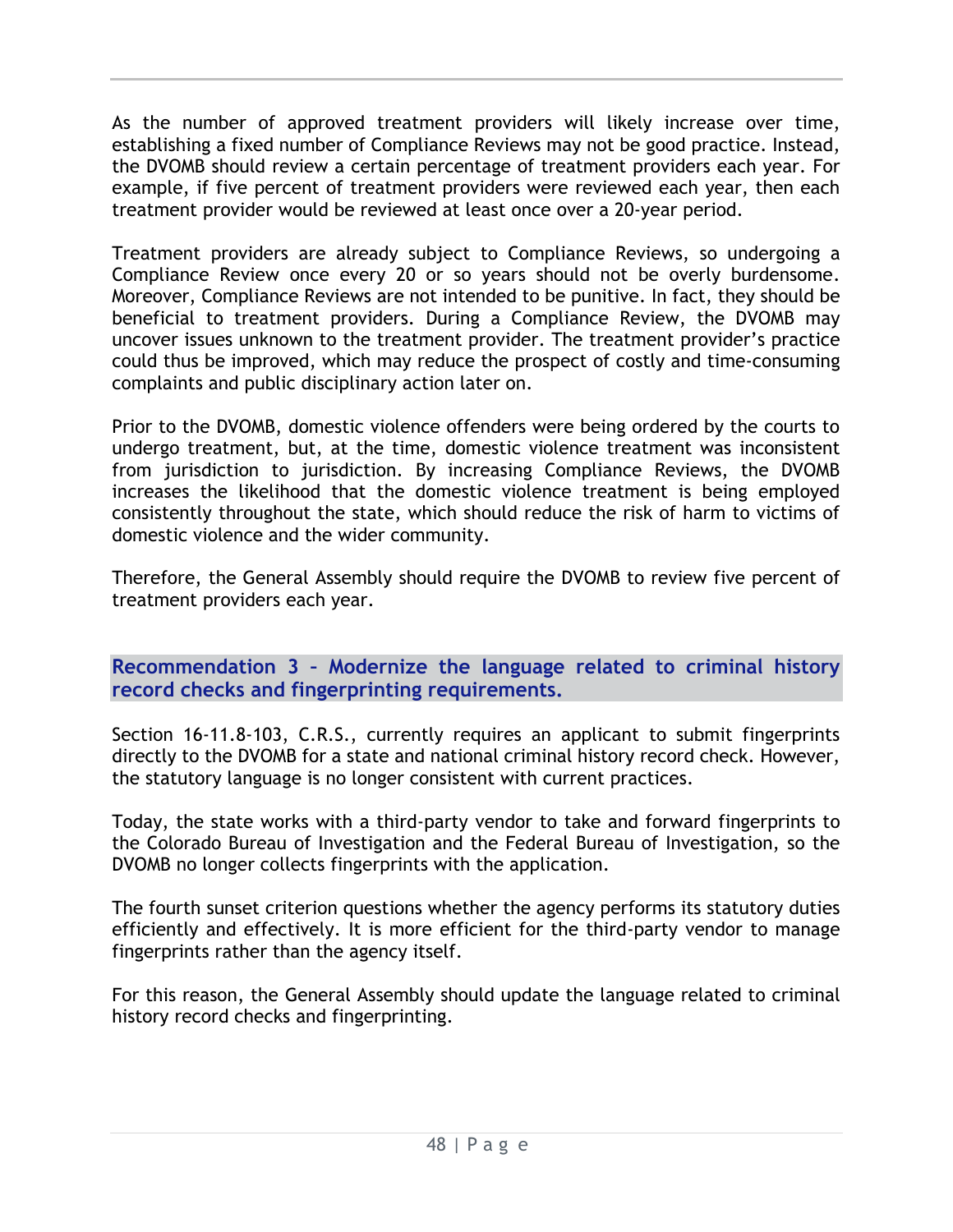## **Appendix A – Customer Service Survey**

In the spring of 2021, Colorado Office of Policy, Research and Regulatory Reform staff conducted a survey of all Domestic Violence Offender Management Board-approved treatment providers. The survey was sent to 175 approved treatment providers, and 8 emails were returned as undeliverable. The survey received 46 responses, which is a 27.54 percent response rate. Survey responses may be found on the pages that follow.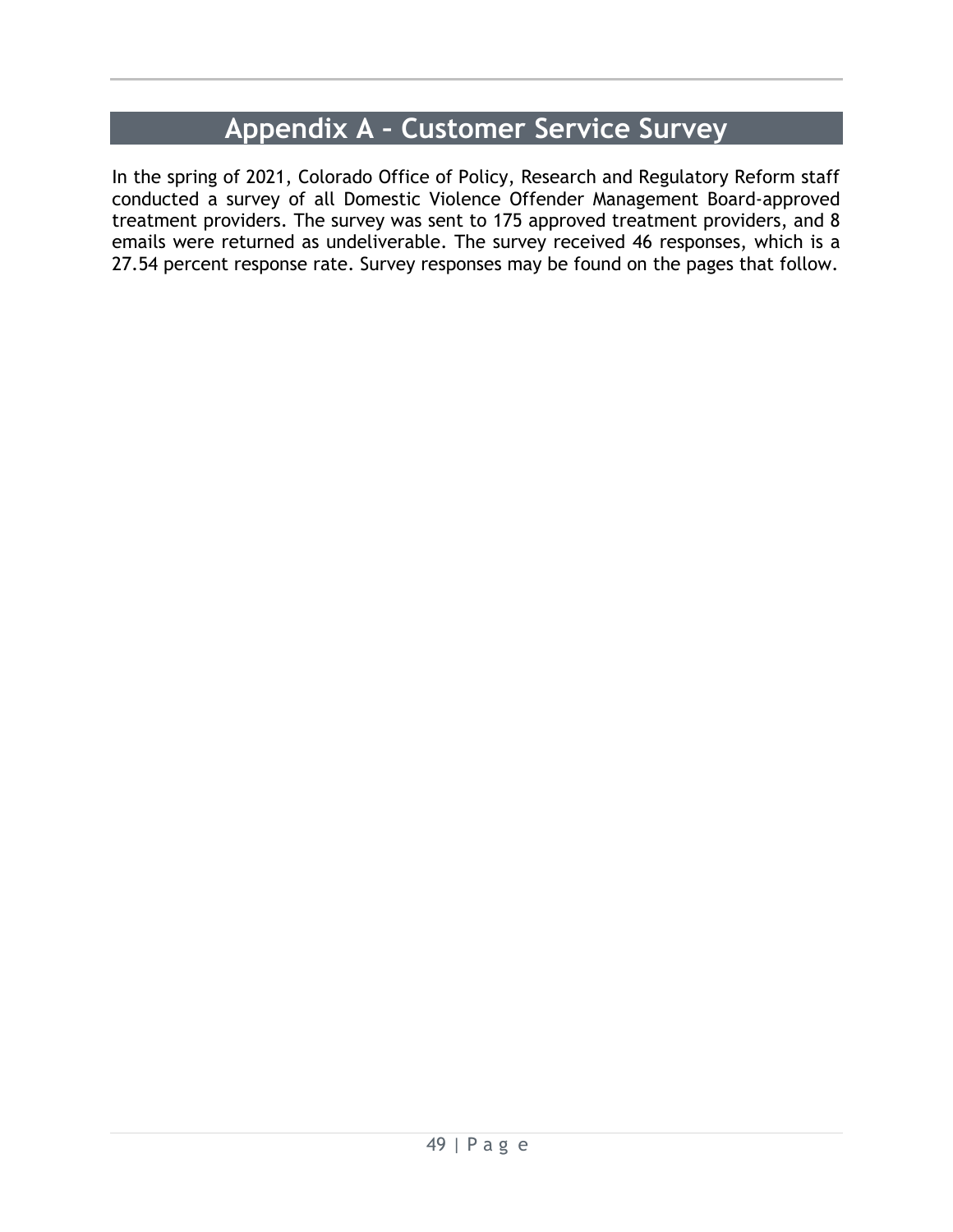# Customer Service Survey for the Domestic Violence Offender Management Board

[46 responses](https://docs.google.com/forms/d/1VMQLW_w6gUVcNay9IQL6ItufTfLpg8DTnyQJWNPhAuQ/edit?usp=redirect_edit_m2#start=publishanalytics)

If you are a member of the profession or occupation that is regulated by the Domestic Violence Offender Management Board, please indicate your years of experience.



In the past year, how many times have you interacted with the Domestic Violence Offender Management Board. Please count all forms of interaction (telephone, email, internet or website, regular mail, in person).

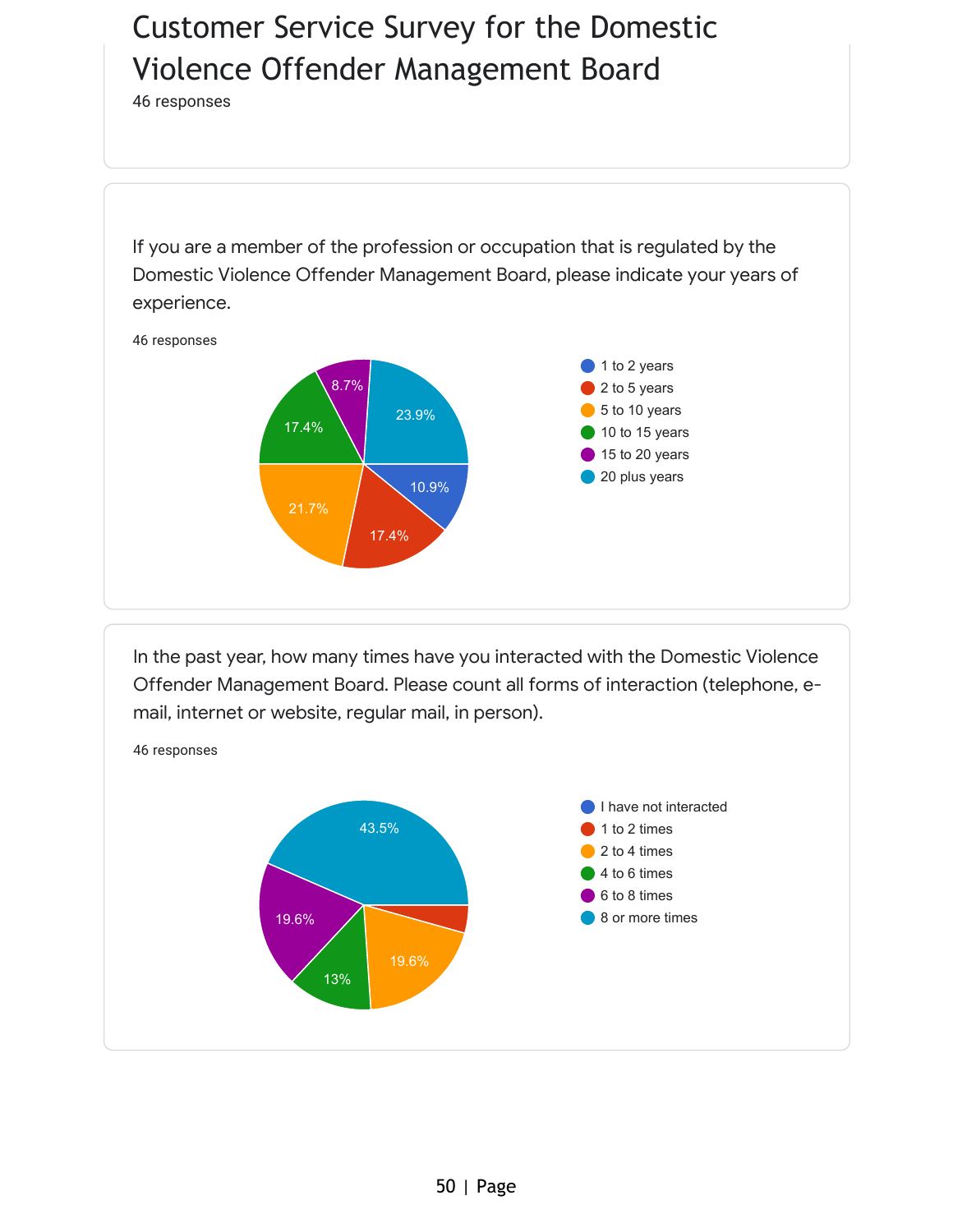What was your primary purpose in interacting with the board?

46 responses

46 responses

- continuing education 30.4%
- obtain help with an issue 26.1%
- participate in a board, commission, committee, taskforce or working group for the agency - 17.4%
- licensing or registration 15.2%
- update my information 4.3%
- $\bullet$  other  $-6.6\%$

Overall please rate the service provided by the Domestic Violence Offender Management Board on a scale of 1 to 5 with 1 being unacceptable and 5 being very acceptable.

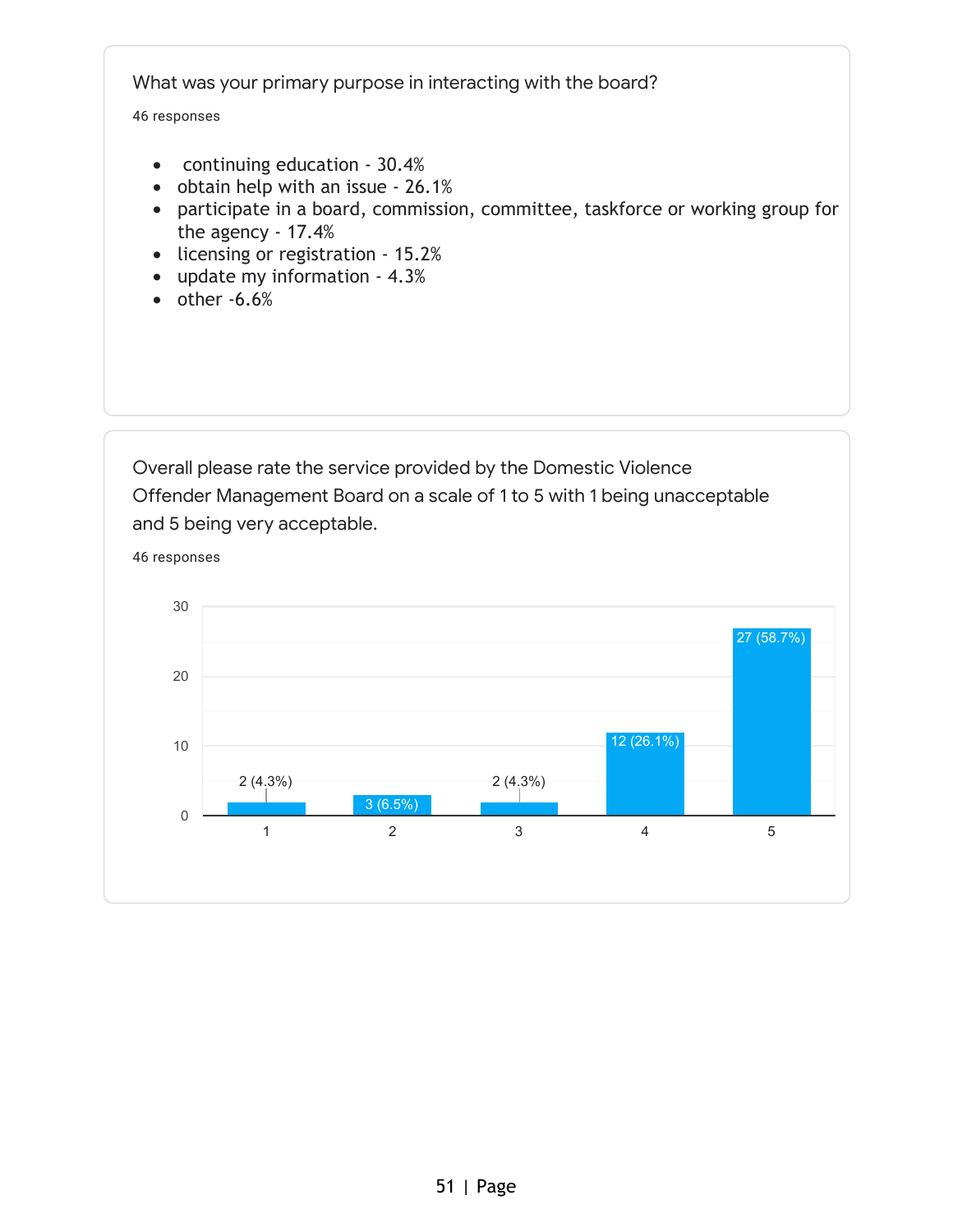Please rate the the usefulness of the Domestic Violence Offender Management Board's website in answering your questions or providing needed information on a scale of 1 to 5 with 1 being not very useful and 5 being very useful.



Please rate the the usefulness of the Domestic Violence Offender Management Board's communications in answering your questions or providing needed information on a scale of 1 to 5 with 1 being not very useful and 5 being very useful.



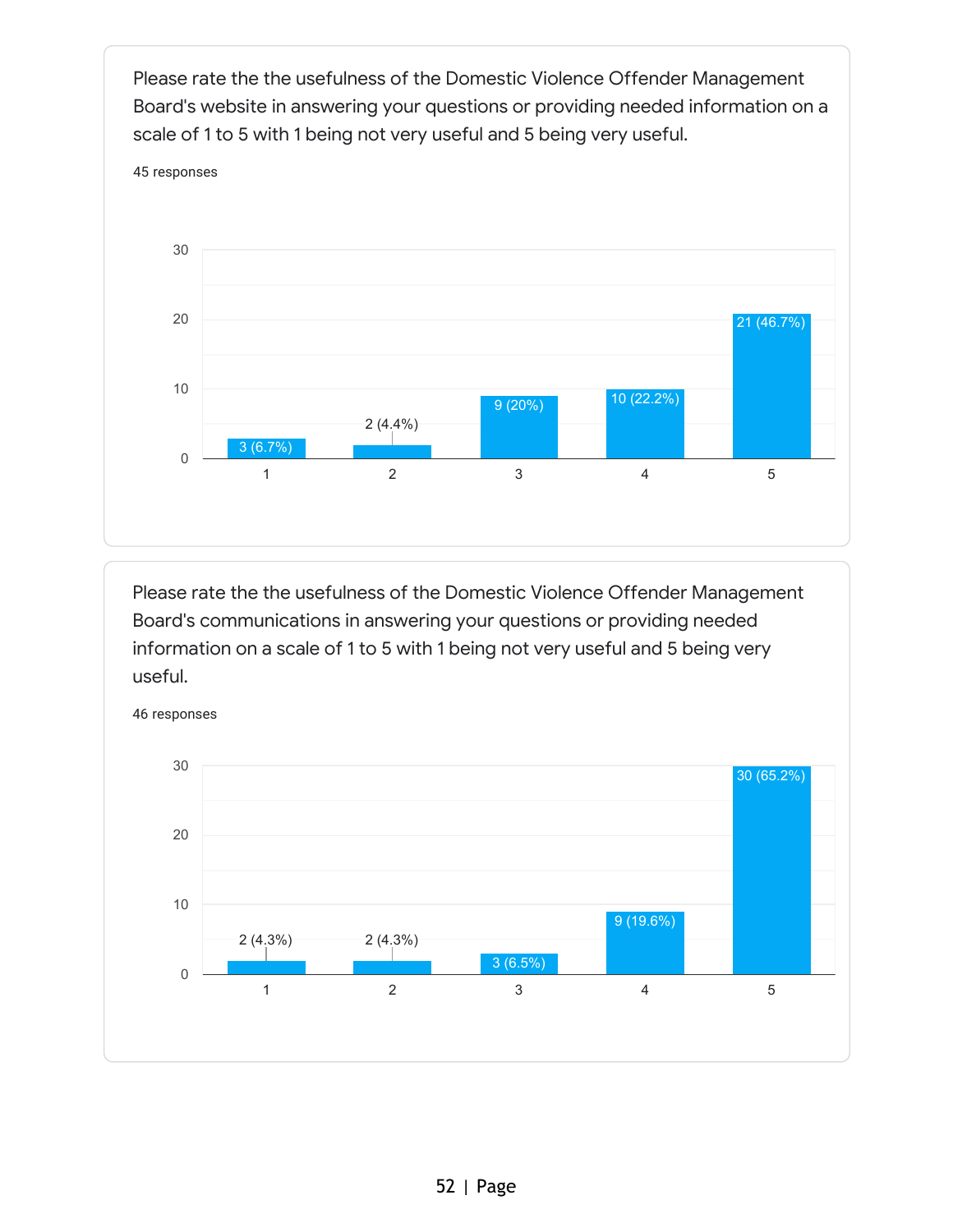Regardless of the outcome of your most recent issue, do you feel the Domestic Violence Offender Management Board listened to your concerns? Please use a scale of 1 to 5, with 1 being none of my concerns were heard and 5 being all of my concerns were heard.



Please rate the timeliness of Domestic Violence Offender Management Board in responding to your issues on a scale of 1 to 5 with 1 being very untimely and 5 being very timely.



53 | Page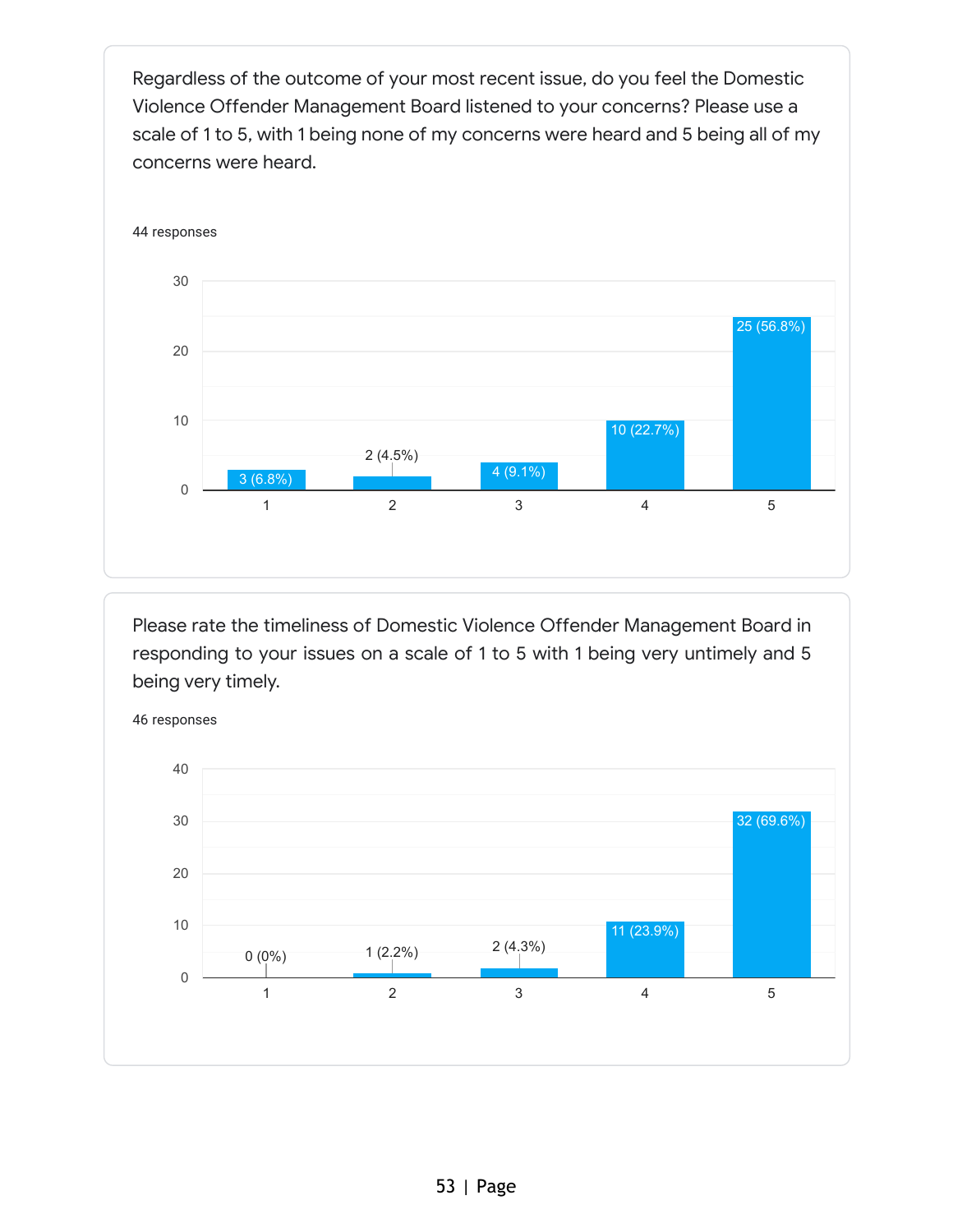Please provide the number and types of interactions that were required to resolve or address your most recent issue. (Please select all applicable types of interactions used AND the number times for each type interaction selected.)



Please rate the helpfulness of the Domestic Violence Offender Management Board in resolving your issue or need with 1 being not very helpful and 5 being very helpful.